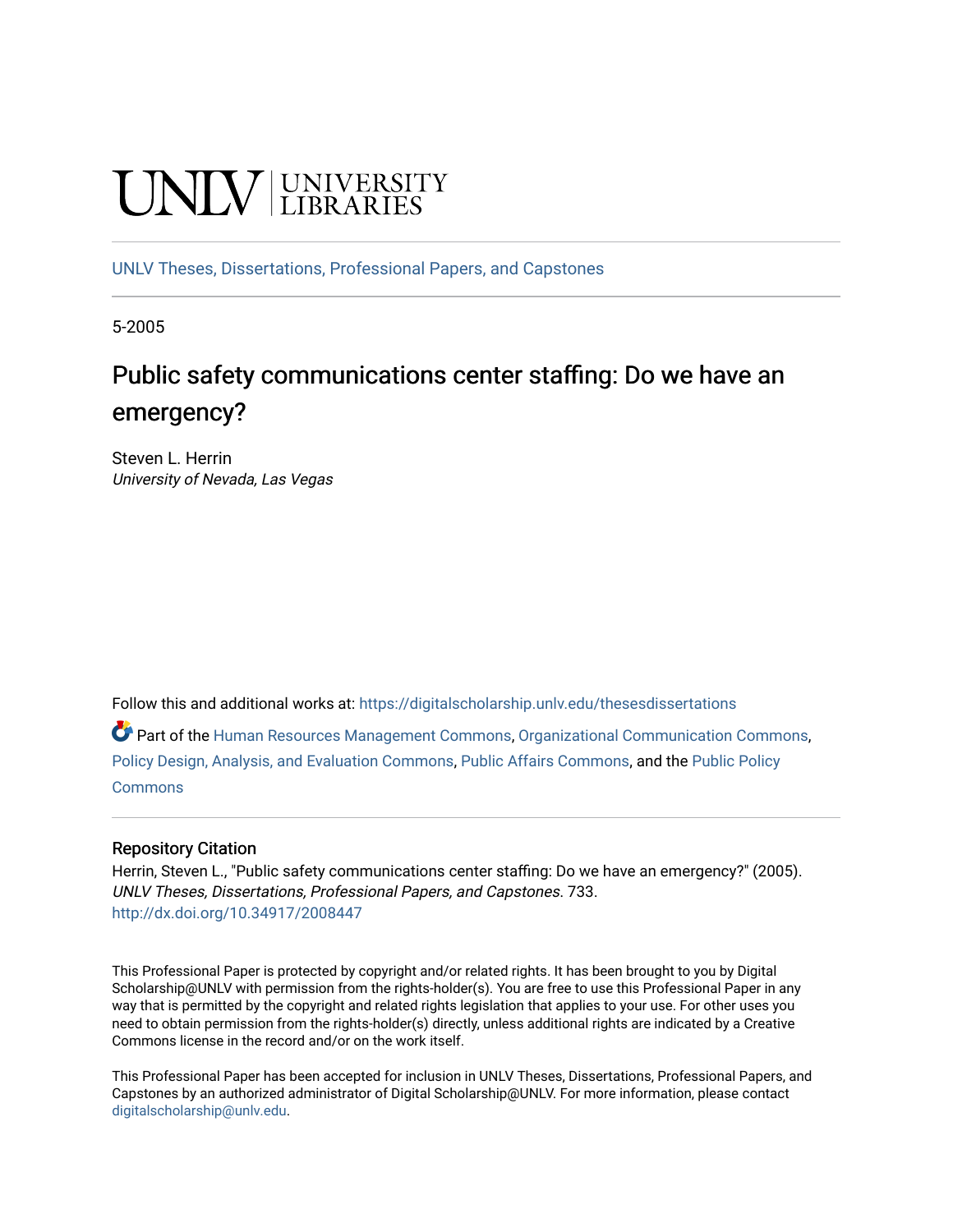**Public Safety Communications Center Staffing, Do We Have An Emergency?**

**By**

# **Steven L. Herrin**

**A professional paper submitted in partial fulfillment of the requirements for the**

**Master of Public Administration Degree May, 2005**

**Department of Public Administration University of Nevada, Las Vegas**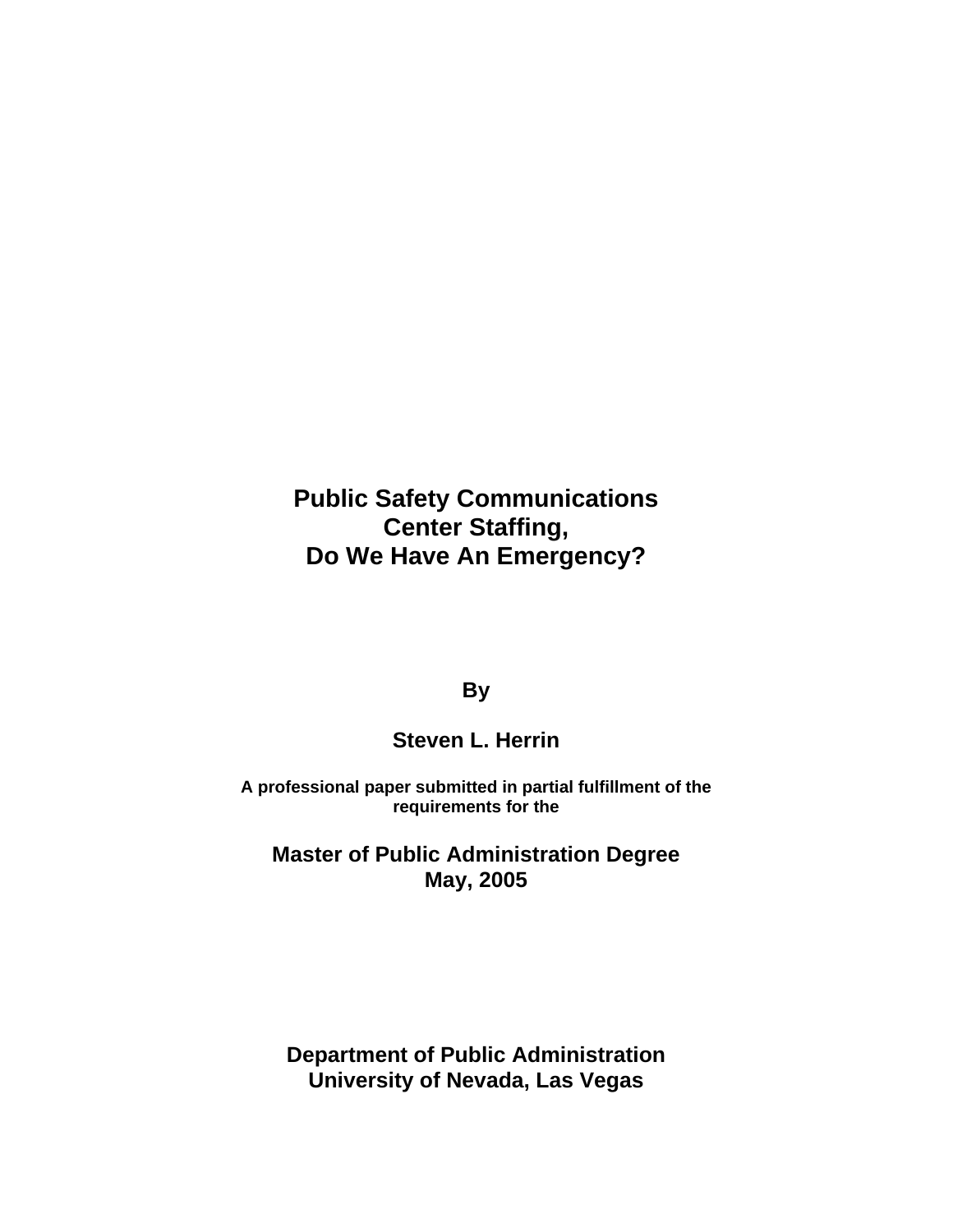# **APPROVAL PAGE**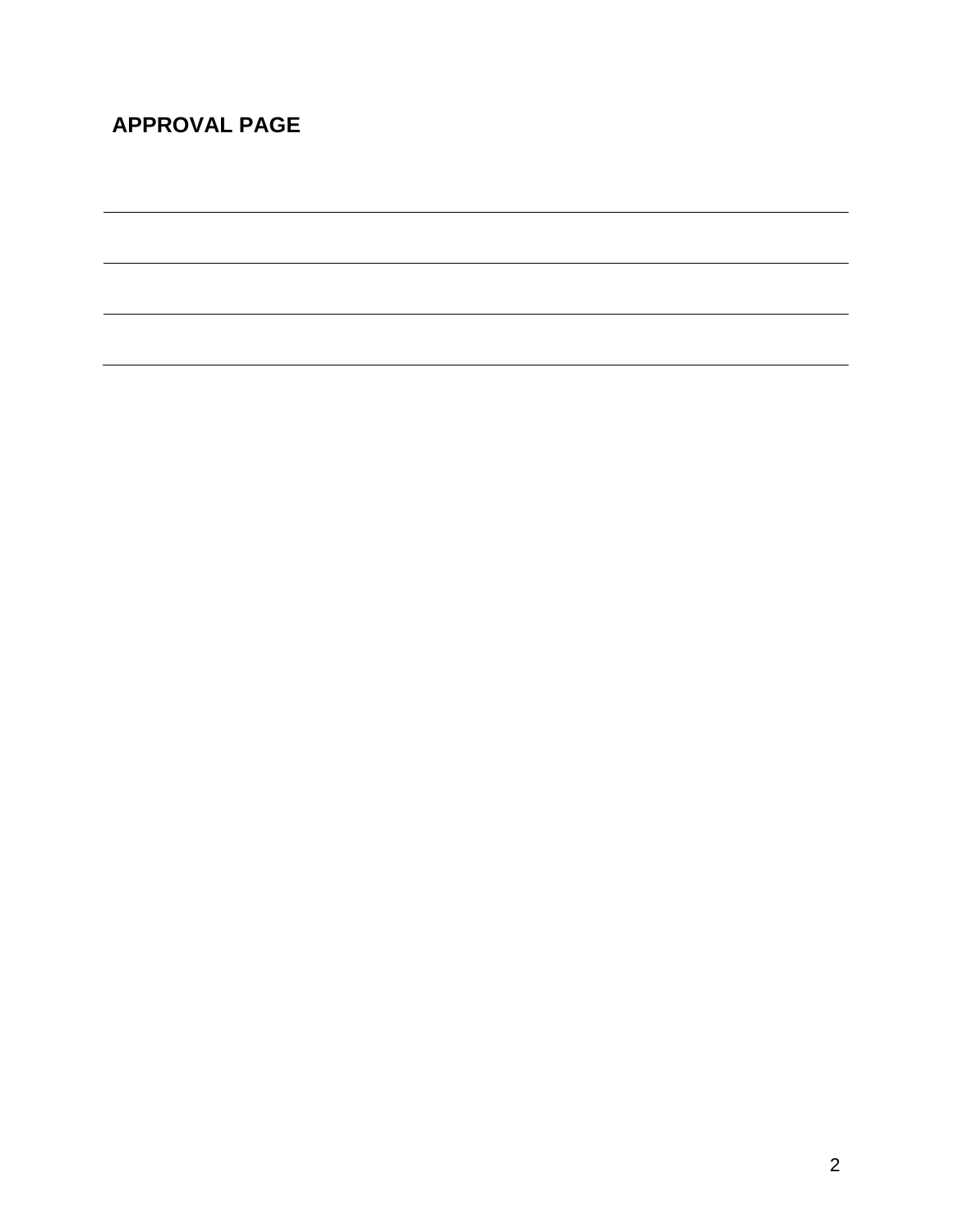### **Abstract**

The 911 Public Safety Communications Specialist, operator, call taker, dispatcher, or whatever title these behind-the-scenes professionals operate under, they are indeed, the first public safety responder. Whether it is for police protection during criminal activity, fire extinguishment to save a burning house and rescue the victims, or paramedic treatment to remediate a life-threatening medical incident, the first contact the vast majority of these callers will have is with the 911 System.

Dr. Jeff Clawson, president of the National Academies of Emergency Dispatch, and creator of the Medical Priority Dispatch System (MPDS) first coined the term "first, first responder" $<sub>1</sub>$  to describe the role of the Communications Specialist. With this in</sub> mind, why would a public safety communications center ever have to worry about its staffing level?

As hard as it may seem to believe, communications centers regularly have staffing problems. The main reason identified throughout the paper is the lack of national standards for staffing these centers. Fire and Police departments are rated by several agencies on their ability to respond quickly to emergency situations. This paper investigated some of the reasons why communications centers must be adequately staffed, efforts to attain and maintain adequate staffing levels, the lack of national standards for communications center staffing, and the recommendation for the establishment of staffing standards that can be used by any communications center.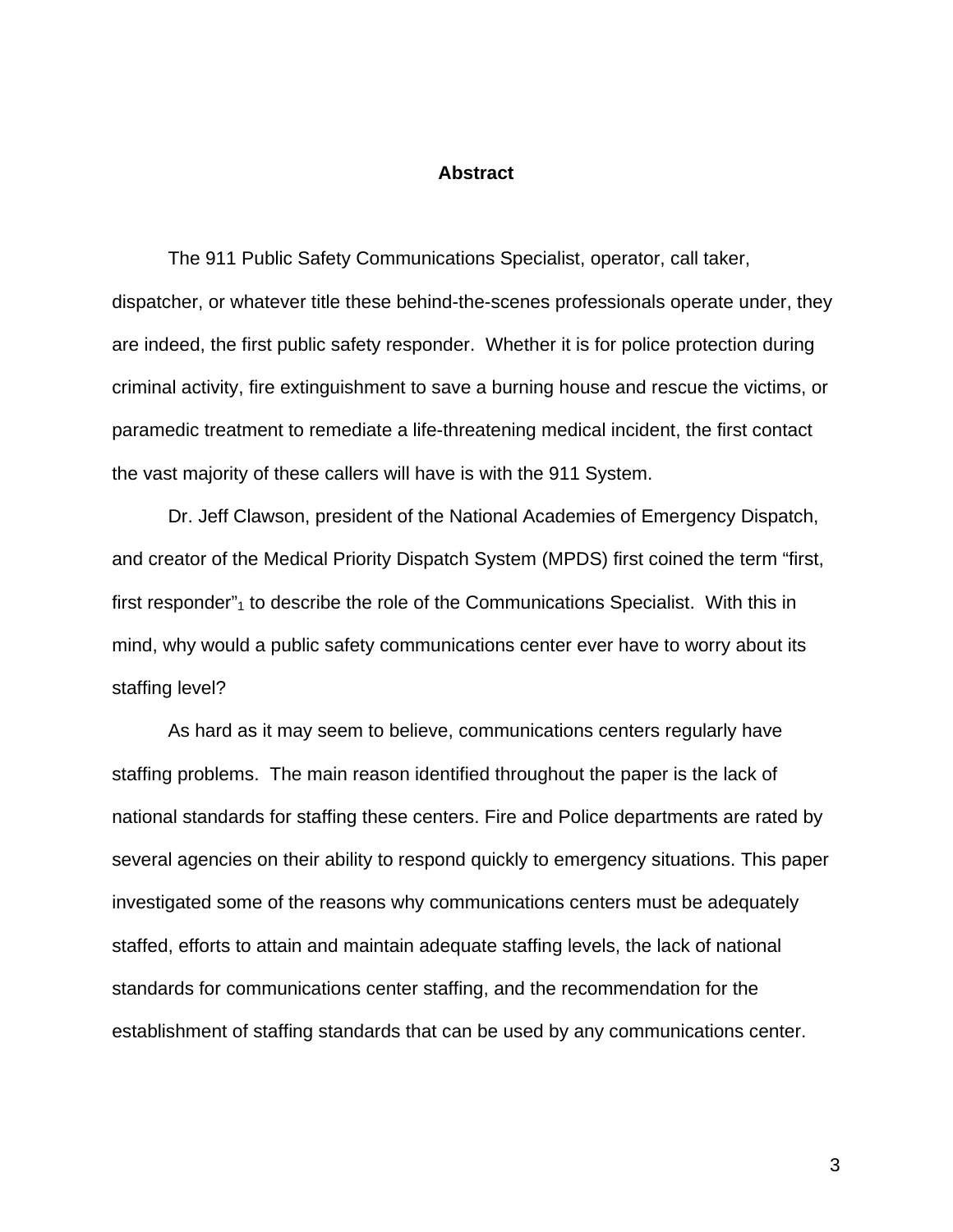### **Acknowledgements**

I wish to express sincere appreciation to Dr. Bill Thompson for his encouragement throughout the Masters Program, and his assistance in the preparation of this paper. In addition, special thanks to Dr. Chris Stream, Dr. Richard Sutton, and Dr. Helen Neill for their contribution to my Advisory Committee. I offer a very special thanks to my family, who have endured the many days and nights, watching me study. Thanks also to the City of Las Vegas and the Department of Fire and Rescue, who encourage all City employees to continue to improve themselves in their service to the public.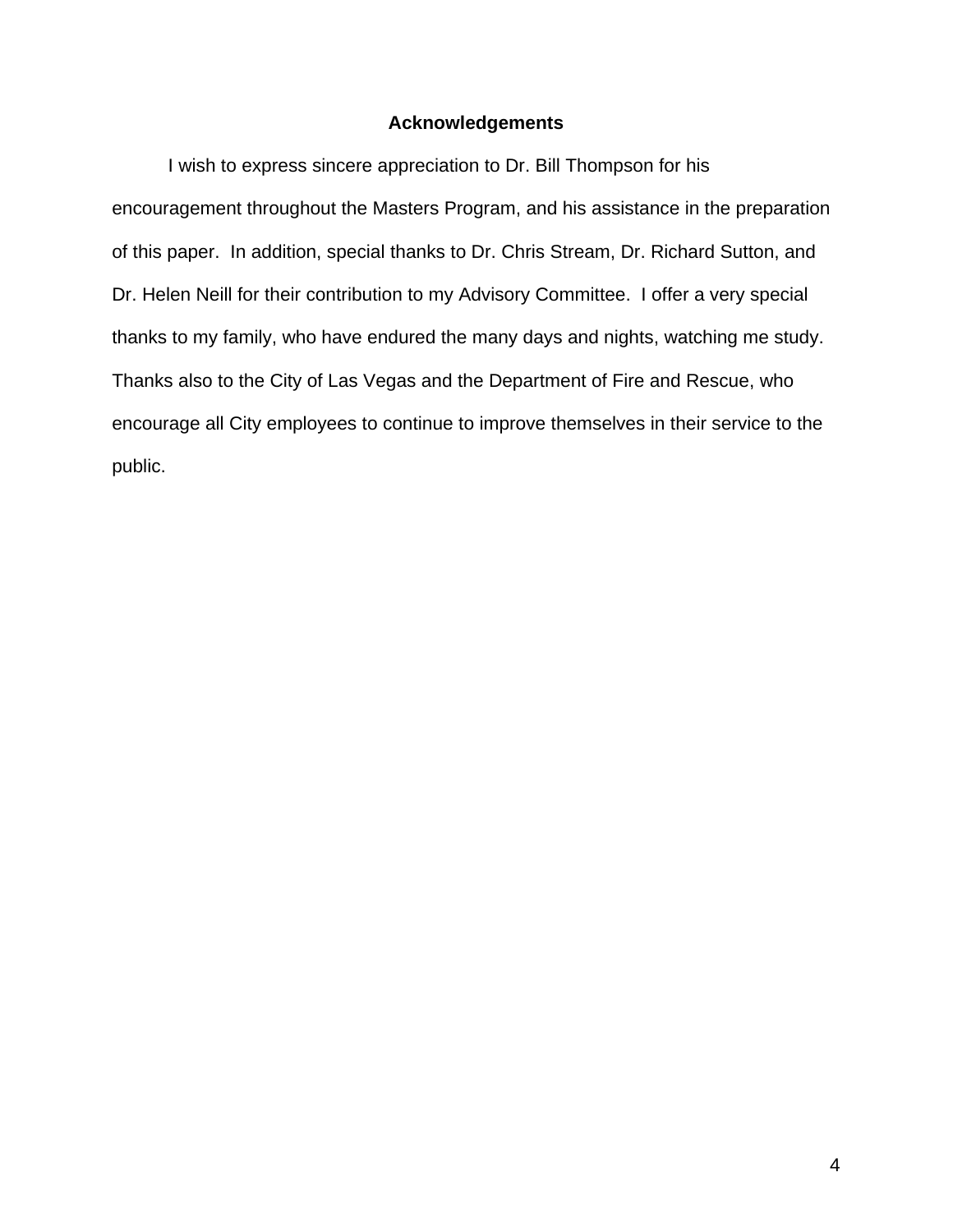|                                                                          | 3              |
|--------------------------------------------------------------------------|----------------|
|                                                                          | $\overline{4}$ |
|                                                                          | 6              |
|                                                                          | 6              |
|                                                                          | $\overline{7}$ |
|                                                                          | 11             |
|                                                                          | 13             |
|                                                                          | 13             |
|                                                                          | 14             |
| Communications Center Staffing: When is Enough - Enough?                 | 16             |
|                                                                          | 19             |
| On the Complexity of Manpower Shift Scheduling                           | 20             |
| A Polyhedral Approach for the Staff Rostering Problem                    | 20             |
| An Algorithm for Multiple Shift Scheduling of Hierarchical Workforce on  |                |
|                                                                          | 21             |
|                                                                          | 21             |
|                                                                          | 22             |
|                                                                          | 22             |
|                                                                          | 23             |
|                                                                          | 23             |
|                                                                          | 24             |
|                                                                          | 25             |
|                                                                          | 25             |
| The Commission on Accreditation for Law Enforcement Agencies             |                |
|                                                                          | 28             |
| The Association of Public Safety Communications Officials, International |                |
|                                                                          | 28             |
| The International Organization for Standardization (ISO)                 | 30             |
|                                                                          | 31             |
| The National Institute of Standards and Technology (NIST)                | 32             |
| The National Emergency Number Association (NENA)                         | 32             |
| The National Academies of Emergency Dispatch (NAED)                      | 34             |
|                                                                          | 35             |
|                                                                          | 36             |
|                                                                          | 38             |
|                                                                          | 44             |
| Chapter 6, Conclusions and Directions for Future Research Ideas          | 46             |
|                                                                          | 49             |
|                                                                          | 49             |
|                                                                          | 51             |
|                                                                          | 53             |
|                                                                          | 58             |

# **Table of Contents**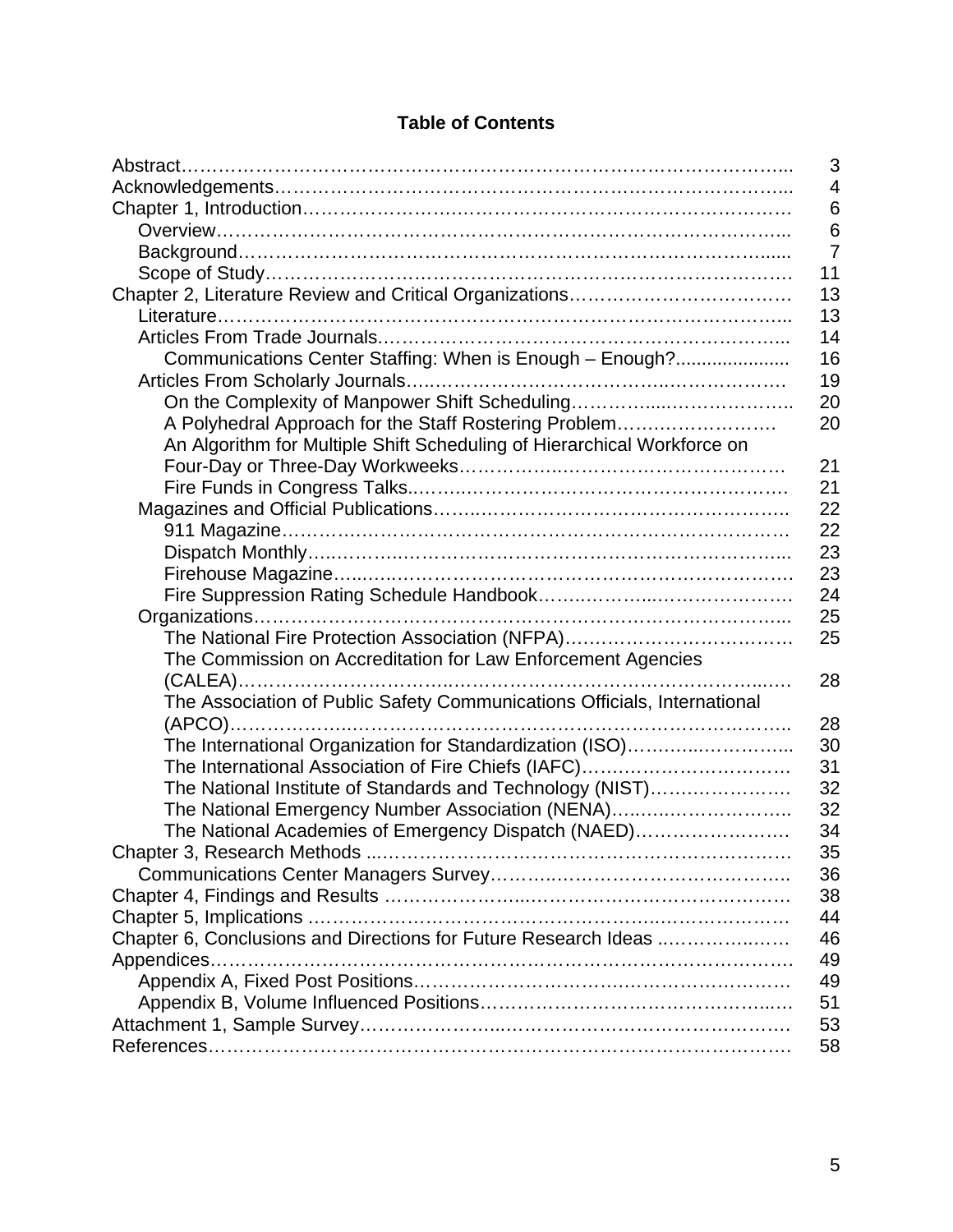### **CHAPTER 1**

### **INTRODUCTION**

### **Overview**

This paper is about establishing national personnel staffing standards for our nation's Public Safety Emergency Communications (911) Centers. These centers are required to receive emergency calls from the public and dispatch appropriate emergency units in a maximum allowable time. Without adequate staffing, this cannot be achieved. The inability of units to respond quickly can have a significant impact on the public, both in health and safety issues, and, can mean life and death and higher home owners insurance rates if firefighters and equipment do not arrive on scene of the emergency in a given amount of time. Without enough communications specialists on duty, emergency calls can be delayed. In short, a communications center must have adequate staffing to provide this fast, accurate emergency response service, and the best way to ensure that ability is to insist on staffing standards that would give center managers the ability to provide appropriate emergency service.

Especially in the post 9-11 world, law enforcement agencies and fire departments have had their public safety responsibilities increased, in particular in support of homeland security. Every year, law enforcement and fire departments are required to work harder to provide the best possible public safety services. These agencies cry out for more officers, more firefighters, more paramedics, more training, and more equipment and facilities to meet population growth and increases in violent crime,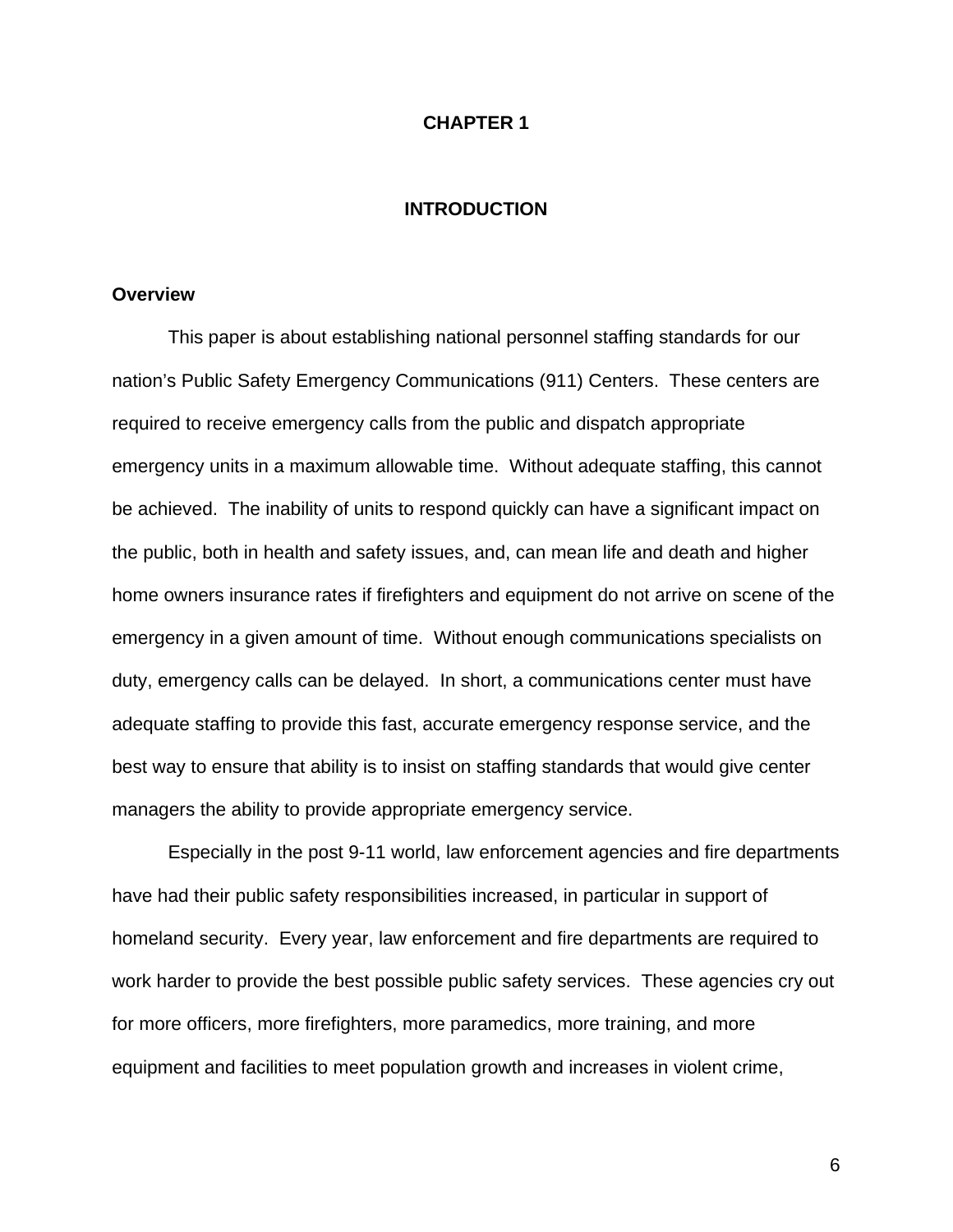terrorism and health problems of an aging society<sub>2, 3, 4</sub>. This paper points out that rarely does the public outcry go out for, or legislative action taken for additional Communications Specialists commensurate with increases in other areas of personnel and support facilities and equipment.

This paper assesses and evaluates public and professional groups recognition for the needs for national staffing standards, and efforts to establish them. The primary research question answered in this paper is: What formal work exists to establish national staffing standards for communications center staffing? This paper will review articles and reports addressing staffing issues throughout emergency services agencies in Chapter 2. Research methods used are discussed in Chapter 3. Findings and results are identified in Chapter 4. The implications of the nonexistence of national staffing standards are pointed out in Chapter 5. Conclusions and recommendations are provided in the final chapter.

### **Background**

In order to best serve the public and our communities, it is important to get the appropriate emergency personnel (police, firefighters and/or paramedics) and equipment to the scene of crime, fire or medical emergency in the quickest, safest way possible. The establishment of national standards for communications center staffing would help ensure our centers are adequately staffed to provide this service. By maintaining enough Communications Specialists on duty, the public would spend less time waiting on an over-burdened 911 system. More lives could possibly be saved, and more personal property could be saved by faster responses to the original calls.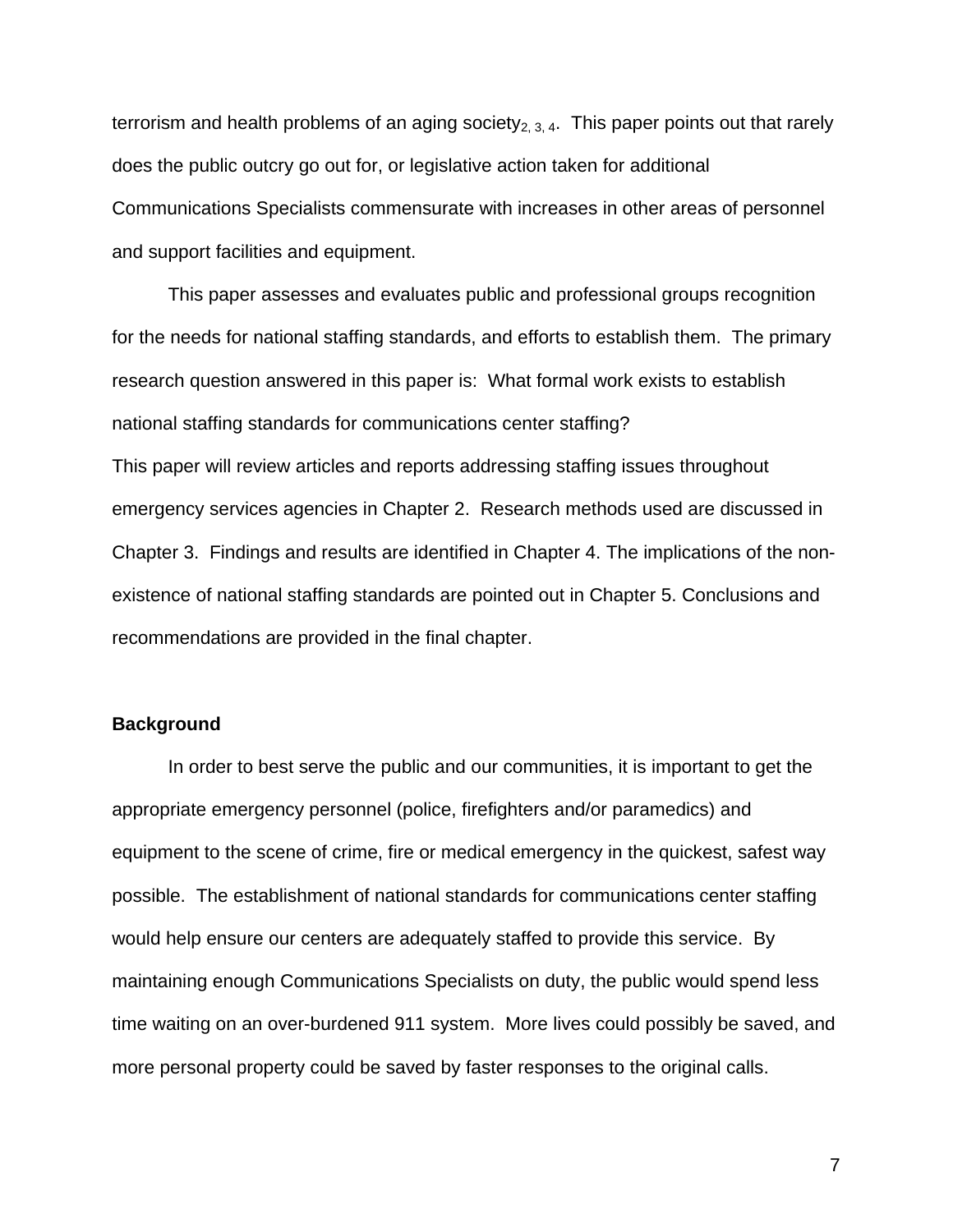In today's public safety arena, with municipal budgets under ever-increasing scrutiny to make cuts and streamline, the protection of life and property is at an everincreasing level of interest to the public and government officials. Just how important is it to have an adequate number of police officers, firefighters, paramedics, and support facilities and equipment to meet the public safety demands, and how important is it to get a police officer to the scene of a violent crime, a fire engine to one's house and precious belongings going up in smoke and flame, or a paramedic to the side of the victim of a sudden, massive heart attack as quickly as possible? The apparently obvious answer to these questions is, at times, quickly enough to have an adverse effect on public safety in other areas of the particular response the responding officer/s is/are on $_{5.6}$ .

In the last several years, there has been an increase in the attention paid to communications center staffing shortages. Only in rare instances is the public made aware that their first line of emergency services contact is in need of help themselves<sub>7</sub>. When the call is heeded for more Communications Specialists, some agencies hire part time dispatchers, assuming this will take care of the problem $_8$ . Using this practice, administrators will make the claim that their center is fully staffed, albeit a good portion of their numbers is in the form of part timers. The plus with this is that known, or forecasted shortages can be staffed with these individuals ahead of time. The drawback is that a lot of staffing problems result in the unforeseen shortages, such as with sick leave. The center manager still must depend on calling these people back to work after a shift, or on a day off. This has the tendency to leave the manager with the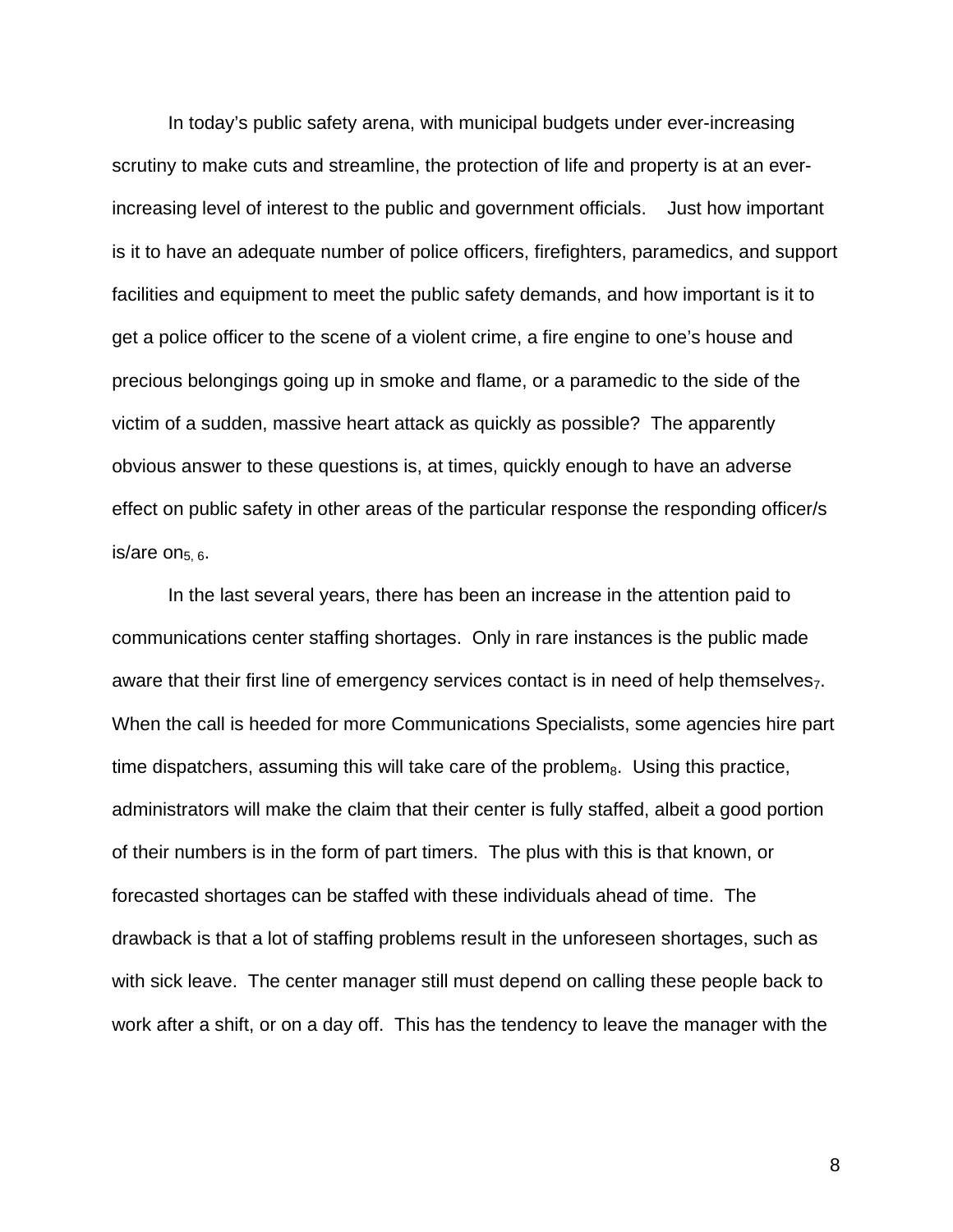same problem already in place; getting someone to come in who is off, or has already worked a long, stressful shift.

A very real challenge to staffing a communications center is Communications Specialist burnout. Burnout occurs when a Communications Specialist, already stressed by the nature of the job, is required to work overtime to cover staffing and complete required training. In it's argument for the need of national standards for staffing, the Association of Public Safety Communications Officials (APCO) points out the fact that budget constraints, call volume stress, as well as caller induced stress, combined with the requirement to work overtime to cover shift shortages and complete training begin to create burnout factors for Communications Specialists. As the burnout factors continue, sick leave use increases; as sick leave use increases, so does the requirement for others to fill in the void/s. As others fill the gaps, they begin to experience burnout factors themselves. In the end, sick leave use becomes a rampant problem, burnout is experienced by everyone in the center, and it becomes just a vicious cycle of burnout. The establishment of national staffing standards would eliminate most or all of these factors.

It is important to have public safety personnel respond quickly utilizing the quickest, safest method to get them there. The 911 Emergency System is the best method. The public can dial a simple, quick number to reach the emergency services of law enforcement, fire department and emergency medical services (EMS). Some agencies provide dispatch services for law enforcement only, fire department only, EMS only, or any combination of the three. These agencies receive emergency calls,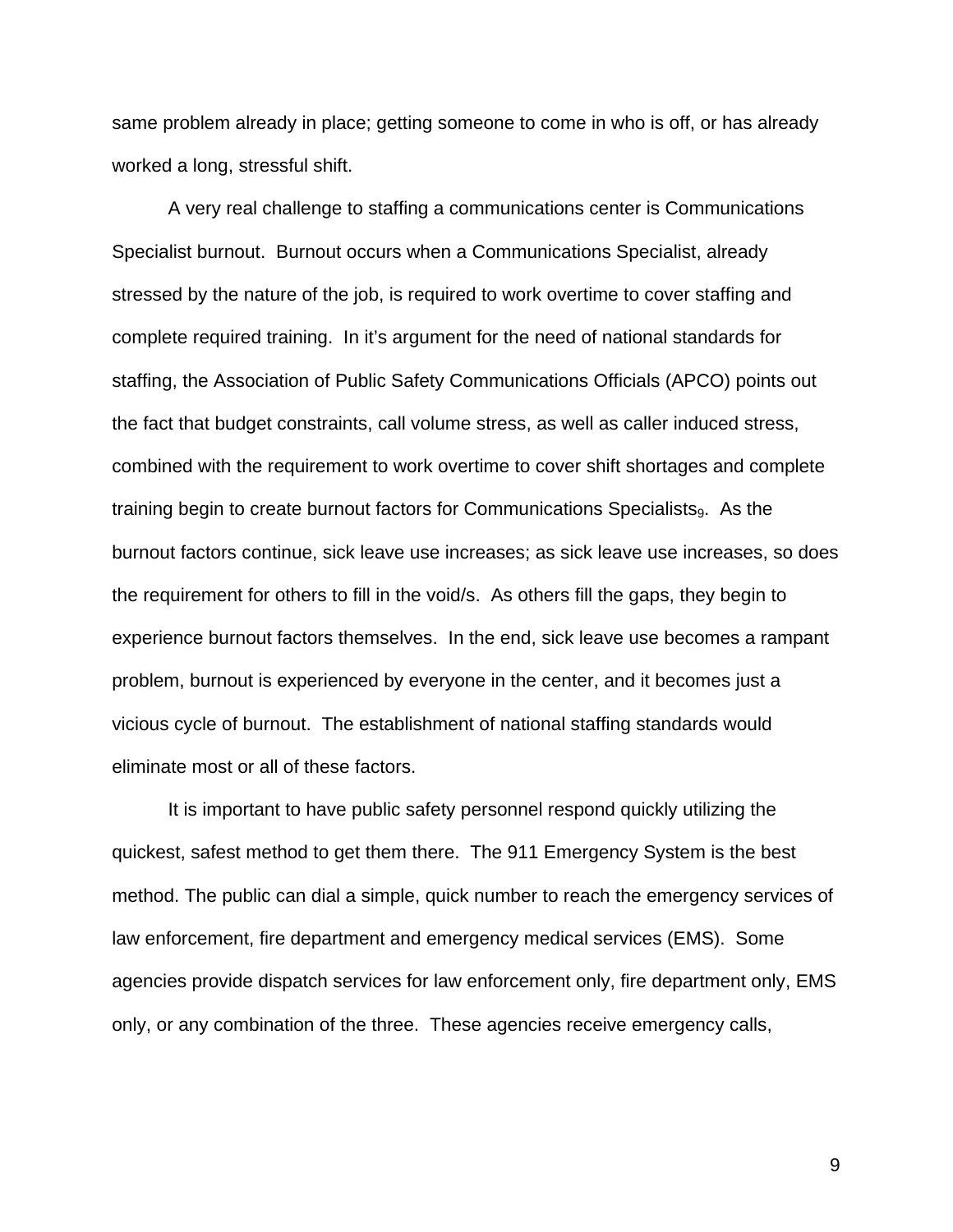ascertain the nature of a problem, then dispatch appropriate public safety responders, or forward the call to the appropriate agency providing the emergency service required.

In the past, responding public safety units rolled "code", that is, lights and sirens, on almost every call for "emergency" services. Any mention of certain key words such as fire, respiratory distress, chest pains, shots fired and such, drew an automatic code response through the streets. The lights and sirens approach at responding to all calls increases the risk of vehicular collisions with the public. As cities have grown and become more congested, accidents between public safety vehicles and others sharing the same roads have increased, necessitating the re-thinking of how they respond. Some public agencies have developed their own procedures $_{10}$ , and, numerous private agencies such as the National Academies of Emergency Dispatch ( $NAED$ )<sub>11</sub> have emerged as a result of this thinking that have developed what is known as *response protocols* for police, fire and EMS dispatching. This is where the Communications Specialist comes in, which is what these professionals will be referred to, from this point on.

There is a mind-set in the public safety industry now "to advance and support the public-safety emergency telecommunications professional and ensure that citizens in need of emergency, health and social services are matched safely, quickly and effectively with the most appropriate resource $_{12}$ ." Through the use of established protocols, the Communications Specialist determines the nature of each call, the safest, most appropriate level of unit response (that is, lights and sirens, or no lights and sirens), and the most appropriate unit or units to respond. This all equates to the most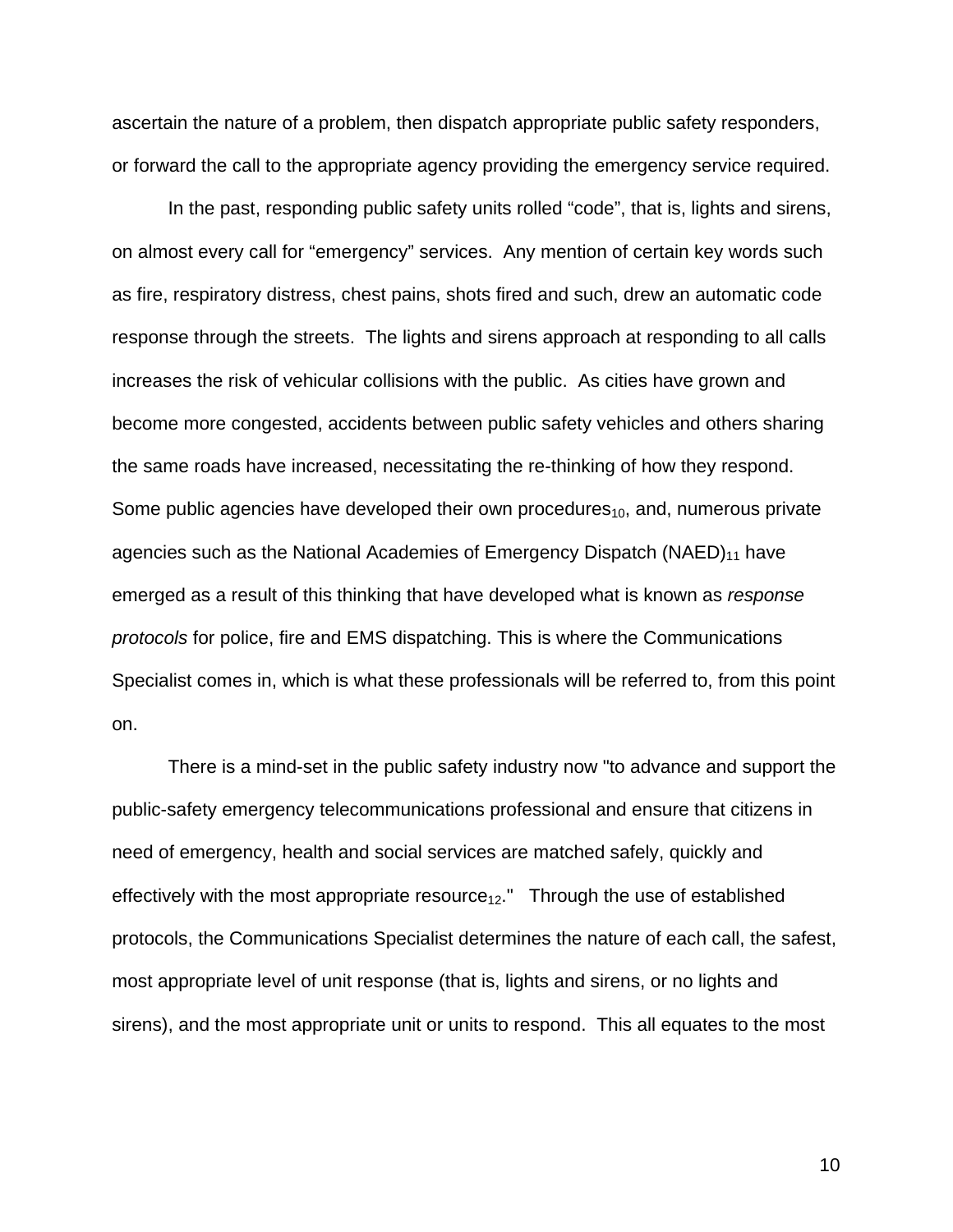appropriate public safety response and the appropriate level of concern over other areas of public safety while the units are responding.

So far, it's been stated that expeditious response was important, and the appropriate level of response is important. It's been pointed out the (perceived) continuous need for more officers, firefighters and paramedics, facilities, and support equipment needed, but the question of how many Communications Specialists a communications center needs to safely and effectively carry out it's part of the much needed public service has not been addressed.

### **Scope of Study**

In order to obtain the information required to determine the presence or lack thereof of national staffing standards for communications center staffing, a review of the requirements and recommendations of organizations that have a direct impact on or professional affiliation with the agencies providing public safety services was completed. These include private and governmental entities that, either by rules of affiliation, or rules governing agency ratings based on dispatch and response criteria, have a direct influence on the provision of these services.

A review of relevant articles was performed from journals and industry-related publications (magazines) to ascertain the level of interest, concern, and indeed the feeling of need for national staffing standards. Often-times, news from official publications concerning forthcoming changes in service levels and/or laws is first seen in these articles.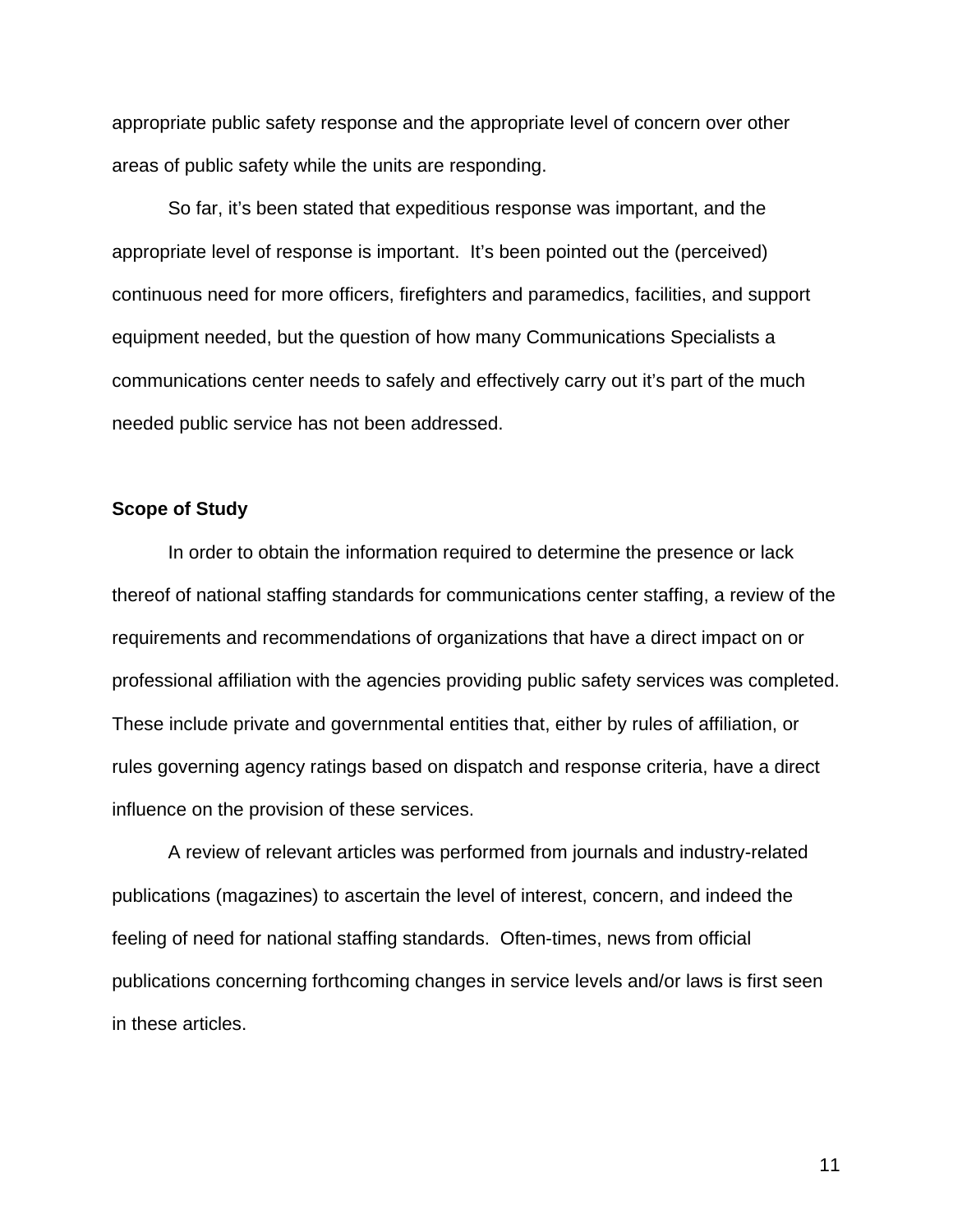After determining whether or not national staffing standards exist, a Communications Center Managers Survey was sent out. This survey was sent to approximately 50 communications centers of varying size throughout the country to determine if staffing, is indeed a common, or national problem<sup>[1](#page-12-0)</sup>. Communications centers of varying sizes were used because the belief is that there may be a common problem for most communications centers, regardless of the size of the community they serve. Ten surveys were returned and their results are discussed in Chapter 4.

Additionally, other challenges to staffing, from hiring practices, to communicating staffing needs, to pay levels, to required overtime, to training, to Communications Specialist burnout, and so on, were pointed out. The expected overall findings are that there is no one factor that can be identified as the sole cause of a staffing problem for any communications center, but certainly, the staffing method applied (or not applied) is suspected to be the primary culprit.

There is always the hope that there are national staffing standards for communications center staffing buried in some agency publication, and that it can be brought to light to help communications center managers with staffing problems convince their agencies of the need for adequate staffing levels. Short of that, through survey results and possibly views, experiences and recommendations of agency affiliations, there may be ability to identify a formula used by some communications center managers that would be appropriate for any communications center to use to make an informed recommendation for inclusion into national staffing standards.

<span id="page-12-0"></span><sup>&</sup>lt;sup>1</sup> I petitioned approximately 50 governments for public information regarding their Communications Centers. In that regard, I interpreted the survey questions to be exempt from human subject review, and was confirmed by my department advisor in that interpretation.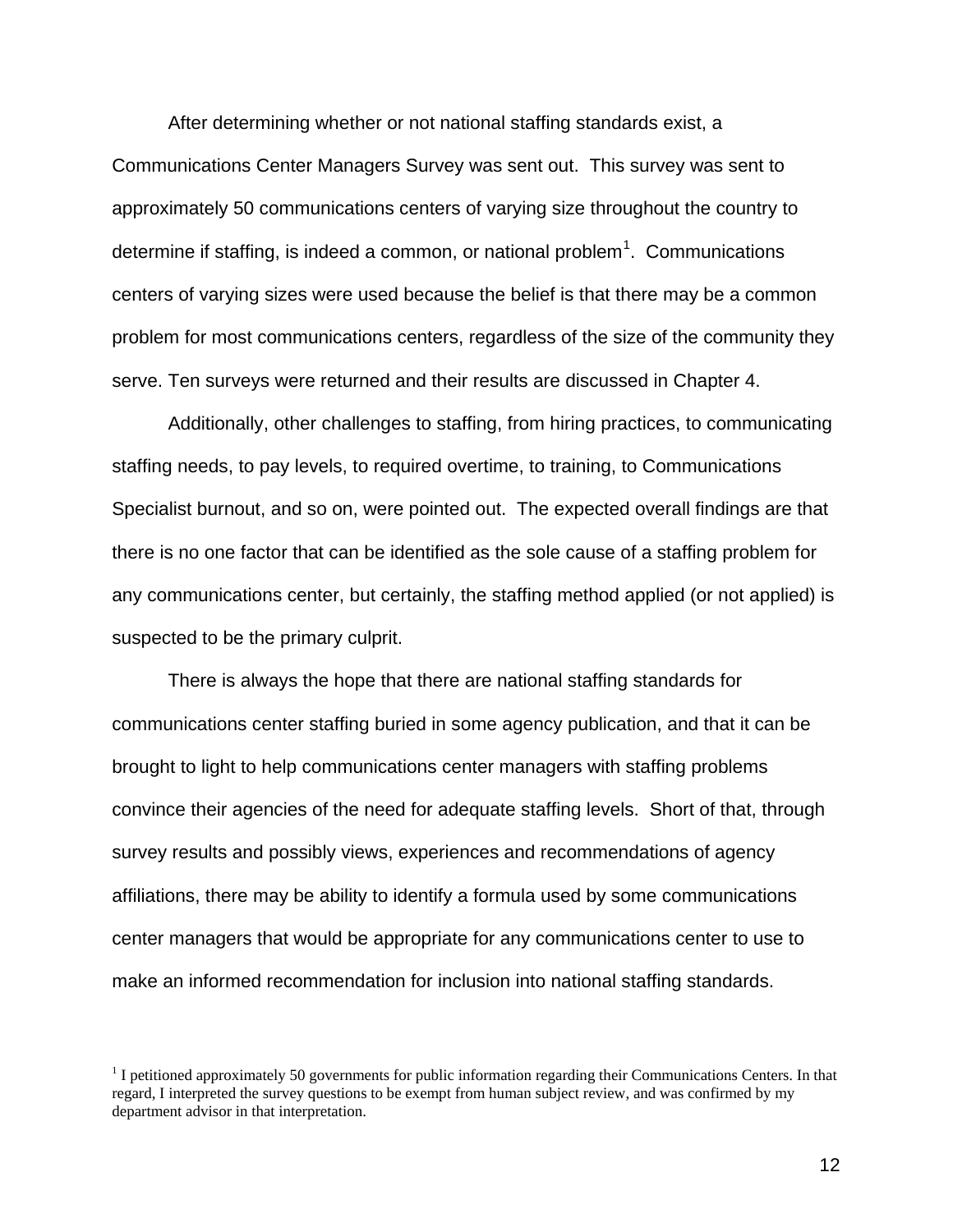### **CHAPTER 2**

### **LITERATURE REVIEW AND CRITICAL ORGANIZATIONS**

### **Literature**

On February 5, 2002, a hearing was held in Washington DC by the National Institute of Standards and Technology (NIST) $_{13}$ . The focus at this hearing was to impress upon Congress the need for Federal help in funding fire departments, as their roles are being increased in the support of homeland security. There was discussion of the increased workload of firefighters, the need for "more training, equipment, apparatus, communications, safety and health issues and staffing"……. of firefighters. There was not one mention of the subsequent need for more Communications Specialists to support this proposed expansion of firefighters and equipment.

So, who, or what organizations are stepping up to place the appropriate level of importance on communications center staffing issues? There are several organizations that have taken up the cause to bring this problem to the frontline of public administrator view. Several industry publications have increased their literary attention on the fact that communications center staffing is not an uncommon occurrence in communities, nor is it an insignificant concern for the leaders of any municipality providing public safety services.

In his 2004 year-end report<sub>14</sub>, Gary Allen, the Editor of *Dispatch Monthly* wrote of the communications center "staffing crisis". He pointed out the obvious increase in concern over staffing issues in the last several years, intensified by the terrorist attacks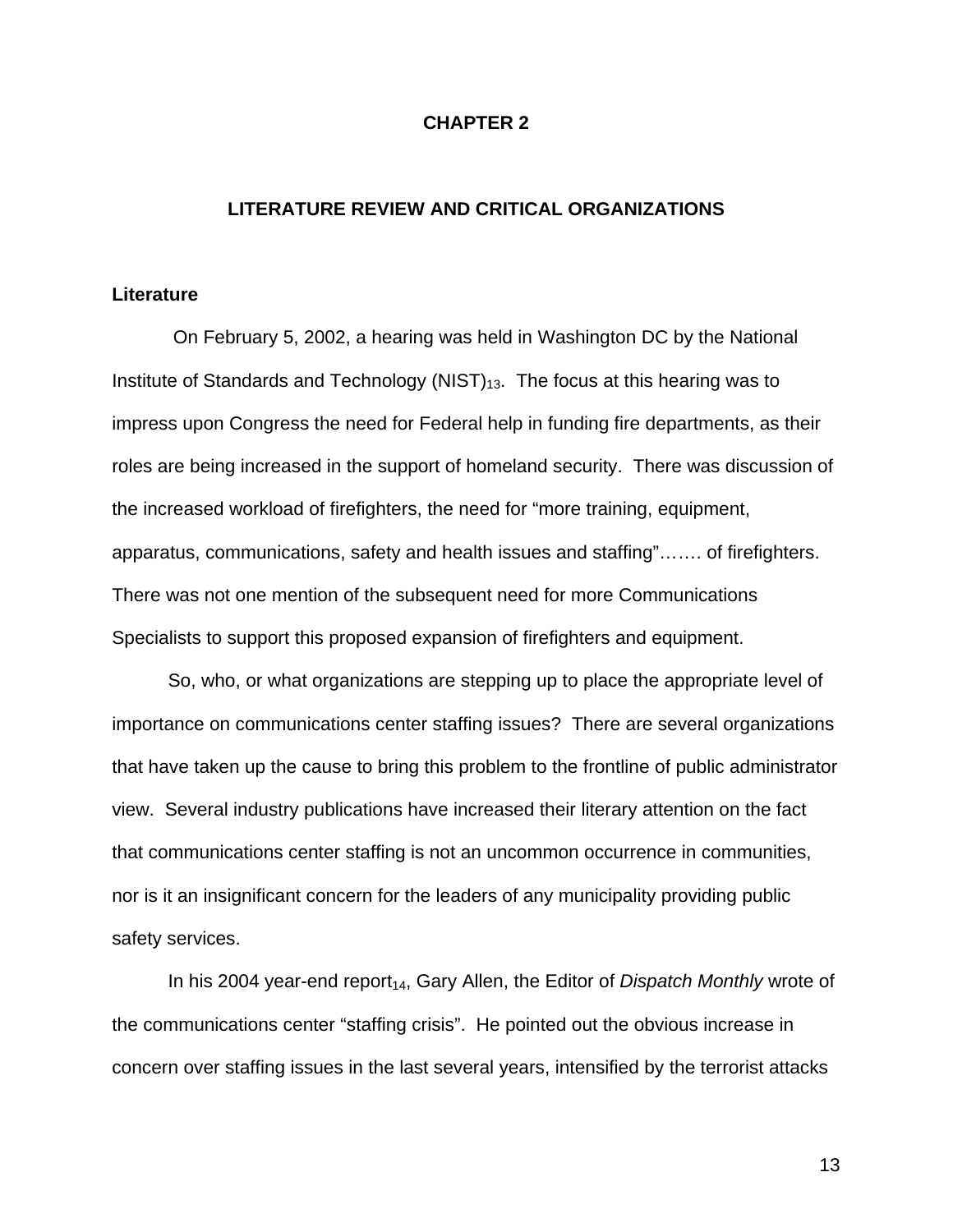on the World Trade Center Towers on September 11, 2001, but the lack of action resulting in the continuation of staffing shortages. He pointed out the obvious when he said that "without a nationwide standard for staffing, or even a consensus among experts on optimum staffing, cities and towns have no way to justify hiring more dispatchers." Because of the lack of national staffing standards, managers are reduced to using one of a number of different formulas (which will be discussed more later) to convince their department heads and city financiers to allow them to increase their staffing.

Allen goes on to report numerous other factors affecting communications center staffing, such as the very nature of the job. The Communications Specialist finds him or herself in an environment of confined quarters, high stress levels, and the requirement to become more and more prolific in technological skills, as dispatch systems become more and more dependent on computerized applications.

In addition to the working environment, it's becoming harder to find workers willing to provide the commitment demanded of this type of job. This requires the individual to give up family and leisure time to work shift work, nights, weekends and holidays, and begin a career in a seniority-based system. All of this not withstanding, the ability of the administrator to hire enough personnel, qualified or not, remains the main focus of this paper.

### **Articles from Trade Journals**

There have been a myriad of articles written on the subject of staffing, or manning, as some articles use this term to mean the same thing. Many articles were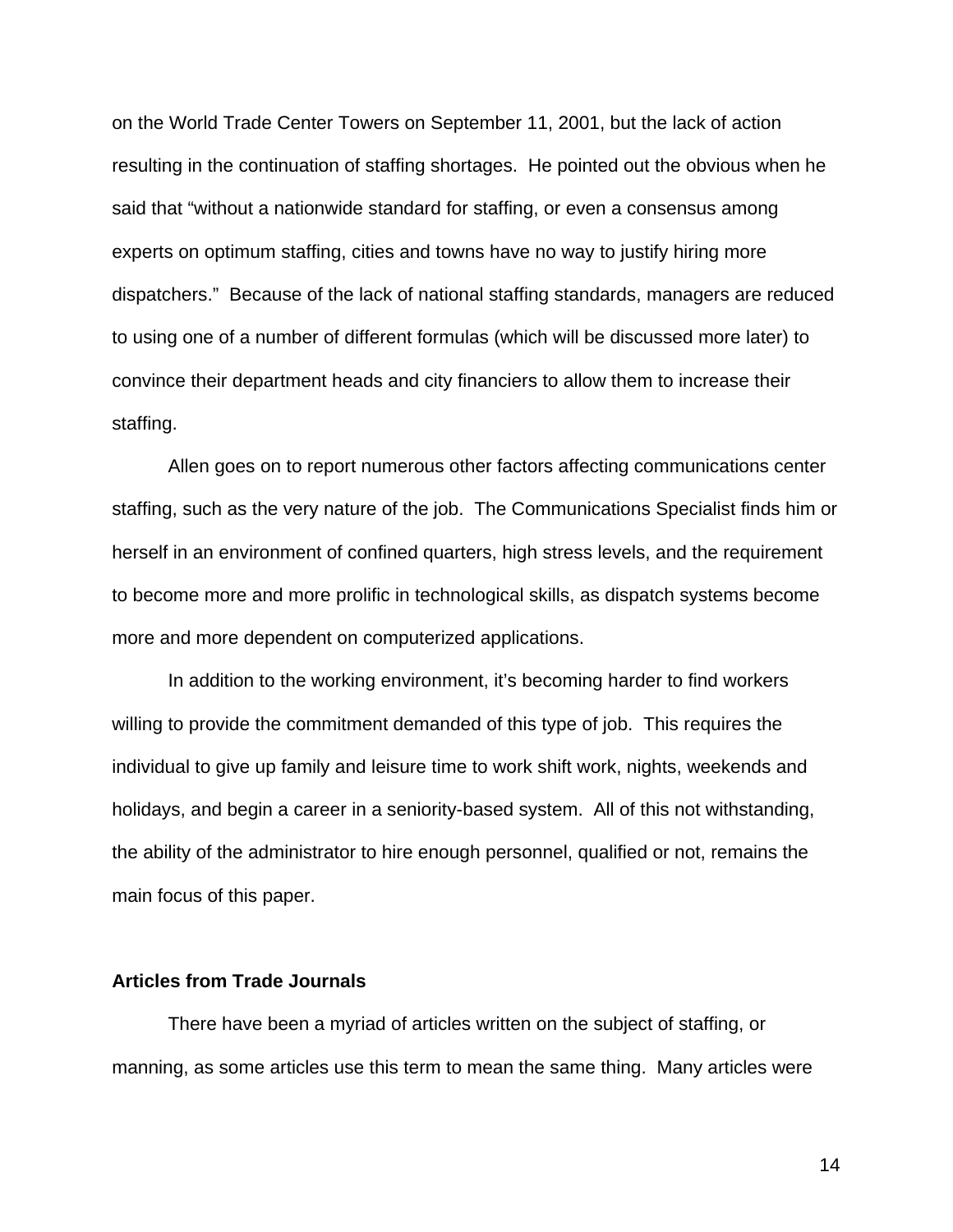reviewed to determine whether or not there is an understanding of the need for national staffing standards, or simply, the demonstration, and recommendation of another formula to use. The majority of articles reviewed came from Scopus and the Business Source Premier. These areas seem to have an abundance of available material with which to study.

Many articles evaluated talked of staffing in general, how to attract staff, and once hired, what to do with that staff to make the numbers work, and how to keep qualified, talented staff for the particular occupation the articles were written for. A great number were concerning medical and Information Technology fields, with no direction in staffing a facility with certain specific position staffing requirements. Most articles, regardless of the field of study cited problems with staffing, some in particular used the term "staffing crisis<sub>15</sub>" to describe the problems being experienced. The few articles found with specific relevance to the complex staffing requirements of a public safety communications center will be discussed, even if very briefly.

One article taken that seemed to have a good possibility of addressing communications center staffing was written as a result of a congressional committee hearing in September, 2004. This hearing was held to reconcile funding for the increased responsibilities of fire departments with regards to Homeland Security<sub>16</sub>. As it turned out, the resulting funding approval was for *firefighters* for the next five years.

There were quite a number of journal articles that provided information and staffing formulas in their pages. The formulas taken from the articles in Scopus and Business Source Premier were extremely complicated; to place the entire formulas in this paper would create several additional pages of  $print_{17, 18}$ . Four articles were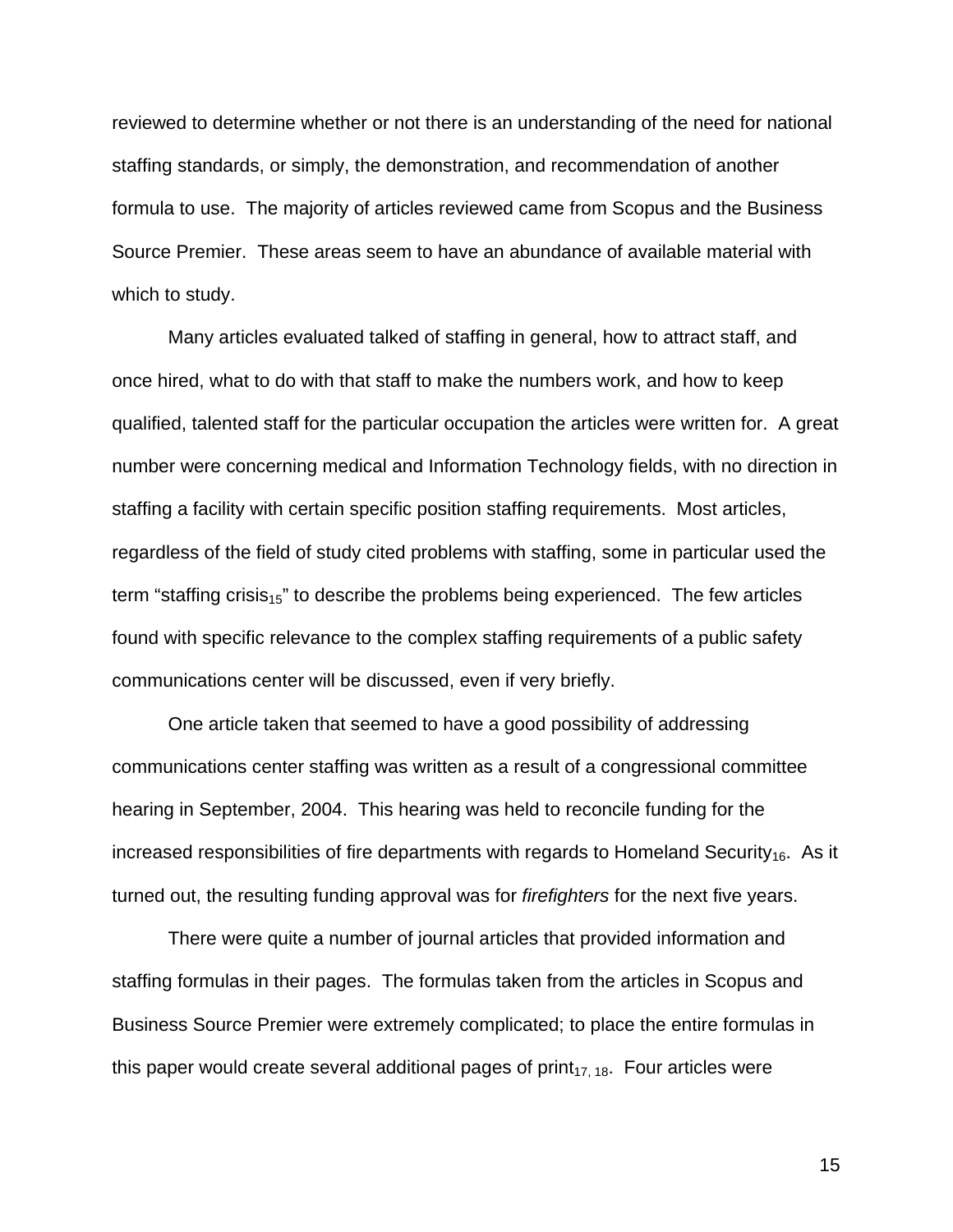reviewed for their possible relevance toward communications center staffing, and will be discussed in detail later. Additionally, the manager that attempted to use these to figure an appropriate staffing level for their communications center would have to be a genuine mathematician. There are other, simpler formulas in use that were addressed in further literary review of some of the industry magazines and one subject matter expert.

### **"Communications Center Staffing: When is Enough - Enough?"**

In Weaver's article, submitted for publication (article available upon request), on the subject of staffing<sub>19</sub>, he sites Henri Fayol as being "instrumental in identifying the elements of the management process as planning, organizing, *staffing*, directing and controlling; this without much fanfare. He also provides two formulas for figuring appropriate staffing levels  $_{(Appendices, A & B)}$ . These are pretty basic formulas that are reasonably understandable by most communications center managers.

One very basic formula  $F_{\text{figure 1}}$  seems to be common in communications centers using one and is performed on an Excel Spreadsheet. Here, a manager would figure total annual work hours per Communications Specialist, minus the expected coverage hours for paid lunch hours, vacation, and sick leave time afforded each person from the total annual work hours per person. The manager then figures how many positions the communications center needs to staff for an annual total. The last step is to divide the total expected individual work hours into the total hours needed to be covered. The resulting figure calculates the expected need for staffing, I think obviously, rounding up for non-whole numbers.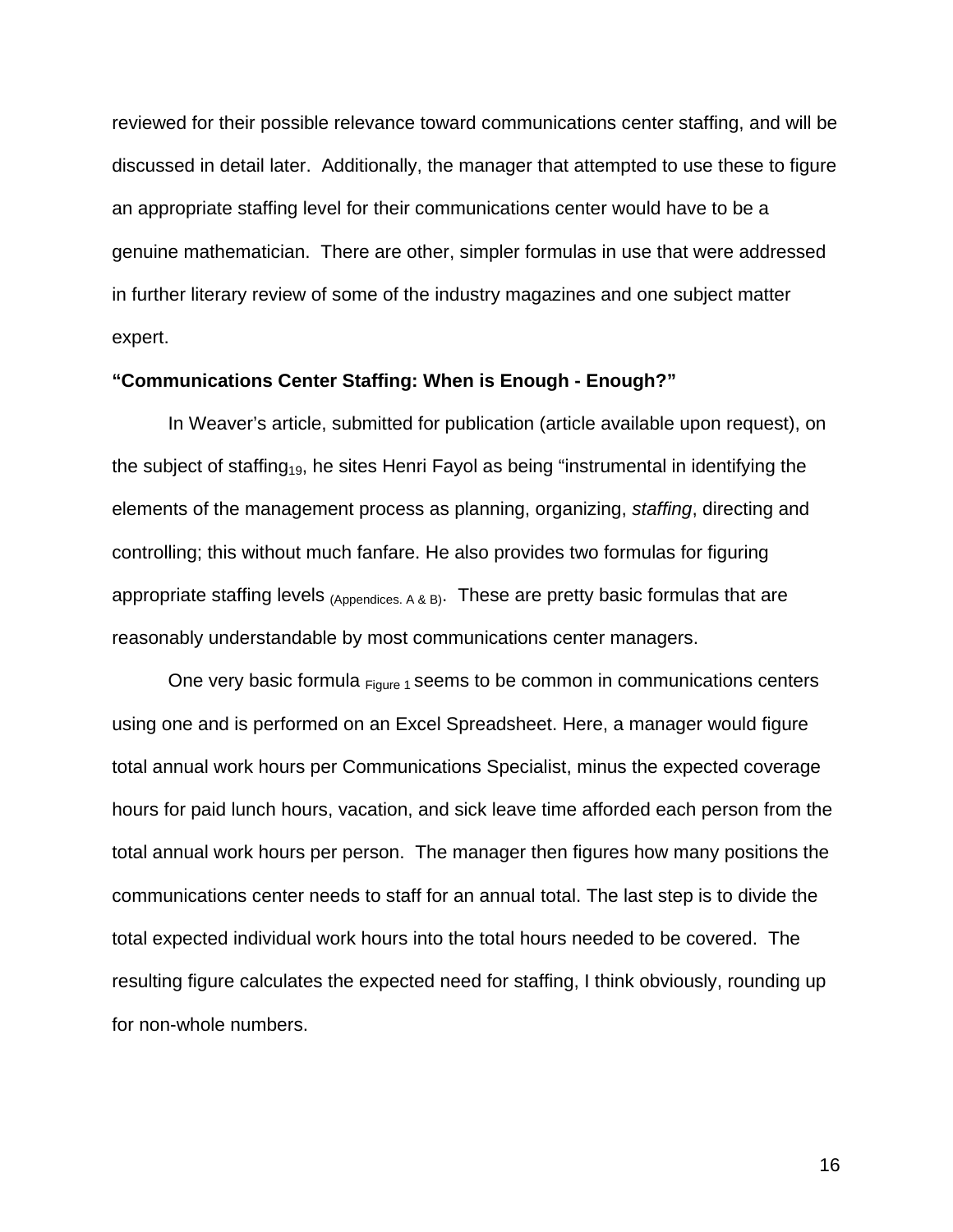|                  |     |                     |     |              | <b>Communications Center Staffing Justification Formula<sup>2</sup></b> |
|------------------|-----|---------------------|-----|--------------|-------------------------------------------------------------------------|
|                  |     |                     |     |              | <b>Total</b>                                                            |
| <b>Hours</b>     |     | <b>Weeks</b>        |     |              | <b>Work</b>                                                             |
| Per              |     | Per                 |     |              | <b>Hours</b>                                                            |
| Week             |     | Year                |     |              | Yearly                                                                  |
|                  | 40  |                     | 52  |              | 2080                                                                    |
| <b>Vacation</b>  |     | Lunch/break         |     | <b>Sick</b>  | <b>Total Off</b>                                                        |
| <b>Hours</b>     |     | <b>Hours</b>        |     | <b>Hours</b> | <b>Hours</b>                                                            |
|                  | 240 |                     | 207 | 100          | 547                                                                     |
|                  |     |                     |     |              | <b>Total working Hour Per Year</b>                                      |
|                  |     |                     |     |              | 1533                                                                    |
| Total            |     | <b>Hours Manned</b> |     | Days in      |                                                                         |
|                  |     |                     |     |              | <b>Total Needed</b>                                                     |
| <b>Positions</b> |     | Per Day             |     | A Year       | <b>Hours</b>                                                            |
|                  | 10  |                     | 24  | 365          | 87600                                                                   |
|                  |     |                     |     |              | <b>Total Operators</b>                                                  |
|                  |     |                     |     |              | Needed                                                                  |
| Figure 1.        |     |                     |     |              | 57.1 (52)                                                               |

As was mentioned earlier, Gary Allen of *Dispatch Monthly* cited a "staffing crisis" in his year-end report<sub>14</sub>. His report included the claim that agencies, in general, have been working at two-thirds their authorized strength since 1999. He closes his report with a reference to APCO, and that organization's work on the staffing issue.

### **Articles from Scholarly Journals**

A title and content search of more than 500 articles from Business Source Premier and Scopus turned up four reviewable, or what appear to be function-specific articles with seeming relevance to communications center staffing. Other scholarly journal articles went into vast detail on many subjects of staffing; a great many addressing the staffing needs of medical facilities, which differ in their needs from the

<span id="page-17-0"></span><sup>&</sup>lt;sup>2</sup> Current staffing formula used by the Las Vegas Department of Fire & Rescue Combined Communications Center.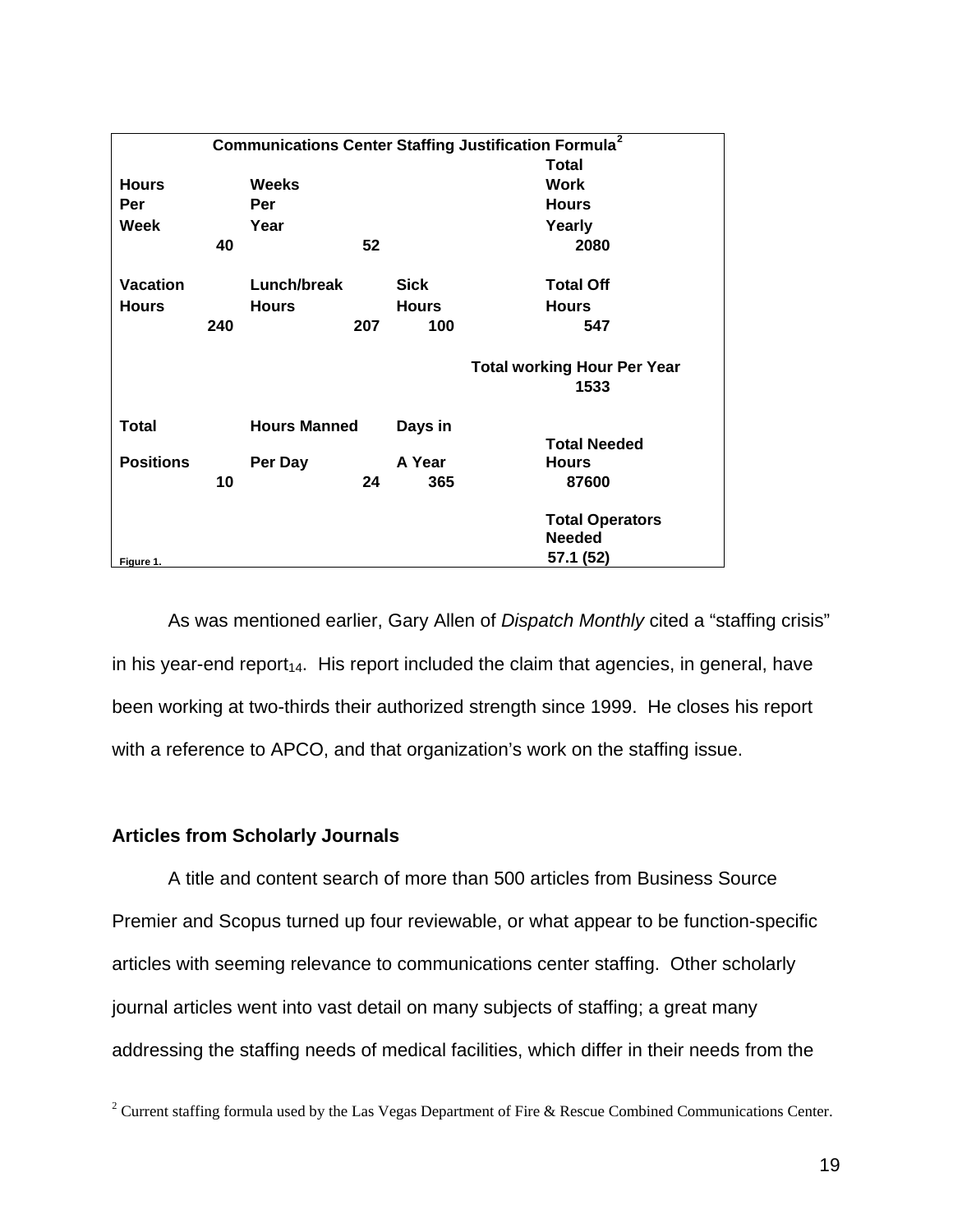staffing of a communications center, enough that the articles were of no use. As was mentioned earlier, several articles, three taken for this paper, provide formulas for figuring staffing that are very extensive and complicated. The following is a brief accounting of four articles total, to the relevance, or lack thereof, to staffing a public safety communications center:

**"On the Complexity of Manpower Shift Scheduling"**<sub>20</sub>: Hoong takes a systematic, 3-step approach toward staffing, or scheduling, as it were, an organization for "round-the-clock" operations. This process includes 1) the *allocation*, or the number of workers for each shift of a day, 2) *Offday Scheduling*, which is the assigning of offdays on the schedule, and 3) the *Shift assignment*, the actual assigning shifts to the schedule. This is a very comprehensive and complete approach to staffing, after a manager has the staff. There is no mention of how the minimum amount of staff a communications center will need to fill the number of positions within the center. There is no mention of a requirement to establish standards. The point in this article is that it is very useful to a manager who already has his/her staff.

**"A Polyhedral Approach for the Staff Rostering Problem"**21: In this article again, Felici and Gentile address the act of staffing, again the actual act is scheduling of personnel for the agency or activity. This is another very comprehensive and complicated formula whereby a *schedule* is made, not a staffing minimum. The formula used here would be another applicable application for the manager who already has the staff he or she is assigned.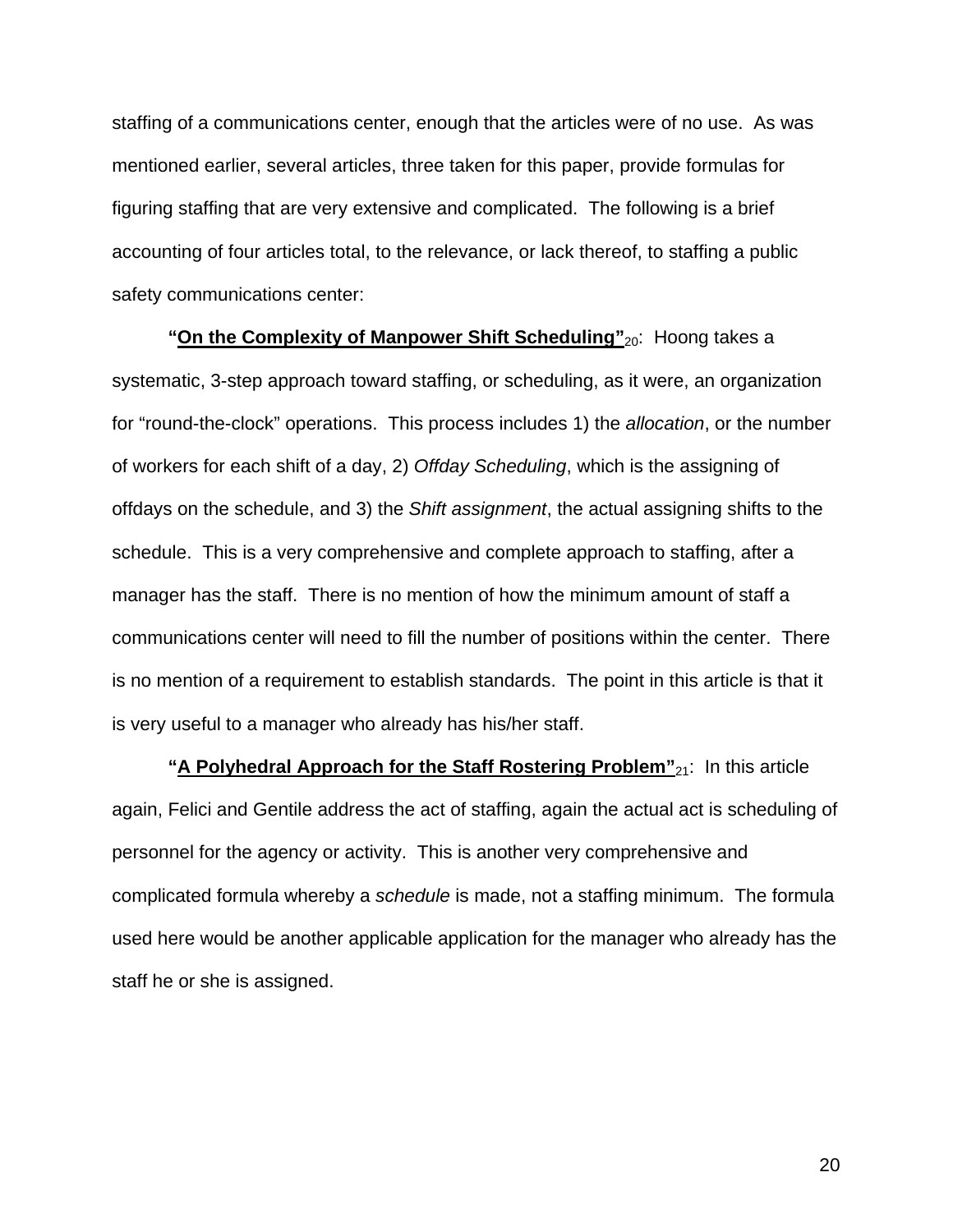**"An Algorithm for Multiple Shift Scheduling of Hierarchical Workforce on Four-Day or Three-Day Workweeks"**<sub>22</sub>: In that many communications centers work other than traditional hours, that is, some work four 10-hour shifts, some three 12-hour shifts and one 4-hour shift, and others work still other varied schedules, this article appeared, at least by its title, to hold some possible relevance. And, once again, Narasimhan includes an extremely complicated formula for essentially scheduling personnel for the differing shifts.

The one common thread in all three preceding articles is that they used staffing for the actual act of scheduling. There was no comment, or indication toward the act of staffing a facility to allow the scheduling of those personnel. These articles ended having no specific relevance to communications center staffing standards, or the actual process of staffing any facility.

**"Fire Funds in Congress Talks"**23: One final article review was taken from the News and Trends section of the Business Source Premier because it talked of "Fire Funds" and Congress in the title. This article was written as a result of Congressional Conference Committee meeting on Homeland Security in September, 2004. It was hoped that some language would be found that would indicate an understanding, once again, of the need to ensure our public safety communications centers would receive the appropriate consideration, as yet another campaign is presented to Congress on fire department budgetary constraints. This article fell short of expectations, as most have. The article talked of the Fire Grant Program. This program included appropriations for the Fire Act, which included \$750 million in 2003, and 2004 to help fire departments with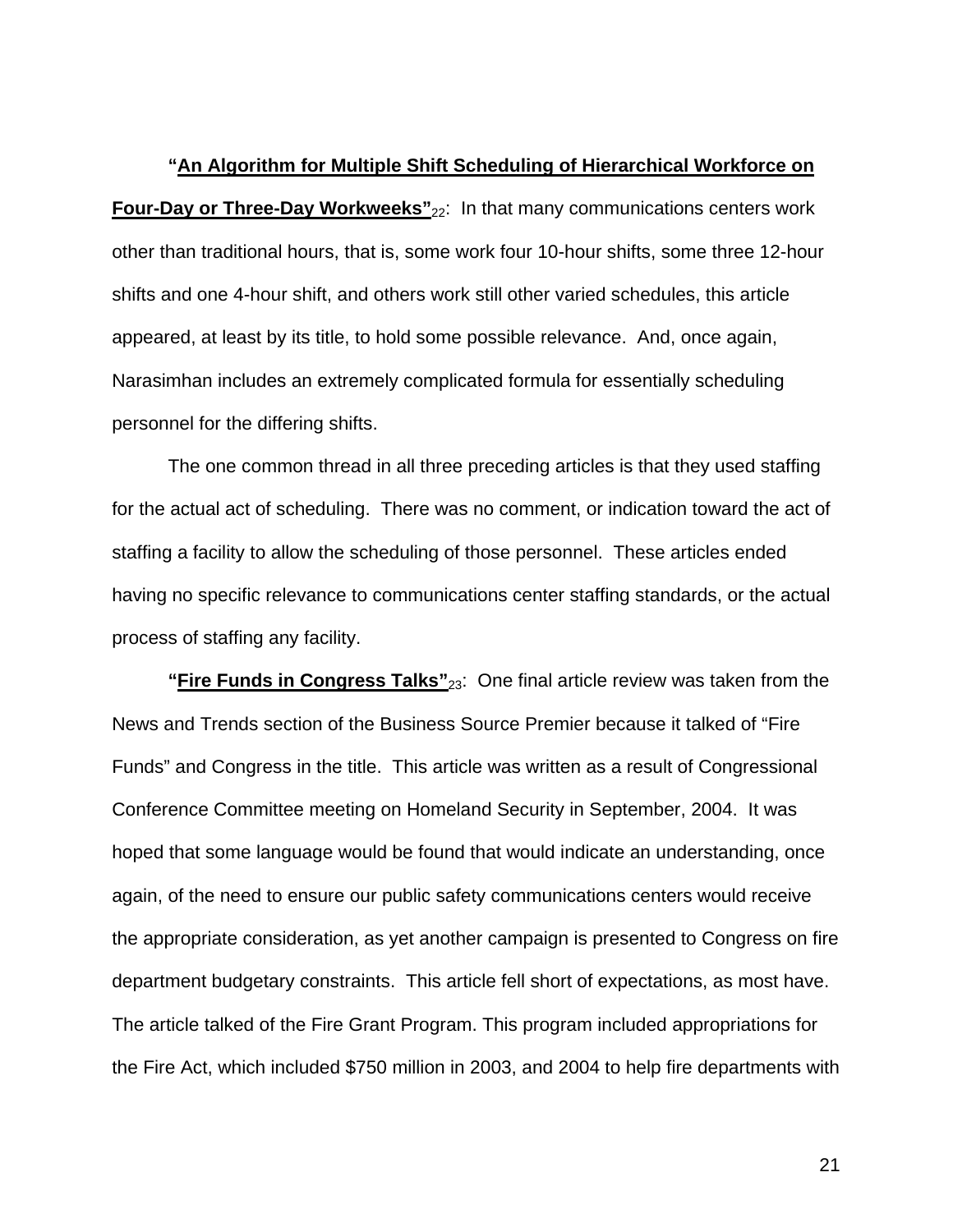staffing shortages and the Staffing for Adequate Fire and Emergency Response (SAFER) Firefighters Act of 2003. The latter act included an additional \$50 million "that will enable fire departments to receive grants to hire and pay for new firefighters". This obviously did not have communications center staffing standards in mind.

### **Magazines and Official Publications**

Official magazines and publications with industry relevance were reviewed to determine if these are used as avenues toward achievement of national staffing standards. The primary publications in this field are:

- *911 Magazine*.
- *Dispatch Monthly Magazine*.
- *Firehouse Magazine*.
- *Fire Suppression Rating Schedule Handbook*.

These publications regularly print articles regarding the operations of our Public Safety systems, and obviously, adequate staffing is a vitally important issue, especially to the general public, at least in my opinion. The goal here was to find out if these publications have published any information on, or demonstrated outward support for the establishment of national standards for staffing.

**911 Magazine**<sub>24</sub>: This publication has no direct information on staffing of a communications center. The article found that is closest to the subject regards maintaining morale on the dispatch floor. Discussion of poor morale is found regularly in these publications, and is a common topic of discussion amongst managers. One thought to ponder here is that, without adequate staffing, morale is strained; this,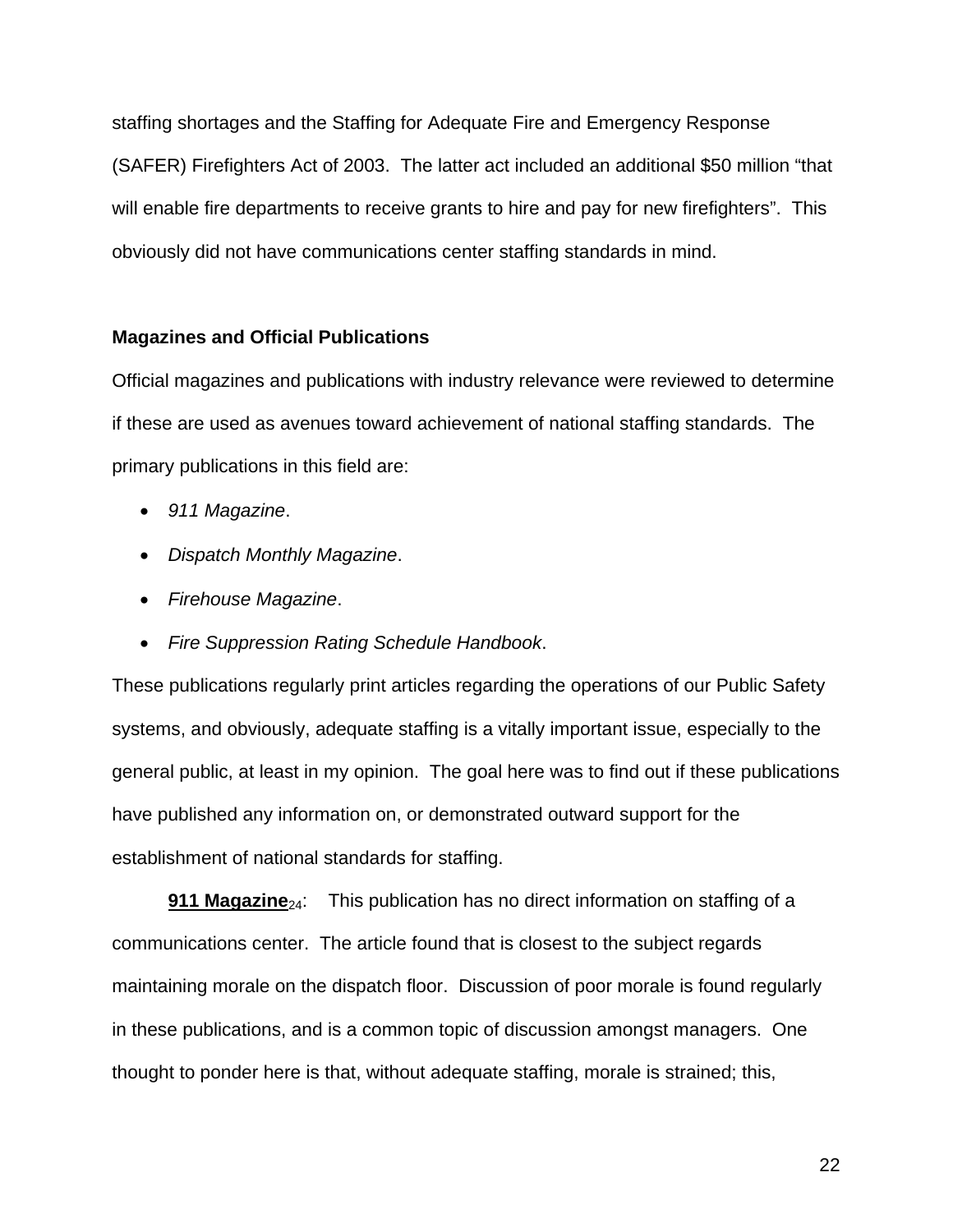caused by increases in overtime to staff a "short" communications center, or to attend mandatory training to keep skills sharp as mandated by the National Fire Protection Association (NFPA) Standards 1061 and 1221. I would have liked to see the morale issue flow into a discussion of what it would take to make it better; specifically, in the development of national standards for staffing.

**Dispatch Monthly**<sub>14</sub>: This emergency communications industry publication, as was pointed out earlier in this paper, includes on its site, Allen's year-end report that talks of the "staffing crisis". He makes a good argument for national staffing standards by stating that "without a national standard, cities and towns have no way to justify hiring more dispatchers". He goes further to state that "there is no outreach to those seeking a career and who might consider dispatching. There is no national effort among the public safety associations to seed training or career development programs that might generate acceptable candidates". He does temper these statements by acknowledging the fact that APCO is working on the issue of development of national communications center staffing standards. This means that, at least *Dispatch Monthly* is aware of official efforts to accomplish this, and makes that information known to its readers. This is one of the few upfront examples found on the subject of this paper.

**Firehouse Magazine**25: In its February, 2005 issue, *Firehouse Magazine* published an article by Barry Furey. His article, entitled *The 911 Numbers Game*, pointed out the need to remember the 911 centers, also known as Public Service Answering Points, or PSAPs. He makes a good argument for the (possibly) oversight in many cases of firefighter needs over communications center needs. In his article, he says, "because these facilities often operate behind the scenes, their issues are less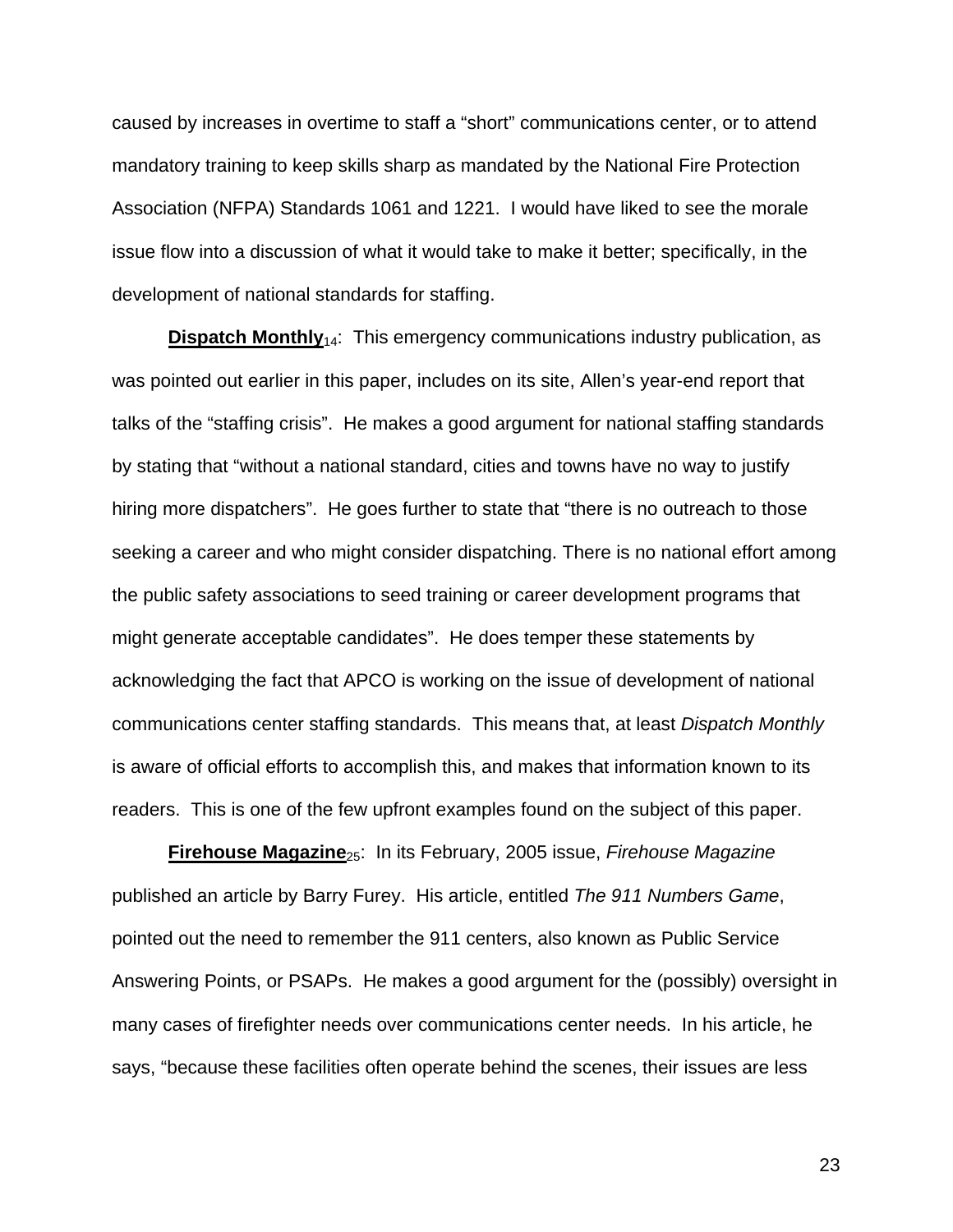visible, however, being less visible does not mean less important", and later in his article he states, "firefighters and fire equipment are visible and exciting and make a presence in the community, communications systems aren't, and don't". These are some very accurate comparisons drawn as to where the perceived importance is. Furey makes a good argument for the assurances to keep communications centers staffed, even if only by alluding to it; he does not go far enough in his article to come out and state a support for development of staffing standards.

**Fire Suppression Rating Schedule Handbook**26: Every fire department, paid or volunteer, strives (or dreams) to achieve an ISO Rating of 1, the highest insurance industry mark achievable by a fire department. As stated earlier, the higher the rating (from 1 to 10 in descending order), the more impact on homeowners insurance rates. The current edition, published in 1993, supports the communications center staffing provisions of *NFPA 1061* and *1221*. During an ISO Accreditation visit, communications centers are graded on the number of operators on duty in the communications center to handle fire calls. The NFPA, falls well short of making an adequate staffing requirement in the emergency communications services environment of today, as will be pointed out in the next section, and the support of the NFPA requirements by this publication means little. Here again, the lack of direction for the development of national staffing standards leaves the communications center managers right where they started; to be successful salesmen and women to adequately staff their facilities.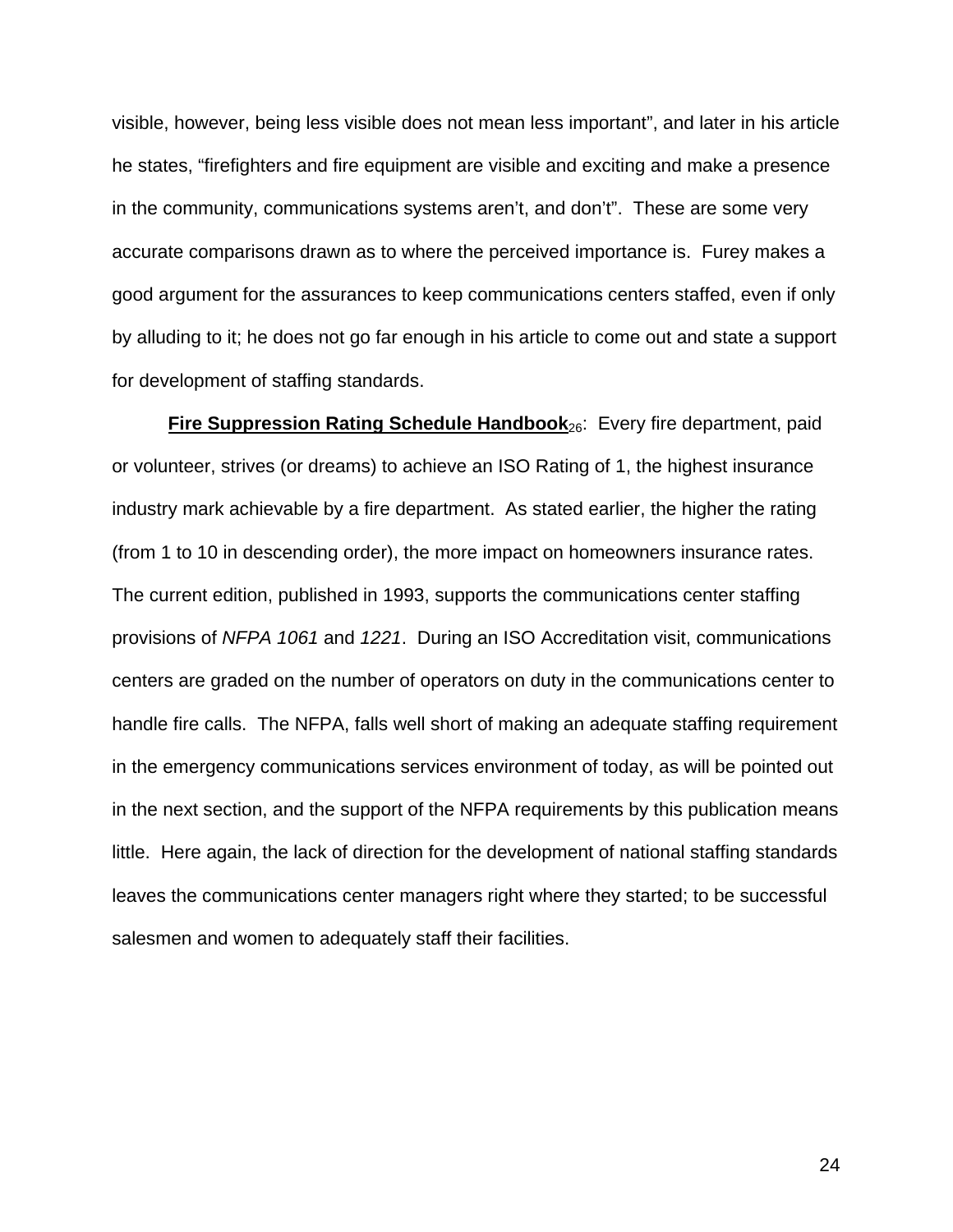### **Organizations**

There are several professional associations related to Public Safety communications centers. The associations with specific relevance to the provision of public safety services and possible contributors of information to this papers topic were:

**The National Fire Protection Association (NFPA).** The NFPA was founded in 1896 for the development of fire prevention and public safety codes. It took almost 100 years to establish and publish written codes (standards) for Public Safety Telecommunicator Professional Qualifications (Communications Specialist). "The mission of the international nonprofit NFPA is to reduce the worldwide burden of fire and other hazards on the quality of life by providing and advocating scientifically-based consensus codes and standards, research, training, and education" $_{27}$ . NFPA publishes two written standards for all communications centers, regardless of the type service provided, be it police, fire, EMS or a combination of some or all three. These two standards pertain specifically to Communications Specialists and the management of communications centers. They are *NFPA 1061, Standard for Professional Qualifications for Public Safety Telecommunicator*, and *NFPA 1221, Standard for the Installation, Maintenance and Use of Emergency Services Communications Systems*. These two orders were reviewed to determine if there is any mention of actual staffing standards that should be applied to communications centers.

*NFPA 1061* was the result of the formation of the Committee on Public Safety Telecommunicator Professional Qualifications in 1992; the resulting publication did not become effective until August 9,  $1996_{28}$ .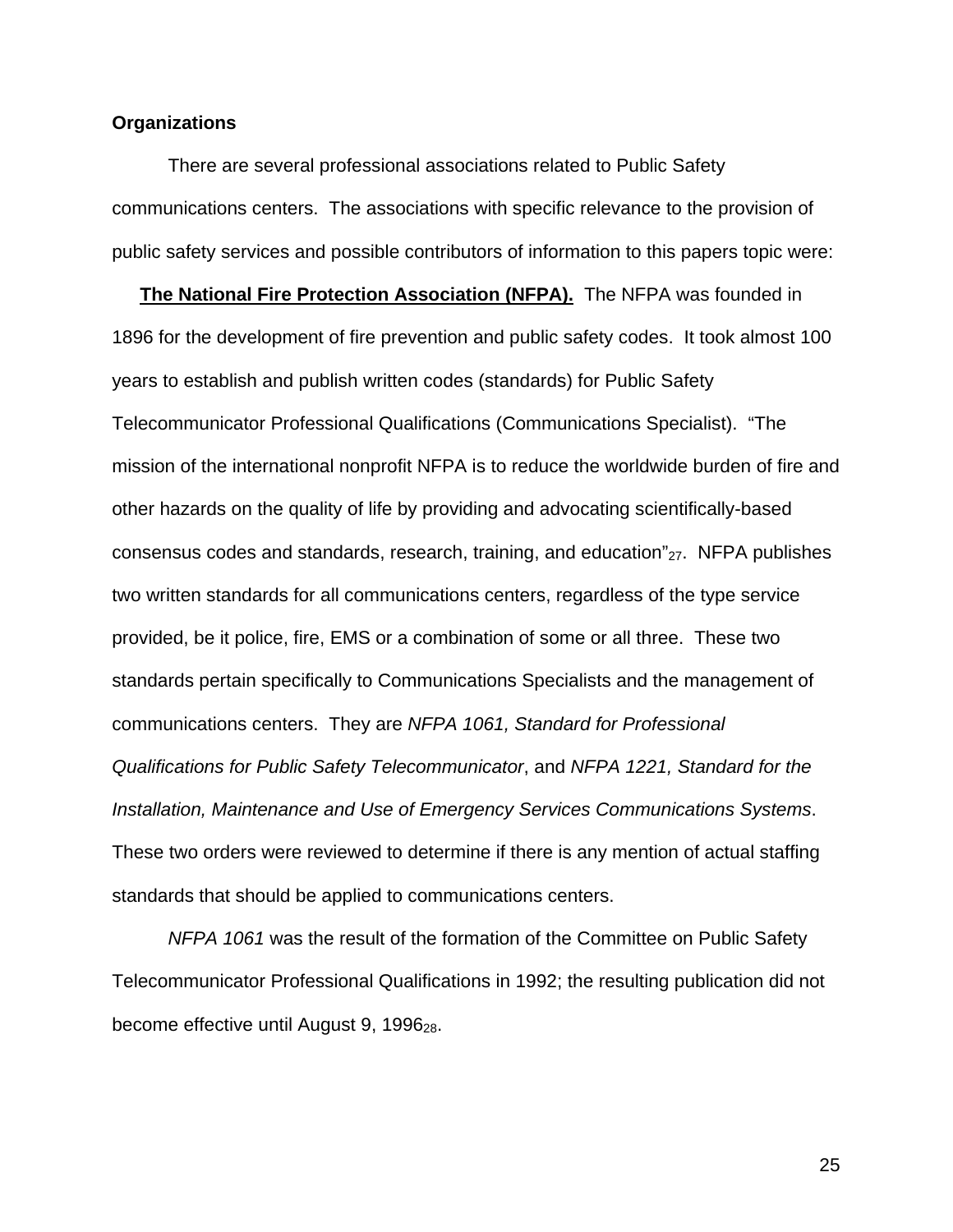The standards set here by *NFPA 1061* dictate the qualifications as minimums, a Communications Specialist must possess. It directs that the Communications Specialist "remain current with communications technology, operate within acceptable standards in response to public expectations for timely and efficient service, generate records of public safety services requests, given agency policies, procedures, and resources, so that the record is correct, complete and concise", and more<sub>29</sub>. The point here is that *NFPA 1061* establishes standards for the Communications Specialist without addressing how to acquire, or maintain proficiency on set standards. If there is adequate staffing, proficiency and upgrade training may be provided on a person's normal shift. If there happens to be a staffing shortage, all of this training must be completed on an overtime basis. This has the tendency to increase stress on an already stressed Specialist by taking normally scheduled days off away from the individual to attend training classes to keep their skills sharp, thereby complying with the NFPA Standard. In short, there is no language in *NFPA 1061* that addresses the need to adequately staff a communications center in order to complete the requirements of the standard.

*NFPA 1221* was established in 1898 as part of a general standard on signaling systems. This means, it was originally intended for use by fire departments. This standard was completely revised in 1999 and made applicable to "all emergency responders, not just the fire service" $_{30}$ . *NFPA 1221* $_{31}$  supports the requirements as set by *NFPA 1061,* "Telecommunicators shall meet the requirements of *NFPA 1061*……". It also appears to be a generic attempt at establishing a standard for communications center staffing. *Section 6-4, Operating Procedures*, makes the following statements: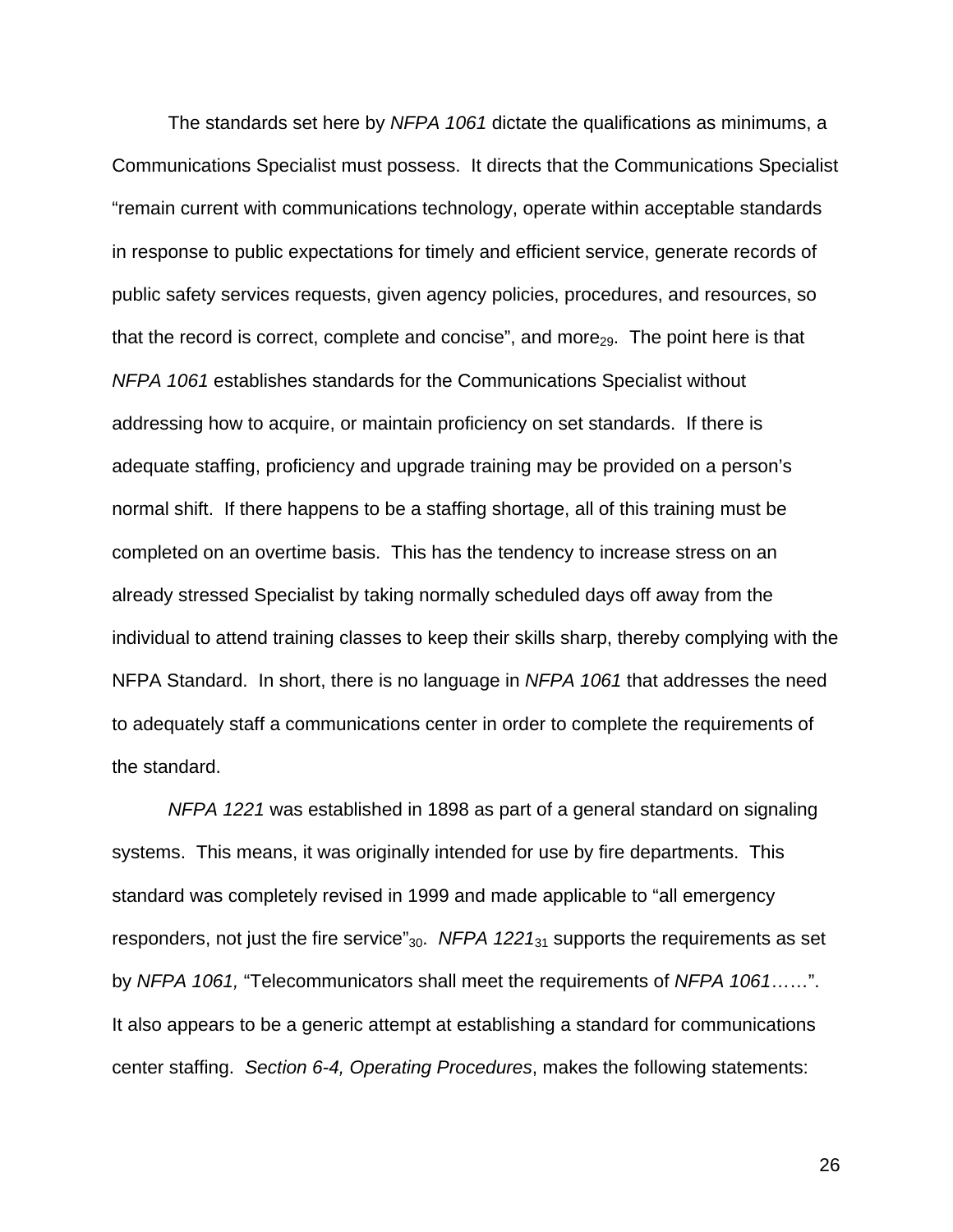"The authority having jurisdiction shall ensure that the number of telecommunicators needed to affect the prompt receipt and processing of alarms $^3$  $^3$  shall be as follows:

- (1) "The authority having jurisdiction shall ensure that the number of telecommunicators needed to affect the prompt receipt and processing of alarms shall meet the requirements of Section 6.4.
- (2) Communications centers that provide emergency medical dispatching (EMD) protocols shall have two telecommunicators on duty at all times.
- (3) The authority having jurisdiction in charge of the communications center shall develop standard operating procedures, with each emergency response agency that identify when a dedicated telecommunicator is required to be assigned to an emergency incident.

*NFPA 1221* makes two final statements alluding to some kind of staffing standard. That is that "At least one supervisor shall be on duty and available to the telecommunicator when more than two telecommunicators are on duty, and, the supervisor shall be assigned to the operations room when there are more than three telecommunicators on duty" $_{32}$ . Without going into great detail, this staffing requirement doesn't mean much to a communications center that responds to in excess of 200, 000 calls for emergency services per year $_{33}$ ; and, the numbers are climbing. Or, how about the agency that receives in excess of 1,000,000 calls for emergency and nonemergency services<sub>34</sub>? It is my opinion that this "standard" means little or nothing to agencies receiving these vast numbers of calls.

<span id="page-25-0"></span><sup>&</sup>lt;sup>3</sup> Alarm as defined by *NFPA 1221*: A signal or message from a person or device indicating the existence of a fire, medical emergency or other situation that requires emergency services action.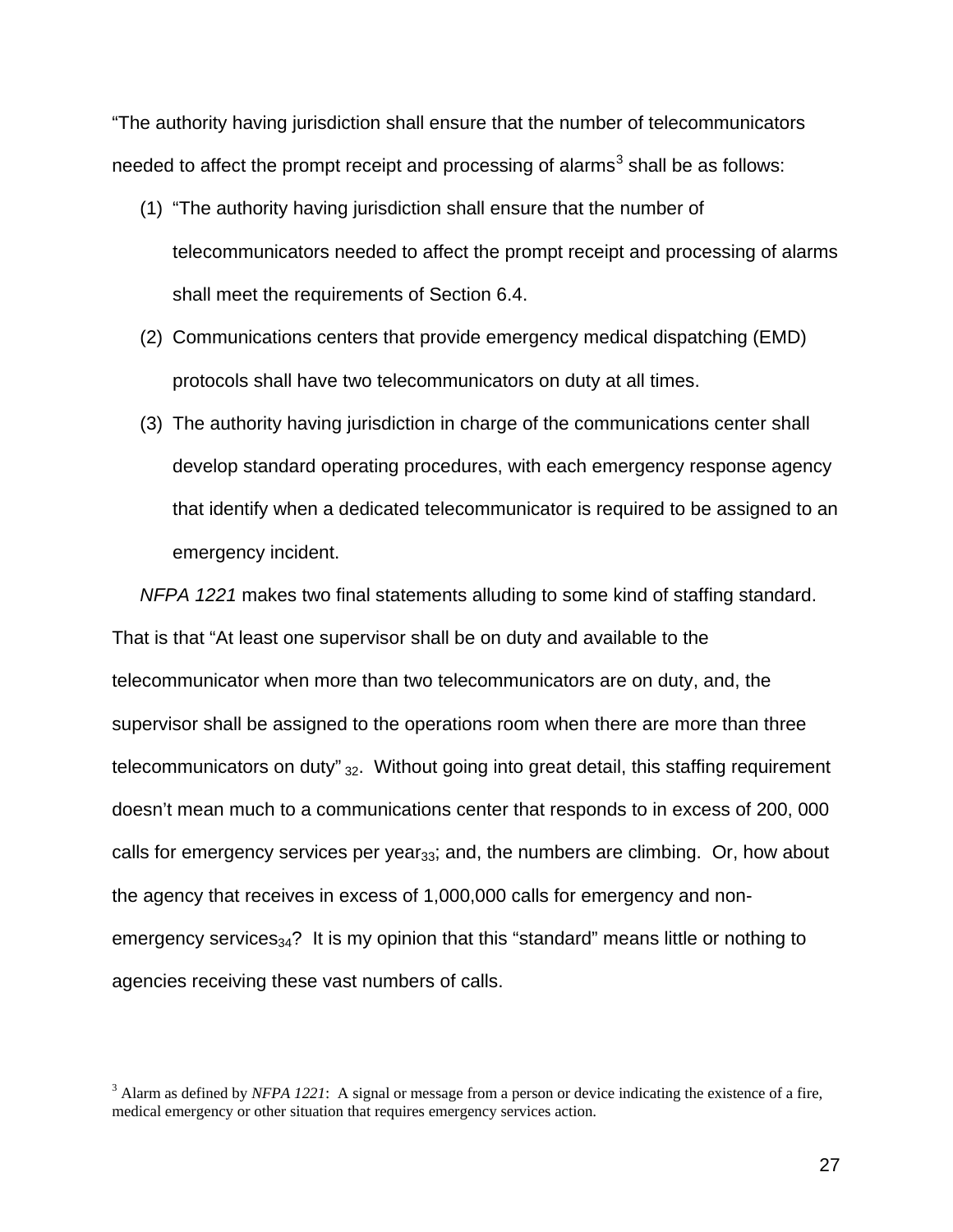#### The **Commission on Accreditation for Law Enforcement Agencies (CALEA).**

"The overall purpose of the CALEA Accreditation Program is to improve delivery of law enforcement service by offering a body of standards, developed by law enforcement practitioners, covering a wide range of up-to-date law enforcement topics. It recognizes professional achievements by offering an orderly process for addressing and complying with applicable standards $v_{35}$ . CALEA is law enforcement-specific organization, and was reviewed to determine what, if any standard for communications center staffing is addressed as a condition of the accreditation award to law enforcement communications centers.

CALEA developed a program in 1996 specifically for Public Safety Communications agencies to develop standards with a base of administrative and communications standards, and an independent neutral body to administer the program. In association with APCO, CALEA establishes Accreditation Standards for law enforcement agencies. Chapter 81 of the CALEA Accreditation Standards addresses the provision of law enforcement communications services $_{37}$ . It directs compliance with Federal Communications Commission requirements, but does not address staffing standards, or mention it. In that it quips a close relationship with APCO, is it safe to assume there may be mention of staffing standards through APCO? The next section will address that question.

# **The Association of Public Safety Communications Officials (APCO) International.** "APCO International is the world's oldest and largest not-for-profit professional organization dedicated to the enhancement of public safety communications $_{37}$ ." APCO is another non-specific organization that offers accreditation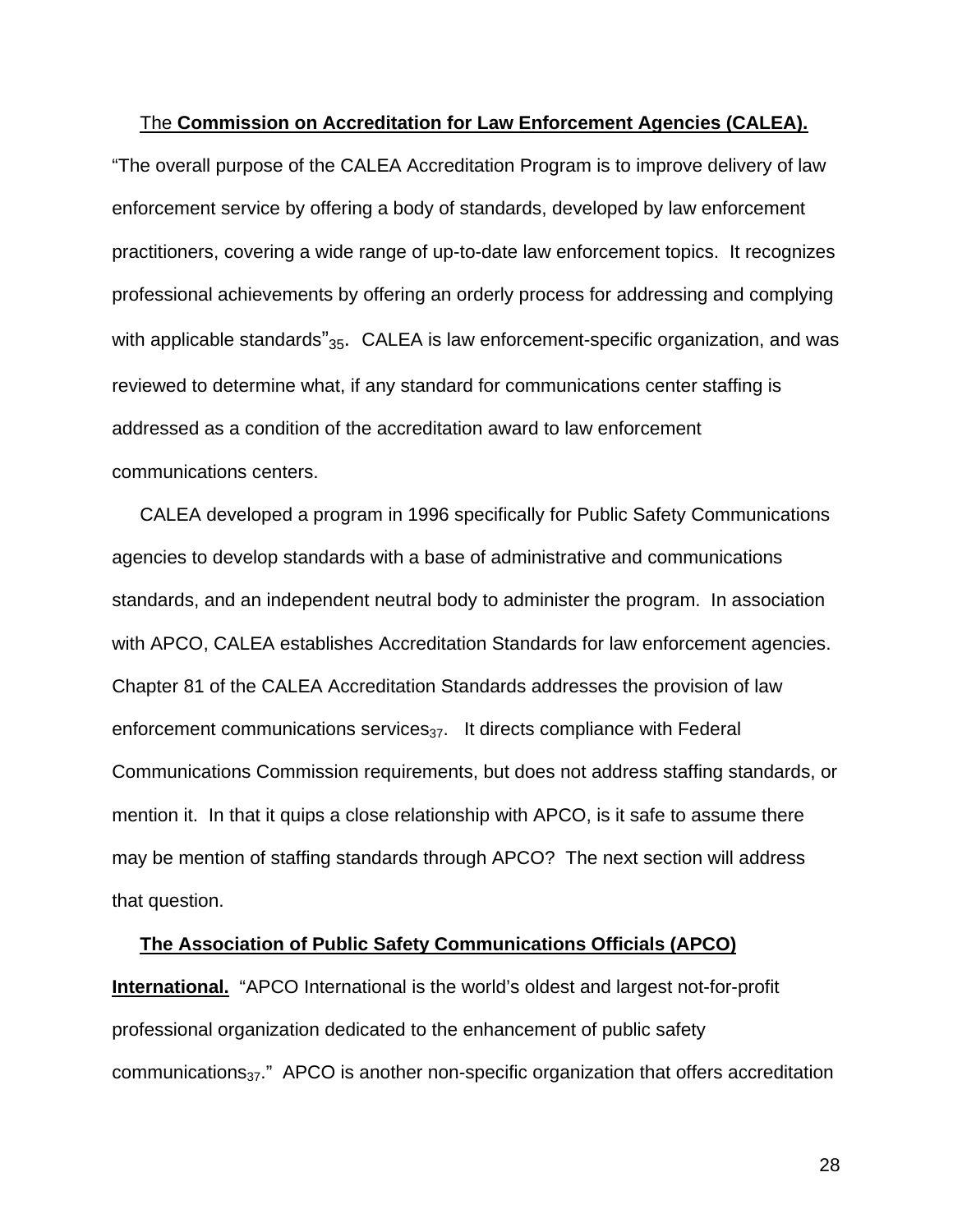to all communication center functions, again, not one in particular. APCO was evaluated to determine whether or not it is involved in any level of communications center staffing standards.

APCO claims itself to be "the leader in establishing protocols and standards for public safety communications<sub>38</sub>. At first glance, it is apparent to the reader that APCO has a project designed for the question of communications center staffing. This project is called **R**esponsive **E**fforts **T**o **A**ddress **I**ntegral **N**eeds in **S**taffing, or RETAINS<sub>39</sub>. In substantiation of development of staffing standards, the term "staffing" crisis" was used again, as was found in other areas earlier. "The APCO Communications Center Task Force found that personnel recruitment and retention are key to the staffing of our nations 9-1-1/Public Safety Communications Centers (PSCC). While recruitment and retention are not the only factors, they are probably the most prevalent cause for the crisis. With that known, the APCO Communications Center Task Force developed a "Best Practices" document, which is designed to provide jurisdictions and agencies guidance and assistance in resolving the "crisis in recruitment and retention of 9-1-1/PSCC personnel."

RETAINS is the first, apparently very aggressive attempt at establishing national staffing standards for public safety communications centers. It is a 3-phase program, started in 2001, whereas Phase 3, the creation and implementation of national public safety communications center standards were expected to be announced by May, 2004<sub>40</sub>. That has not been completed yet, but the effort is ongoing. Whereas no "standard" for the number of communications specialists is recommended as yet, say for the size of the community, the number of calls for service, or whatever validating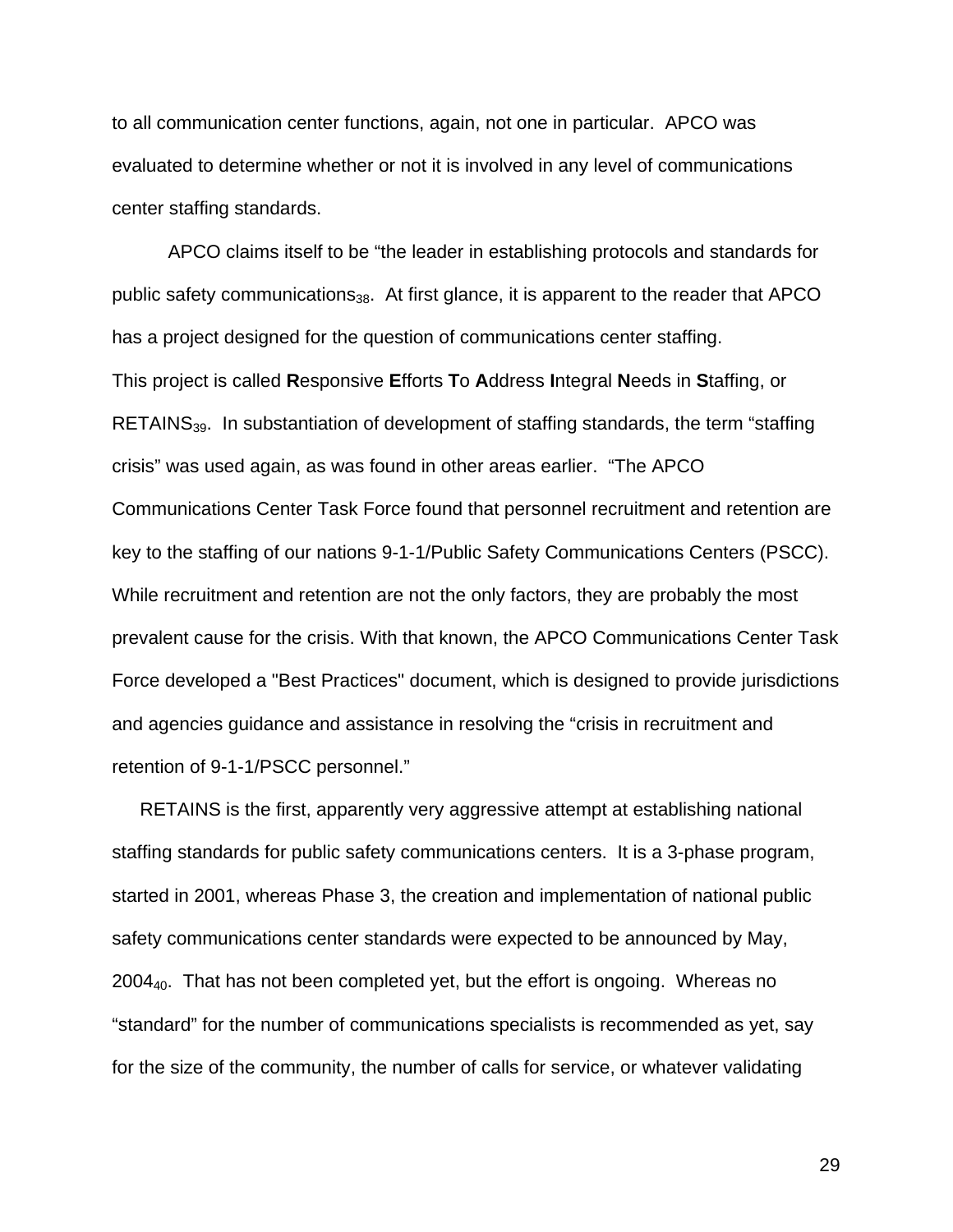data to be used, this is a fantastic step forward in the development of standards that agencies, indeed municipalities will be able to base their numbers of personnel on. At the current time, APCO is experimenting with three different formulas $_{42}$ . One is almost exactly the same as the formula currently in use in the Las Vegas Department of Fire and Rescue Combined Communications Center; one is figured by setting a call answering time limit, and one is using an adjustment factor (1.5 or 1.7) to cover times of breaks, vacations and sick leave.

**The International Organization for Standardization (ISO).** "ISO is the world's largest developer of standards. Although ISO's principal activity is the development of technical standards, ISO standards also have important economic and social repercussions. ISO standards make a positive difference, not just to engineers and manufacturers for whom they solve basic problems in production and distribution, but to society as a whole $_{42}$ ." ISO makes a strong statement here. If it really is the world's largest developer of standards, then a review of its organization should reveal some important information.

The ISO rates Fire Departments from 1 through 10. The higher (starting at 1) the ISO rating, the greater benefit a community receives. A community's department that achieves an ISO Class 1 rating stands to benefit greatly, by experiencing significantly reduced homeowners insurance rates within the rating area. Although the ISO provides ratings for fire departments and affects homeowners insurance rates according to how fast a department can be on their doorstep, ISO only provides what it calls a *Market Segments Program for Staffing Firms*43, but not public safety communications centers specifically. There was no apparent help in the staffing question from ISO directly, but a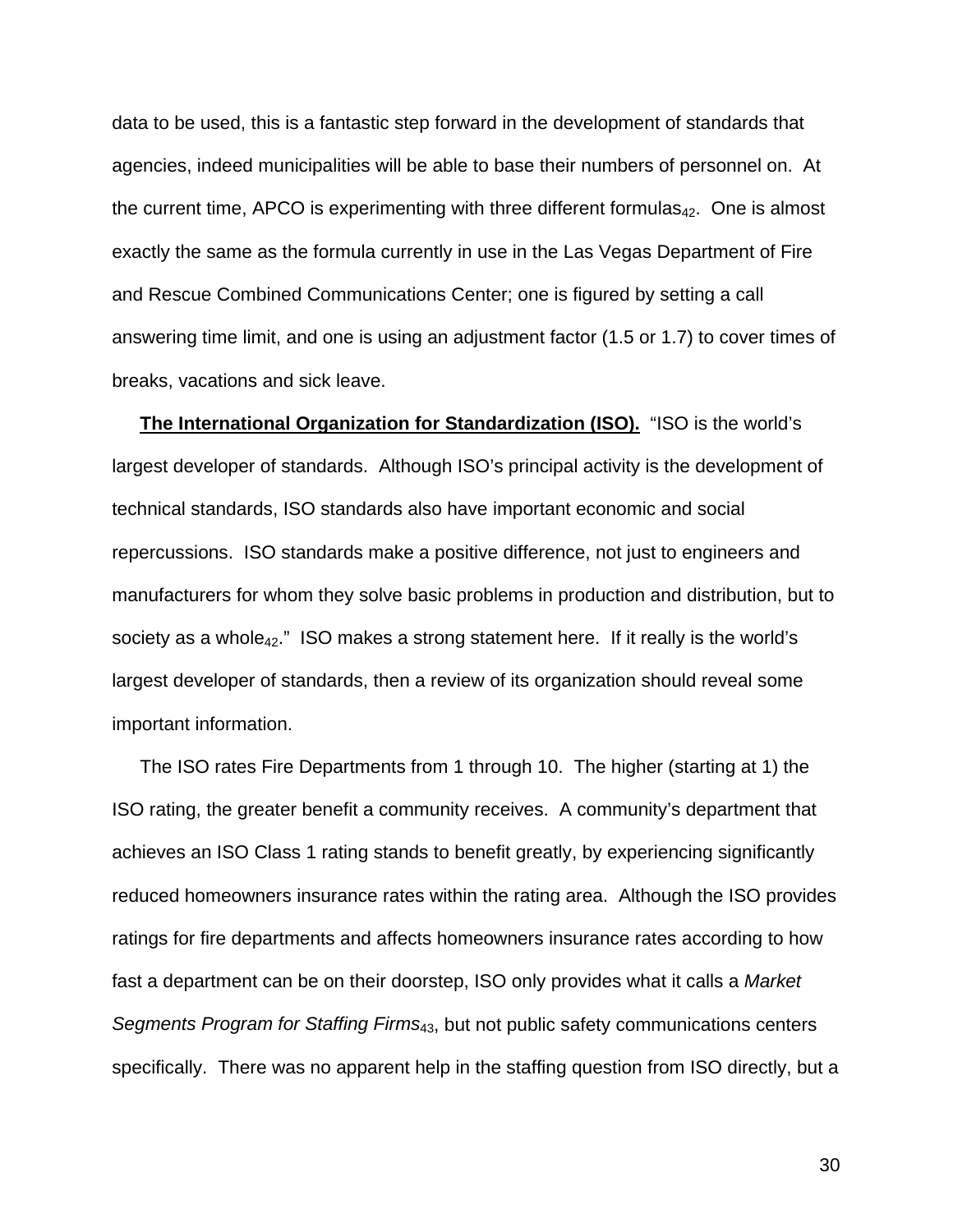review of the publication called the Fire Suppression Rating Schedule Handbook, which is the ISO's guide to a department becoming accredited, will show the intent of the ISO to use NFPA standards for communications center staffing.

**The International Association of Fire Chiefs (IAFC).** "Established in 1873, the IAFC mission is to provide leadership to career and volunteer chiefs, chief fire officers and managers of emergency service organizations throughout the international community through vision, information, education, services and representation to enhance their professionalism and capabilities $_{44}$ ." In keeping with the spirit of this association's charter, I hoped to reveal some relevant information on their support of national communications center staffing standards.

It was hoped that there would be some staffing language through the IAFC, however, there was none. There is plenty of reference to budget issues to "ensure first responder programs are fully funded"45, and the mention of working with Congress throughout the appropriations process of President Bush's 2006 Budget Proposal, there is no specific reference to the need, or support for national staffing standards for communications centers.

In yet another action by the IAF $C_{46}$ , the association convened a summit in February of this year to "develop a strategic, coordinated message through the Congressional Fire Services Institute to send to Congress and the administration to ensure the future of the (National Fire Academy) academy". There is no mention here either of solicitation for, or support of national staffing standards for communications centers.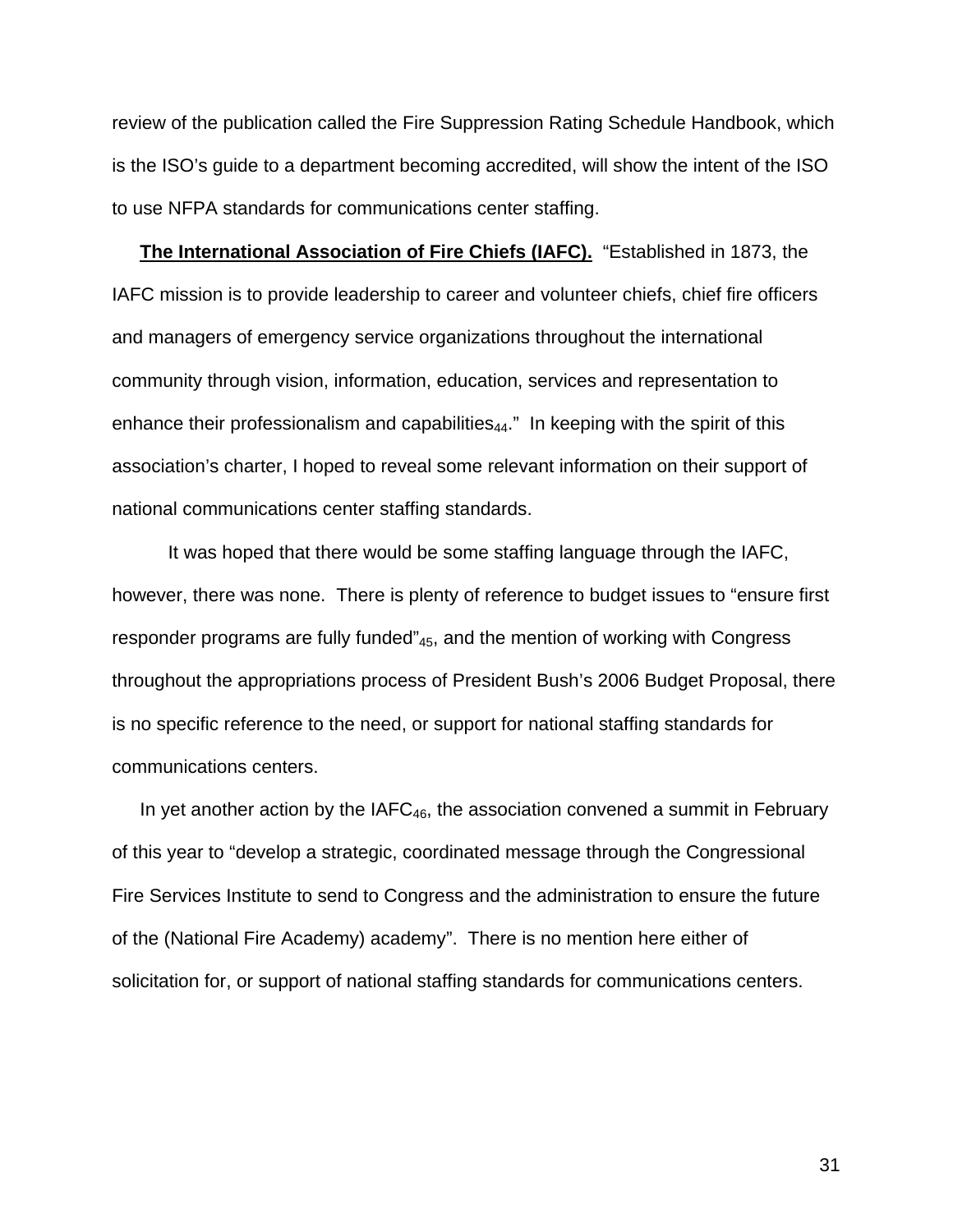**The National Institute of Standards and Technology (NIST).** "Founded in 1901, NIST is a non-regulatory federal agency within the U.S. [Commerce Department's](http://www.ta.doc.gov/)  [Technology Administration.](http://www.ta.doc.gov/) NIST's mission is to develop and promote measurement, standards and technology to enhance productivity, facilitate trade, and improve the quality of life<sub>47</sub>." It was hoped that a review of NIST would turn up some information or evidence that can be tied to the federal government's ideas and beliefs on standards for communications center staffing. This is the only federal agency found that, at least on the surface, appears to have the potential to have an influence on the subject matter.

The February 5, 2002 Hearing Report from the Senate Appropriations Subcommittee on VA/HUD and Independent Agencies from the NIST $_{48}$  on the requirements for the fire and emergency services delivered what I found to be a pretty common occurrence; that is, talk of increasing firefighter numbers, equipment, and facilities to accommodate the increases in firefighters. There is additional talk of the increased level of training that is needed, and it needs to be funded. One committee member, Buckman, spoke of the "under-staffing of fire departments", and endorsed a Bill titled SAFER introduced by two senators that would provide Federal assistance to local fire departments to hire more firefighters. Once again, there is no discussion of the need for more Communications Specialists to handle the increases if firefighters, equipment and facilities.

**The National Emergency Number Association (NENA).** "NENA's mission is to foster the technological advancement, availability, and implementation of a universal emergency telephone number system. In carrying out its mission, NENA promotes research, planning, training and education. The protection of human life, the preservation of property and the maintenance of general community security are among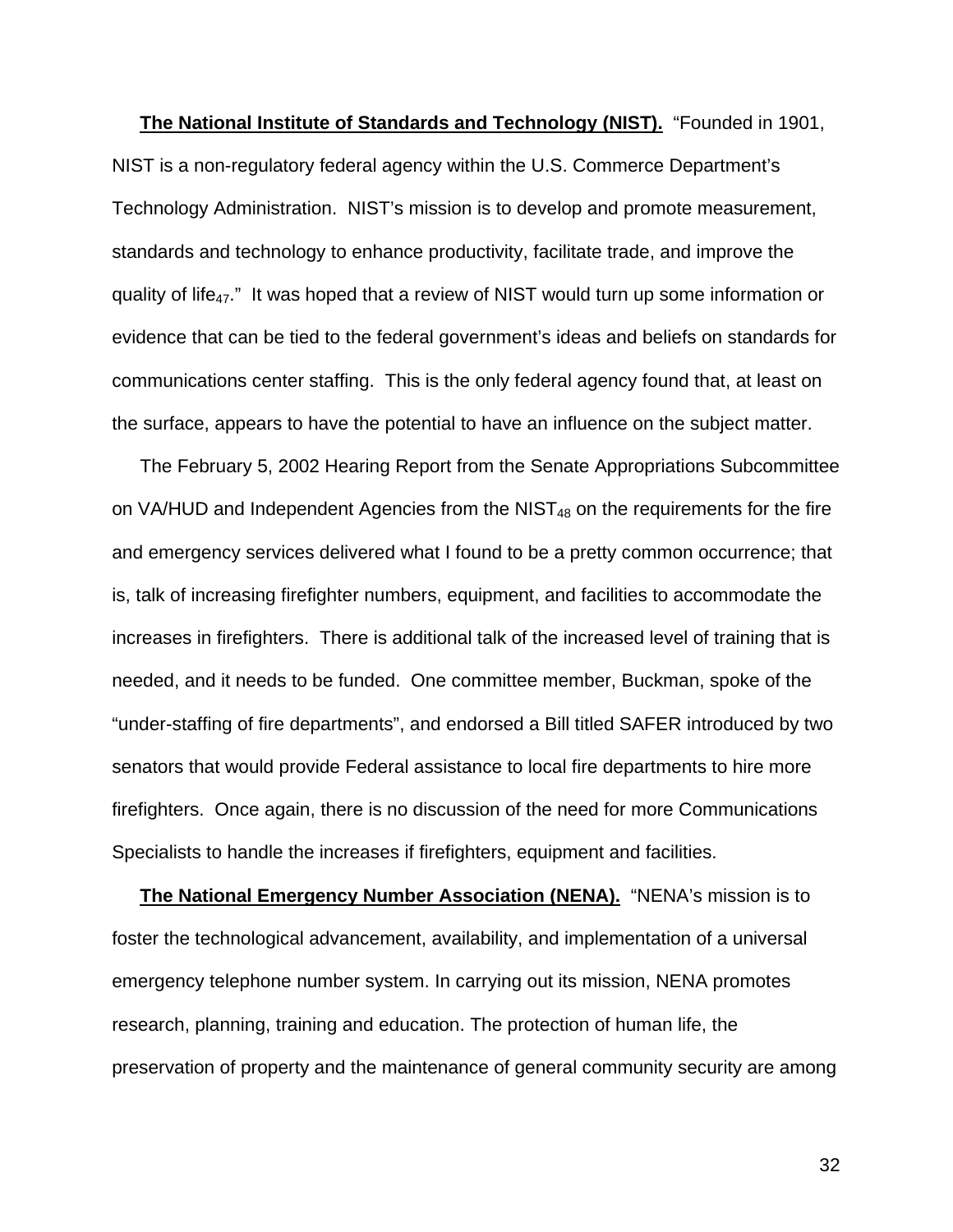NENA's objectives49." NENA is a private, non-profit organization with more than 7,000 members, established to "provide an effective and accessible 9-1-1 service for North America; a membership dedicated to making 9-1-1 and emergency communications work better". With that statement made, and the reality that communications can only work best with adequate staffing, a review of some of NENA's projects, or initiatives as they say it, may reveal an effort on their part at assisting in the development of national staffing standards.

By the definition of its mission statement, "NENA promotes research, planning, training and education. The protection of human life, the preservation of property and the maintenance of general community security are among NENA's objectives", one would think that NENA might be actively involved in the development of national communications center staffing standards. A review of the primary project NENA is currently involved with indicates this agency is more geared toward the technology side of the industry. NENA maintains a national 911 Surcharge List that states what agencies are charged for the 911 service provided by local telephone companies. They are involved in projects featuring the continued development of and training on the telecommunications devices for the deaf (TDD) and the associated teletypewriter (TTY), making public safety communications centers Americans With Disabilities Act (ADA) compliant, and so on. There is no discussion of support for national staffing standards.

NENA is currently running an online survey of its own on emergency communications pay practices and jobs. Although the reason for the survey is not made clear on its site, can one possibly consider that this is perhaps NENA's initial effort at entering the national staffing standards arena? Maybe and maybe not. At any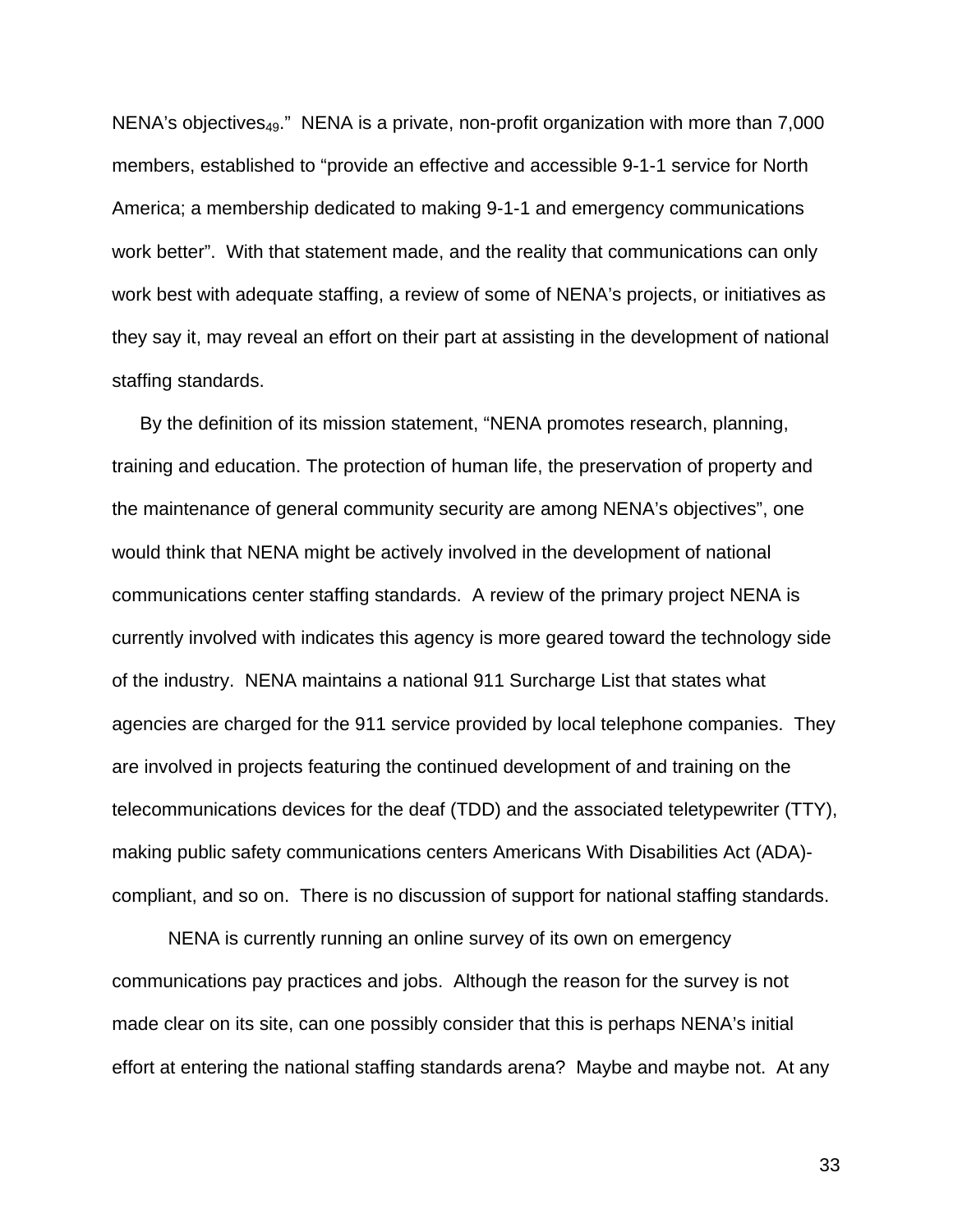rate, there is no obvious information that would categorically convince the reader that NENA is pursuing this thought.

**The National Academies of Emergency Dispatch (NAED).** "The NAED is a nonprofit standard-setting organization promoting safe and effective emergency dispatch services world-wide. Comprised of three allied Academies for medical, fire and police dispatching, the NAED supports first-responder related research, unified protocol application, legislation for emergency call center regulation, and strengthening the emergency dispatch community through education, certification, and accreditation $_{50}$ ." Here is another organization that quips a bold (at least apparently) support of the communications center issues. NAED was evaluated for its role in national staffing standards, or the development of standards.

A search of the National Academies of Emergency Dispatch (NAED) Journal archives using the terms staffing, manning, manpower, human resources and standards turned up no discussion on the subject of staffing a communications center, let alone the development of national staffing standards. NAED teaches a Communications Specialist how to apply medical, police and fire-related protocols, but, it seems apparent to the reader, they have not entered the staffing arena in support of their members.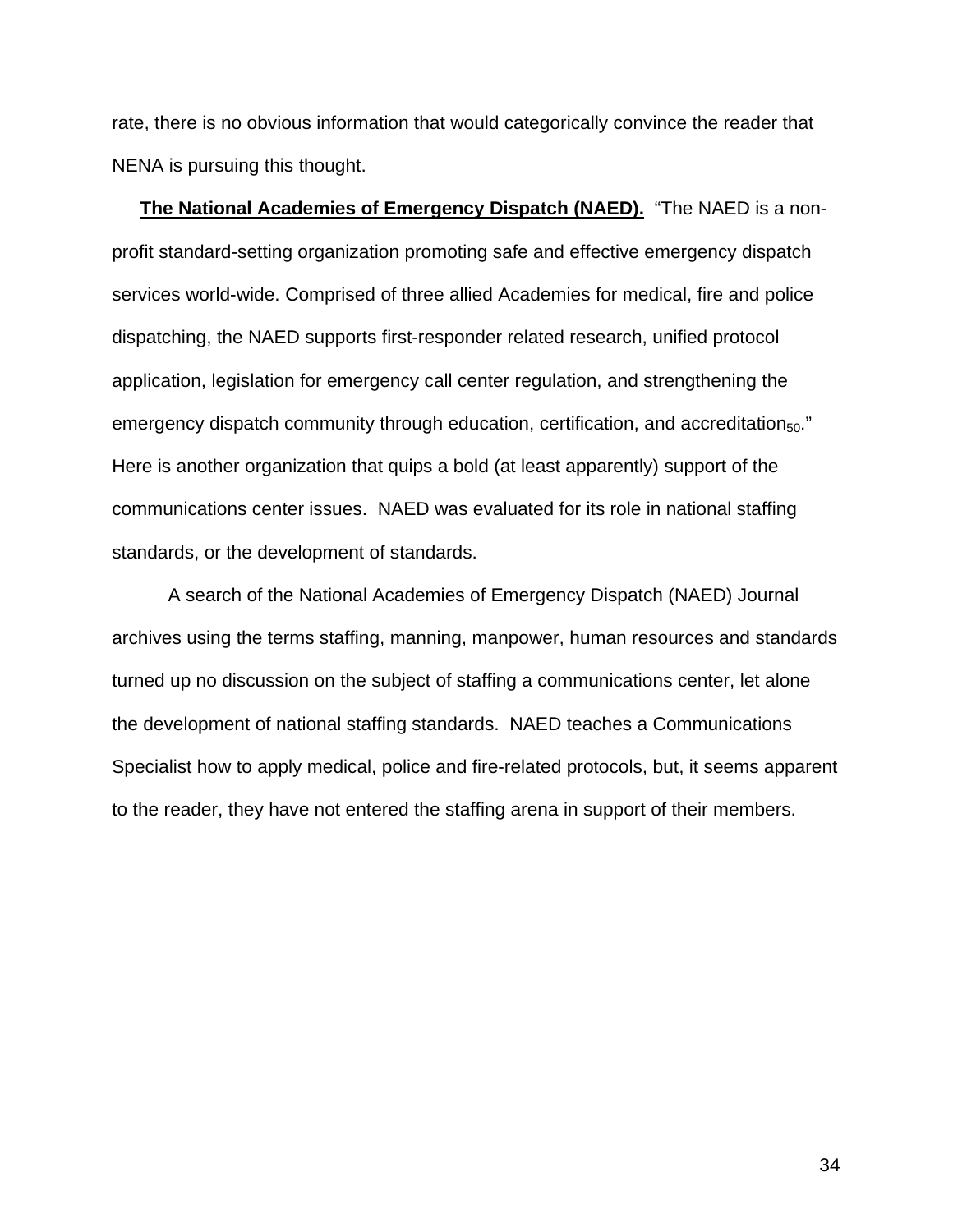### **CHAPTER 3**

### **RESEARCH METHODS**

The methods used to conduct the research for this paper were a combination of the evaluation of articles, publications, professional affiliations through accreditation processes, and a survey of various communications center managers, consisting of different geographical locations and demographic size. The reasoning behind attempting to evaluate communications centers of varying sizes is the belief that, regardless of the size of the population served, communications centers, at least in general, all have the same problem; that is, difficulty in adequately staffing the communications center and providing required services in a manner consistent with agency and/or professional requirements.

Each professional organization and agency has an extensive website where a person can access all available information on that organization; what it does, issues it supports, projects, or initiatives, as some call them, and news of impending changes in the field, and in several cases, government activities within the field. These sites were scrutinized for any or all information available regarding national communications center staffing standards.

In addition, the review of several staffing practices and/or formulas demonstrate efforts by communications center managers to effectively staff their centers with a given number of personnel, not necessarily supported by anything beyond an (hopefully) effective sales pitch. Some of these are very basic, primitive to say the least, in today's world of hi-tech computers and programs written for almost every required function of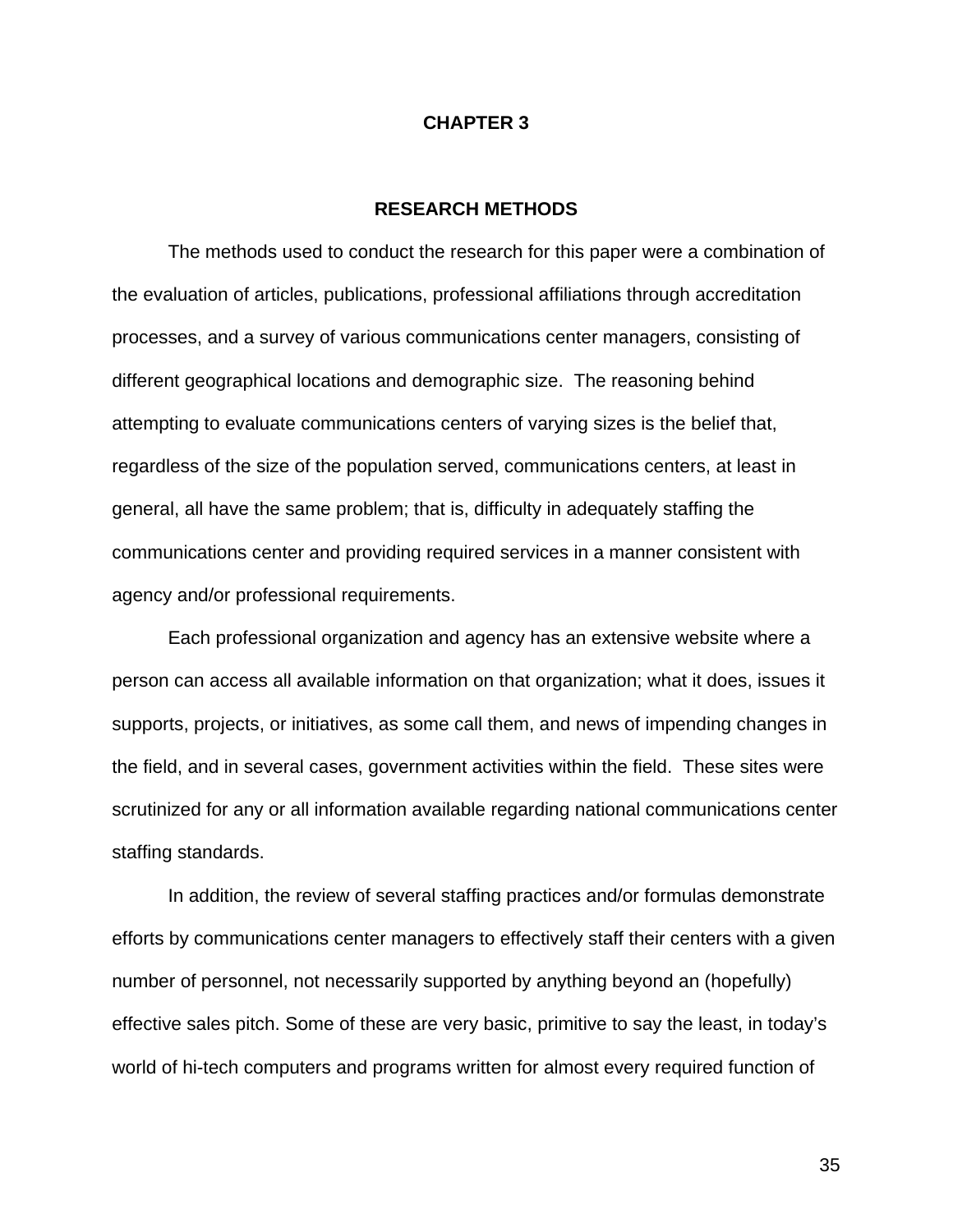our working lives. At this point, one would think a program exists to help alleviate the sometimes difficult task of figuring staffing levels for a communications center's 24/7/365 public safety services environment. The intent was to determine the presence, or lack of technology-based (computerized) assistance for center managers.

#### **Communications Center Managers Staffing Survey**

The Communications Center Manager Staffing Survey Attach 1 was sent to approximately 50 communications center managers; the method of dissemination was via electronic survey. It was sent to center managers I already knew and to those whose email information I could obtain through these personal contacts or through professional association groups. It was developed to help determine 1) if there is an industry-wide staffing problem, 2) if managers agree whether or not there is a problem, 3) how staffing is figured at various communications centers, 4) what specific services each center provided, as agencies vary widely in the setup of emergency services provisions, the level of professional affiliation common, or uncommon to centers of varying sizes, and 5) other factors that affect planning and implementing effective staffing. Some of the other factors affecting staffing are required training, vacation and sick leave coverage, size of community served, the size of the communications center, and so on. Each respondent was asked one subjective question. That was, "Would your agency support the establishment of national standards for staffing?" This was asked to draw out the feeling of the importance of the development of national staffing standards, and whether or not an agency was actively involved in the process of its development. Otherwise, the survey asked specific, but non-intrusive questions, as many people are reluctant to complete an official appearing survey if names and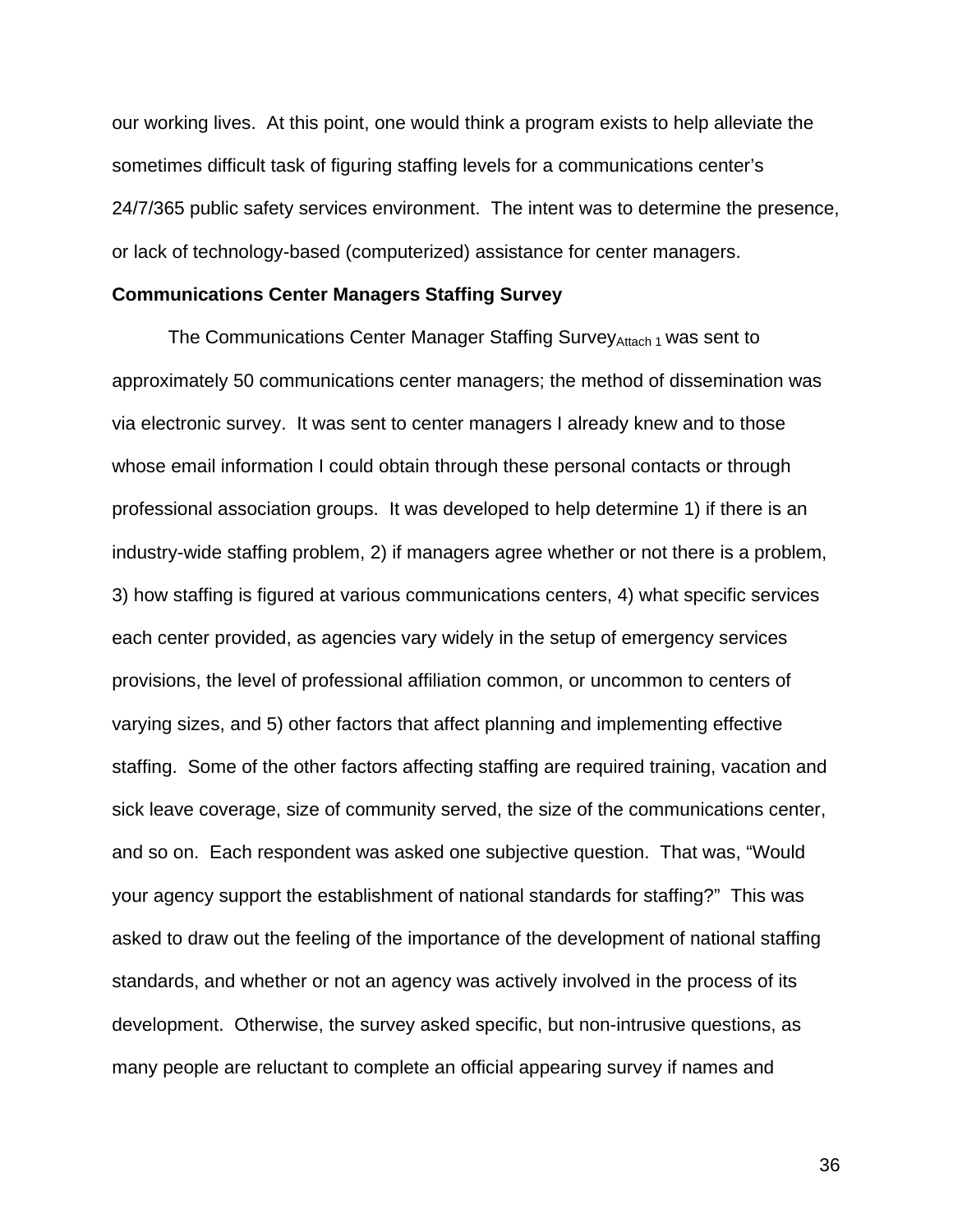specific communications centers are mentioned. This was done purposely in an effort to obtain the maximum participation across the country through confidence of maintaining absolute confidentiality. Subject names and specific communications centers names may or may not be mentioned in the body of this paper, however, for justification and/or clarification purposes, they may be obtained if requested, and if subsequent approval is granted from the individual so requested.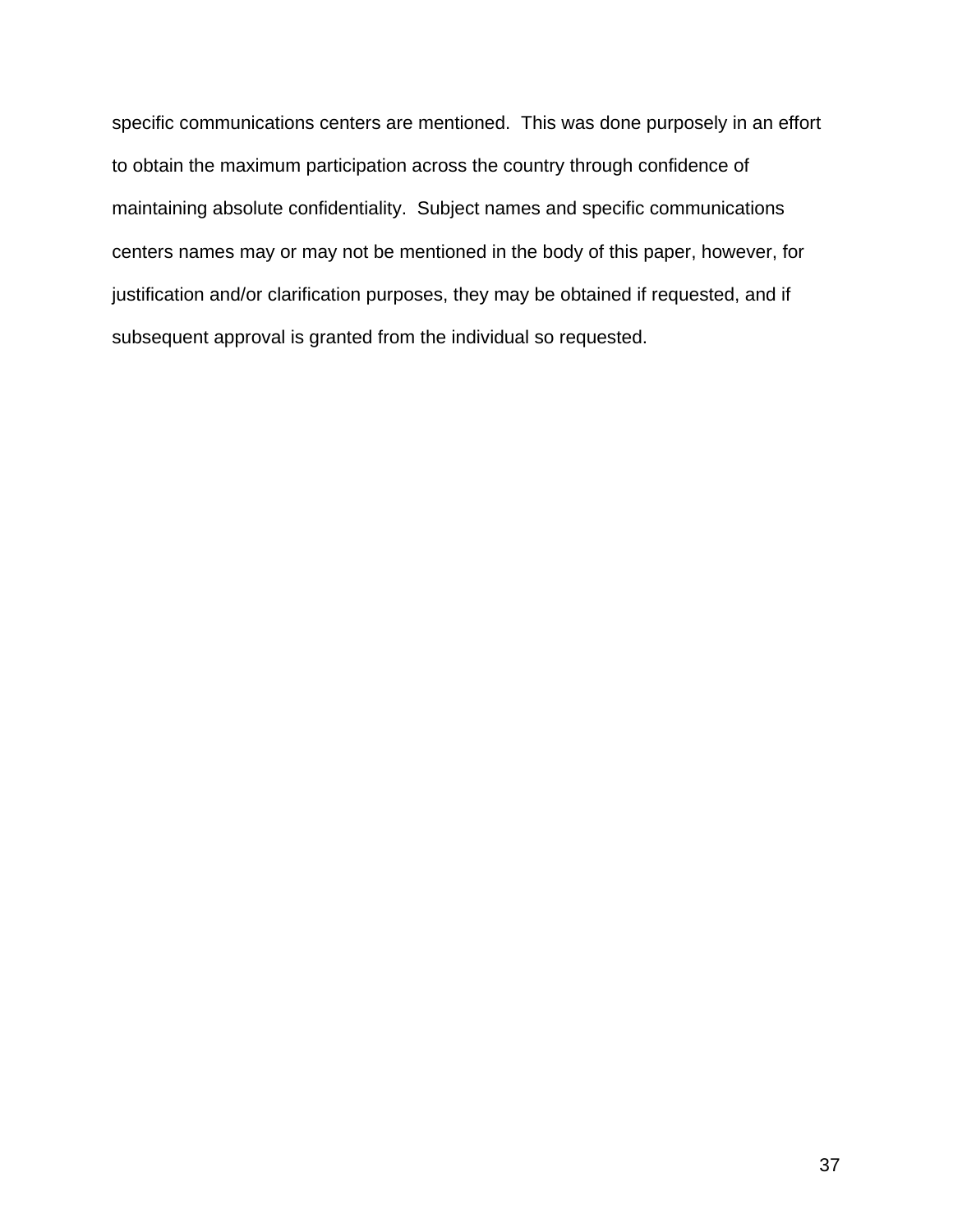### **CHAPTER 4**

## **FINDINGS AND RESULTS**

There are thousands of articles written on the subject of staffing. Two common themes were found in the articles reviewed for this paper. One was how to figure adequate staffing and how to schedule the available staffing, not the establishment of staffing standards. The other talked of needing to increase the numbers of firefighters, police officers, and support equipment and facilities. However, most articles that talked specifically on staffing recommended formulas of varying complexities in lieu of any set of standards to justify their numbers. Once again, this leaves adequate communications center staffing to how effective a communications center manager can be in selling the need to his or her superiors.

The review of magazines and official publications turned up limited discussion of the need for national staffing standards. *Dispatch Monthly* sites the need for national staffing standards, and alludes to efforts by APCO to establish them, but makes no commitment to joining the effort. *Firehouse Magazine*, while pointing out staffing oversights, does acknowledge the need to remember the communications centers staffing needs, does not advocate the establishment of staffing standards. *911 Magazine* talks of poor morale due to the lack of staffing, but falls short of recommending the establishment of staffing standards. The *Fire Suppression Rating Schedule Handbook* supports the requirements of NFPA Standards 1061 and 1221, but,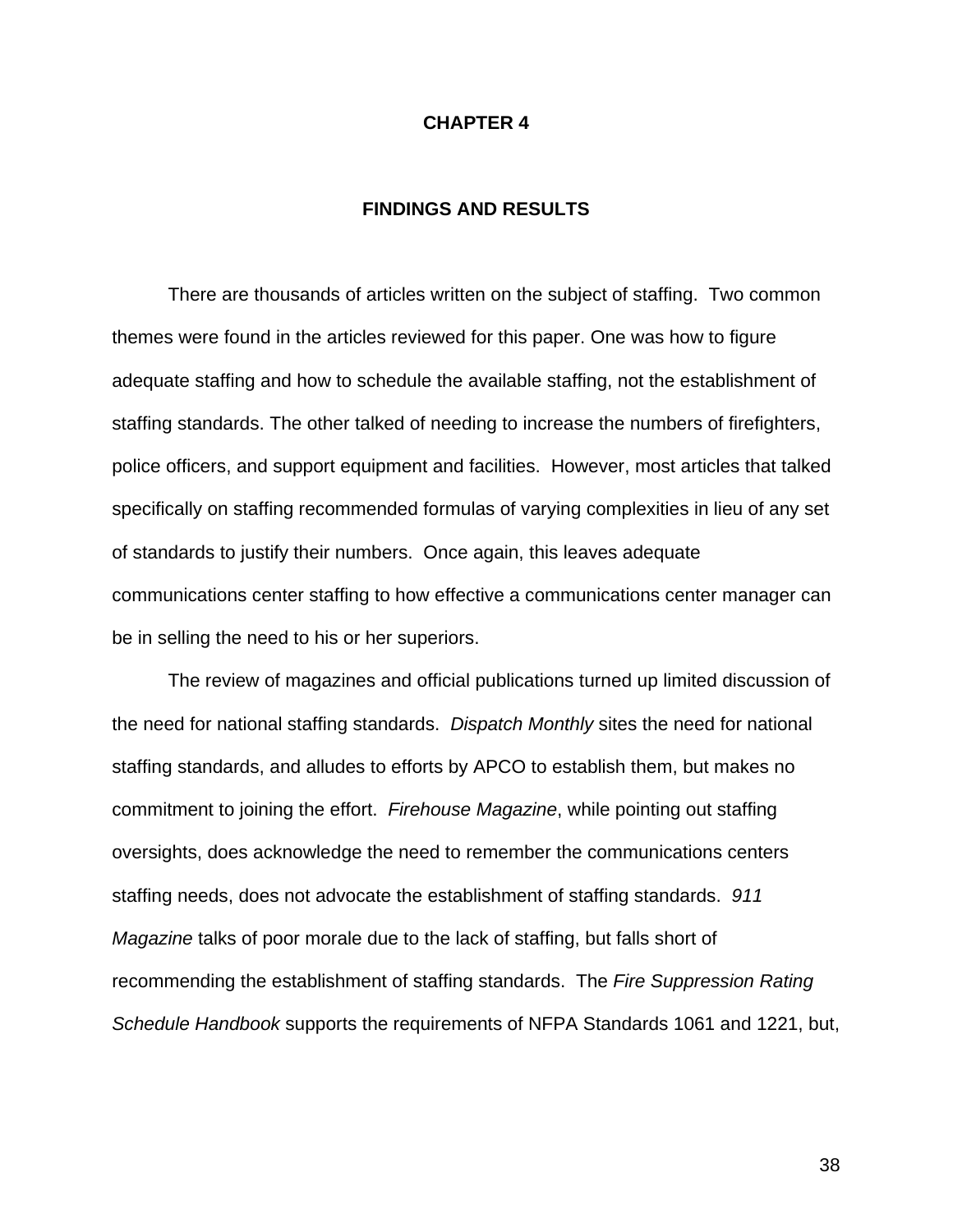as pointed out earlier, these standards are not adequate for most communications

| Table of Journals, Articles and Magazines                                                             |                                                   |                                                                    |  |  |
|-------------------------------------------------------------------------------------------------------|---------------------------------------------------|--------------------------------------------------------------------|--|--|
|                                                                                                       | Discussion Found on<br><b>Staffing Standards?</b> | *Relevance to Efforts to<br>Establish Staffing<br><b>Standards</b> |  |  |
| "On the Complexity of Manpower Shift Scheduling"                                                      | No.                                               | 3                                                                  |  |  |
| "A Polyhedral Approach for the Staff Rostering                                                        |                                                   |                                                                    |  |  |
| Problem"                                                                                              | No.                                               | 3                                                                  |  |  |
| "An Algorithm for Multiple Shift Scheduling of<br>Hierarchical Workforce on Four-Day or 3-Day         |                                                   |                                                                    |  |  |
| Workweeks"                                                                                            | No                                                | 3                                                                  |  |  |
| "Fire Funds in Congress Talks"                                                                        | No.                                               | 3                                                                  |  |  |
| 911 Magazine                                                                                          | No                                                | 3                                                                  |  |  |
| Dispatch Monthly                                                                                      | Yes                                               | 2                                                                  |  |  |
| Firehouse Magazine                                                                                    | No.                                               | 3                                                                  |  |  |
| <b>Fire Suppression Rating Schedule Handbook</b>                                                      | No.                                               | 3                                                                  |  |  |
| *Relevance Factors: 1 aggressive, 2 somewhat involved, 3 no information found to indicate involvement |                                                   |                                                                    |  |  |

centers. Table 1 illustrates the level of involvement found in all written publications.

Table 1

There were eight organizations  $T_{\text{able 2}}$  included for review in this paper. With the exception of APCO, CALEA and NFPA, the other five were found to be void of any discussion on the need to establish national staffing standards. Of the three that are working on standards development, it appears that APCO is the only organization that is aggressively working toward establishing a set of standards. CALEA states a close relationship with APCO in the establishment of staffing standards, but has no CALEAdefined project in this endeavor. NFPA states standards that are substantially inadequate for a communications center in a community of any size or emergency communications flow.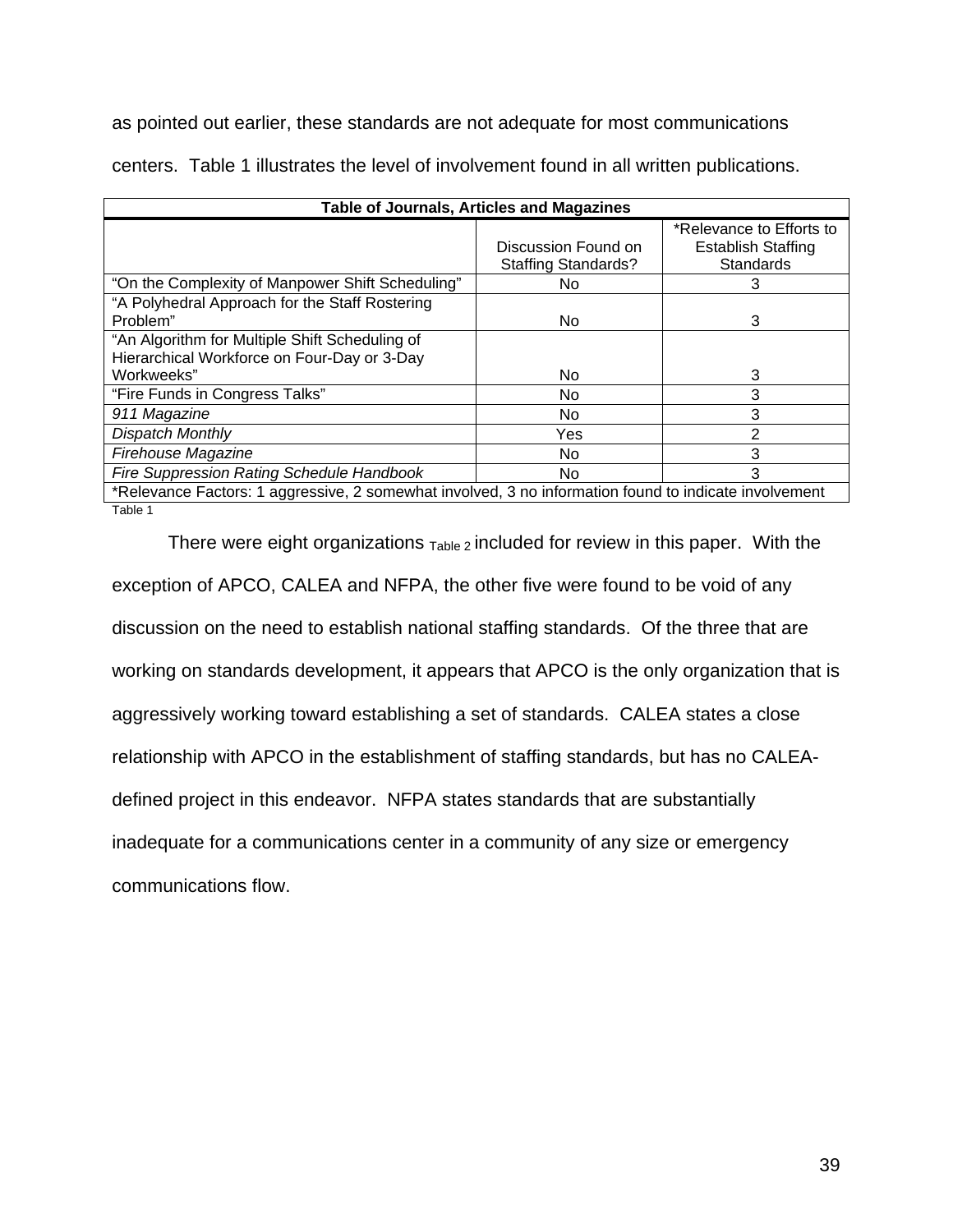|                                                                                                       | <b>Table of Professional Organizations</b> |                                                                           |  |
|-------------------------------------------------------------------------------------------------------|--------------------------------------------|---------------------------------------------------------------------------|--|
|                                                                                                       | Formal Work on Staffing<br>Standards?      | *Relevance to Efforts to<br><b>Establish Staffing</b><br><b>Standards</b> |  |
| <b>National Fire Protection Association</b>                                                           | Yes                                        | 2                                                                         |  |
| Commission on Accreditation for Law Enforcement<br>Agencies                                           | Yes                                        | 2                                                                         |  |
| <b>Association of Public Safety Communications</b>                                                    |                                            |                                                                           |  |
| <b>Officials</b>                                                                                      | Yes                                        |                                                                           |  |
| International Organization for Standardization                                                        | No.                                        | з                                                                         |  |
| International Association of Fire Chiefs                                                              | No.                                        | 3                                                                         |  |
| National Institute of Standards and Technology                                                        | No.                                        | 3                                                                         |  |
| National Emergency Number Association                                                                 | No.                                        | 3                                                                         |  |
| National Academies of Emergency Dispatch                                                              | No.                                        | 3                                                                         |  |
| *Relevance Factors: 1 aggressive, 2 somewhat involved, 3 no information found to indicate involvement |                                            |                                                                           |  |
| Table 2                                                                                               |                                            |                                                                           |  |

The Communications Center Managers Survey was emailed to approximately 50 communications center managers  $_{\text{Attack 1}}$ . Ten surveys have been returned. This number does not sound like much, but, the communications centers that responded are of varying size, representing every geographical locale across the Unites States, with varying population levels. The intent, again, was to sample representatives of every type of public safety communications center to try and determine whether or not a staffing problem exists across the board. This offers us a strong element of sample generalizability in making an assessment of other centers of similar size and makeup. The following is an evaluation of the information received from surveys that were returned.

Surveys received came from Arkansas, Colorado, Missouri, Nevada, South Carolina and Virginia, with population ranges from approximately 11,000 to over 500,000 residents. The breakdown of communications center function is as follows:

1. Four centers dispatch fire and EMS services.

2. Three centers dispatch police services only.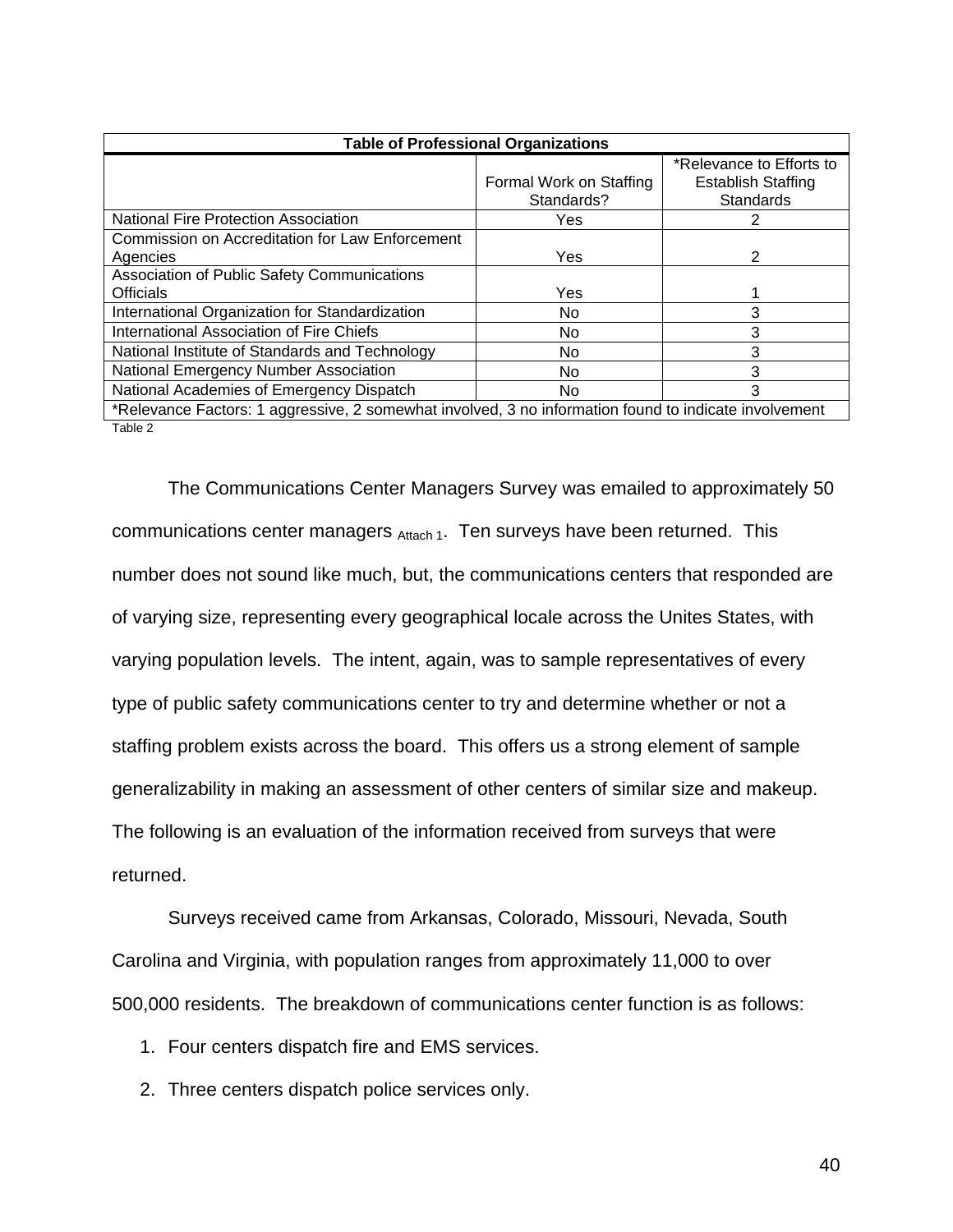- 3. Two centers dispatch fire, police and EMS services.
- 4. One center dispatches police and fire services.

When asked if the communications center was fully staffed, meaning the center had the number of people authorized, only three said yes  $T_{\text{able 3}}$ . These centers population numbers fell into four different population figures; 11,000-50,000, 51,000-100,000,

250,000-500,000, and more than 500,000.

| <b>Communications Center Staffing Survey Results</b> |                                                  |           |            |    |           |           |    |     |    |            |           |
|------------------------------------------------------|--------------------------------------------------|-----------|------------|----|-----------|-----------|----|-----|----|------------|-----------|
|                                                      | Communication Center #                           |           | 2          | 3  | 4         | 5         | 6  |     | 8  | 9          | 10        |
|                                                      | <b>Population Served?</b>                        | ٠         | ♥          | ۰  | ♠         | ٠         | ♠  | ٠   | ♣  | v          | ٠         |
|                                                      | <b>Fully Staffed?</b>                            | Yes       | <b>Yes</b> | No | Yes       | <b>No</b> | No | No  | No | No         | No        |
|                                                      | How Many Operators?                              | 20        | 19         | 16 | 10        | 47        | 20 | 257 | 23 | 32         | 14        |
|                                                      | Use Staffing Guidelines?                         | <b>No</b> | No         | No | <b>No</b> | Yes       | No | No  | No | <b>Yes</b> | <b>No</b> |
|                                                      | How Is Staffing Figured?                         | М         | М          | н  | н         | Μ         | н  | H/M | н  | н          | н         |
| ♠                                                    | 11,000-50,000                                    |           |            |    |           |           |    |     |    |            |           |
| ♣                                                    | 51,000-100,000                                   |           |            |    |           |           |    |     |    |            |           |
| v                                                    | 251,000-500,000                                  |           |            |    |           |           |    |     |    |            |           |
|                                                      | More than 500,000                                |           |            |    |           |           |    |     |    |            |           |
| M                                                    | <b>Mathematical Formula</b>                      |           |            |    |           |           |    |     |    |            |           |
| Н<br>-                                               | Handwritten Form on a daily/weekly/monthly basis |           |            |    |           |           |    |     |    |            |           |

Table 3

The other seven centers were dispersed throughout the population ranges, as indicated in Table 3. The importance of these figures is, at least on the surface, indicative of the belief that staffing is a problem universally, not restricted to just one geographical area, or a common population base.

A full 80% of the survey respondents (communications centers) do not follow any kind of minimum staffing guidelines from any professional organization or agency. This is said a little reluctantly, as many talk about a staffing problem, but very few have entered the argument for establishing national staffing standards. With this in mind, maybe most agencies are reluctant to aggressively approach the subject with their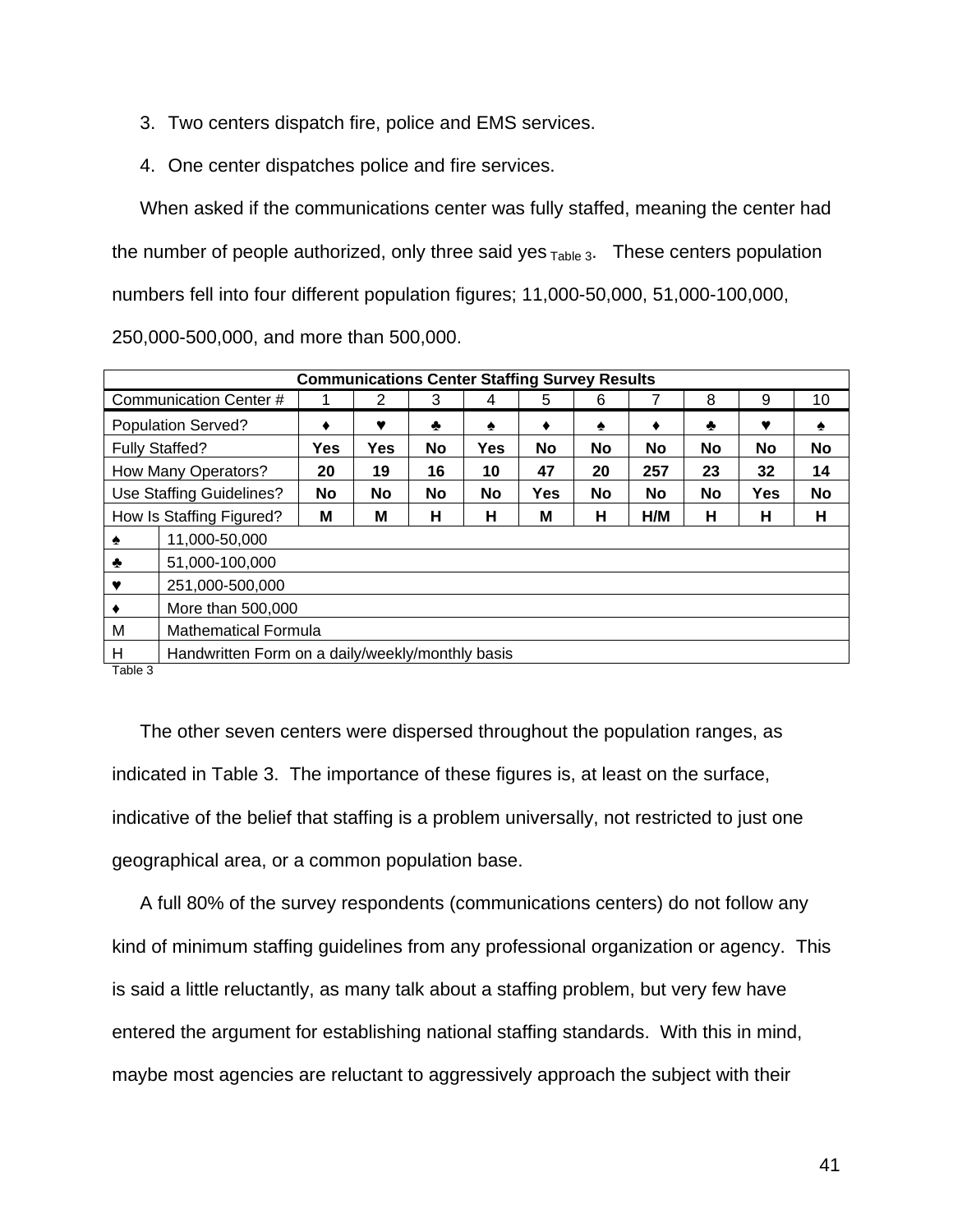agencies(?), although most centers are aware of the intent by others to establish these standards.

All surveyed centers perform a formal hiring process that varies some, but essentially the same, with nine out of ten requiring a written test, and all requiring a prehiring interview of one sort or another. Once hired, a Communications Specialist tends to stay around, as the average annual turnover rate, in general, is less than 5%. One curious thought here is that, with such a low turnover rate, why then is the average experience level among them only 6-10 years? Have there been numerous retirements (or other reasons for leaving) during this time, or is this the historical norm for the industry? I believe a lot more research would have to be accomplished to answer these questions.

Half of the survey respondents reported that their Communications Specialists work more than 20 hours of overtime per month. This ties into the figures that show the number of communications centers that are under-staffed, and, that four of the centers require a Communications Specialist to come in on their time off to complete required training, five use a combination of duty time and days off, and only one performs all required training on a persons normal shift. The combination of required overtime to fill staffing shortages and complete training can lead to other factors that may affect a centers staffing, and will be discussed further at the conclusion of this paper.

Questions 24 and 25 of the survey were asked to get an idea of how much vacation and sick leave time a communications center must cover during a given year. Certainly, there has to be a break-even point where overtime to cover these costs an agency more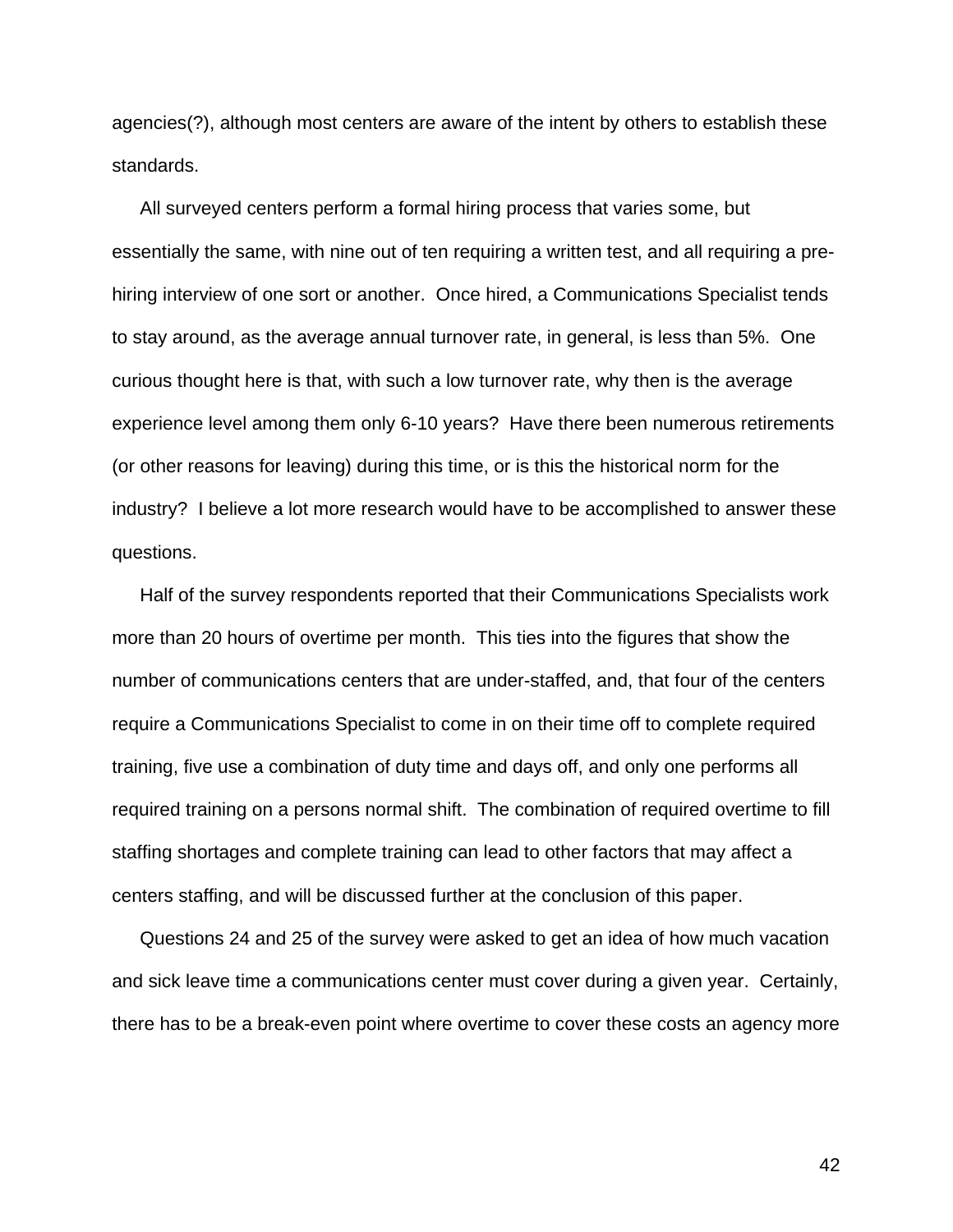than hiring more Communications Specialists. This is that magic fine line that each manager must figure out, and sell to those holding the dollars.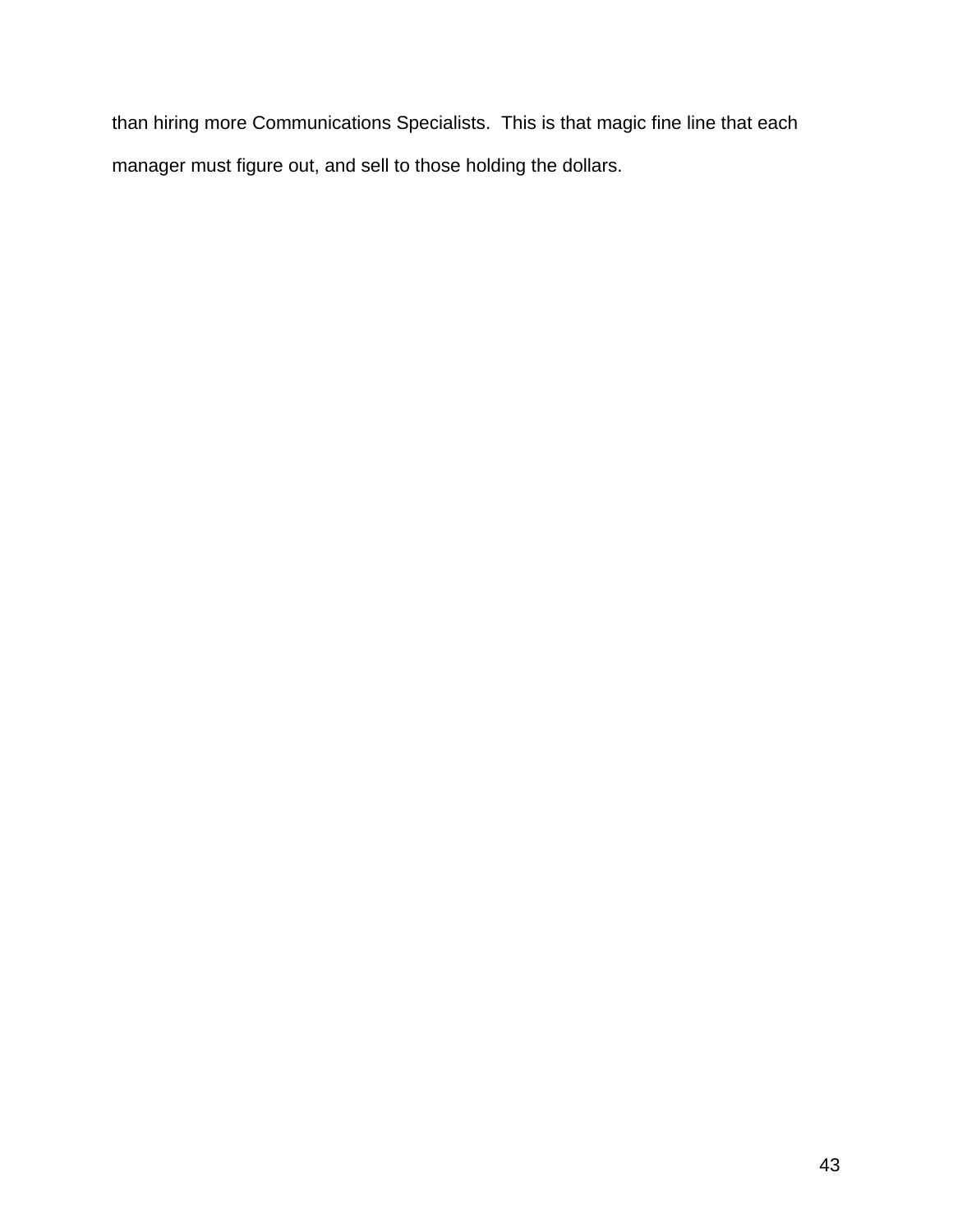### **CHAPTER 5**

### **IMPLICATIONS**

As was pointed out in several areas, there are no national staffing standards for our nation's Public Safety Communications Centers. The immediate implication for the development of national staffing standards for these centers is to provide adequate staffing to provide professional, competent emergency services to our communities while keeping occupational stress, thus burnout down. When we talk of professional and competent emergency services, we mean answering the 911 calls quickly, obtaining accurate information from the callers quickly, and getting the information to the crews quickly and accurately. Without the development of standards for staffing, and, without the acceptance of it from our emergency services agencies, communications center managers will continue to play a delicate numbers game of trying to staff our "first, first responder" facilities. Our communications centers will continue to be staffed with highly driven professionals, however, at what point will the tolerance level be reached where these individuals will no longer be capable of providing fast, accurate responses to the people who need their services?

Considering overtime versus increasing staffing; there must be an acceptable break-even point where costs are equal to or less than the cost of sick leave and eventual Communications Specialist burnout. With the number of overtime hours reported on the Communications Center Managers Survey, the average was more than 20 hours a month. On the surface, this may seem acceptable, but that is the average. How many people work in excess of, say, 50, 60 or even 80 hours a month to cover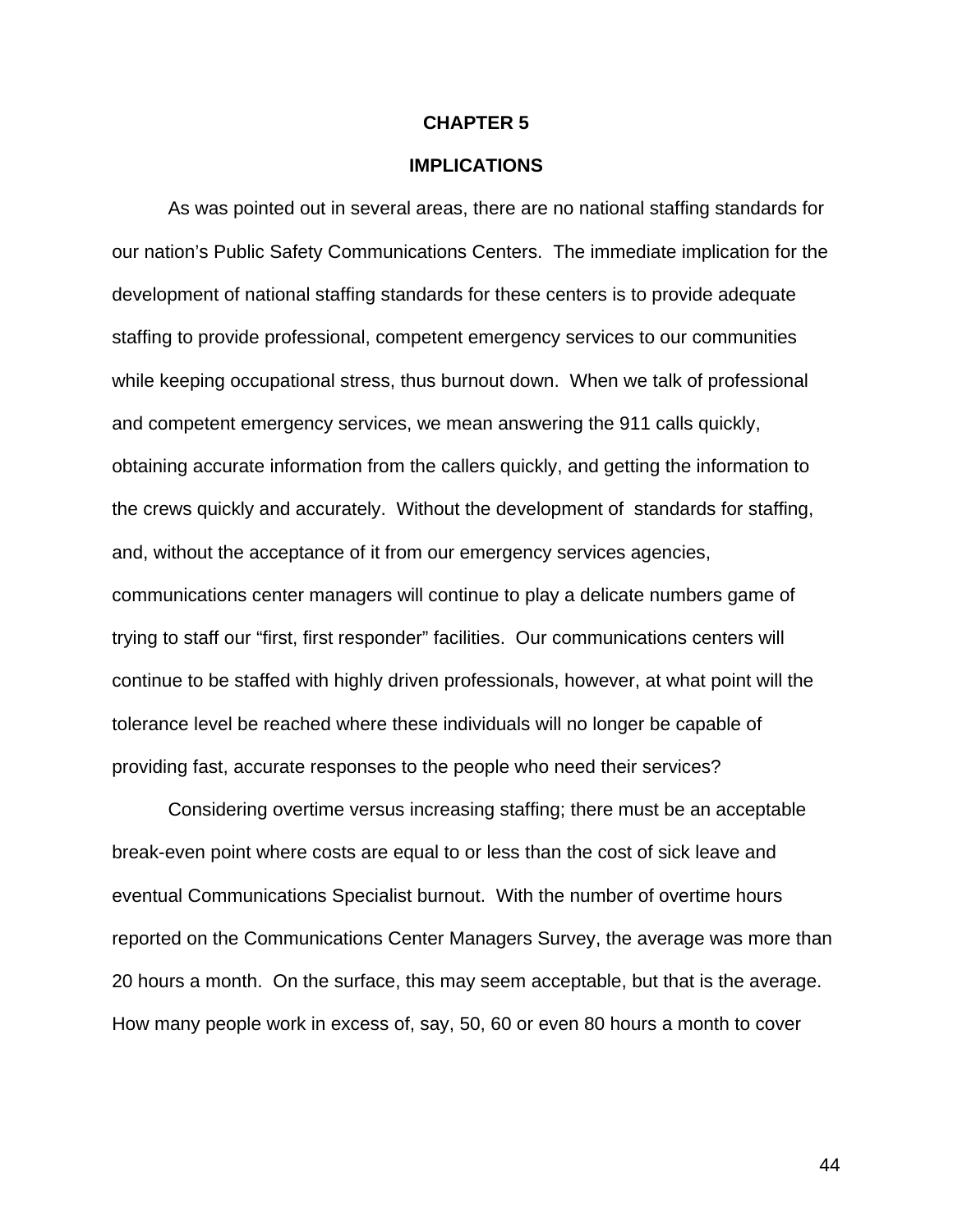staffing shortages? That figure is not available at the time of this writing, but, talking to members of a major communications center, these are the figures being used.

Some communications center managers are now using a computer program called TeleStaff to staff their facilities. This program does not define staffing requirements for the center, rather, it takes the information provided by the manager to staff the facility with the assigned personnel. It is possible that, as a result of using this program, computer-generated statistics may become available to assist managers in identifying overtime trends, and quite possibly, justifying additional personnel, regardless of any national staffing standards.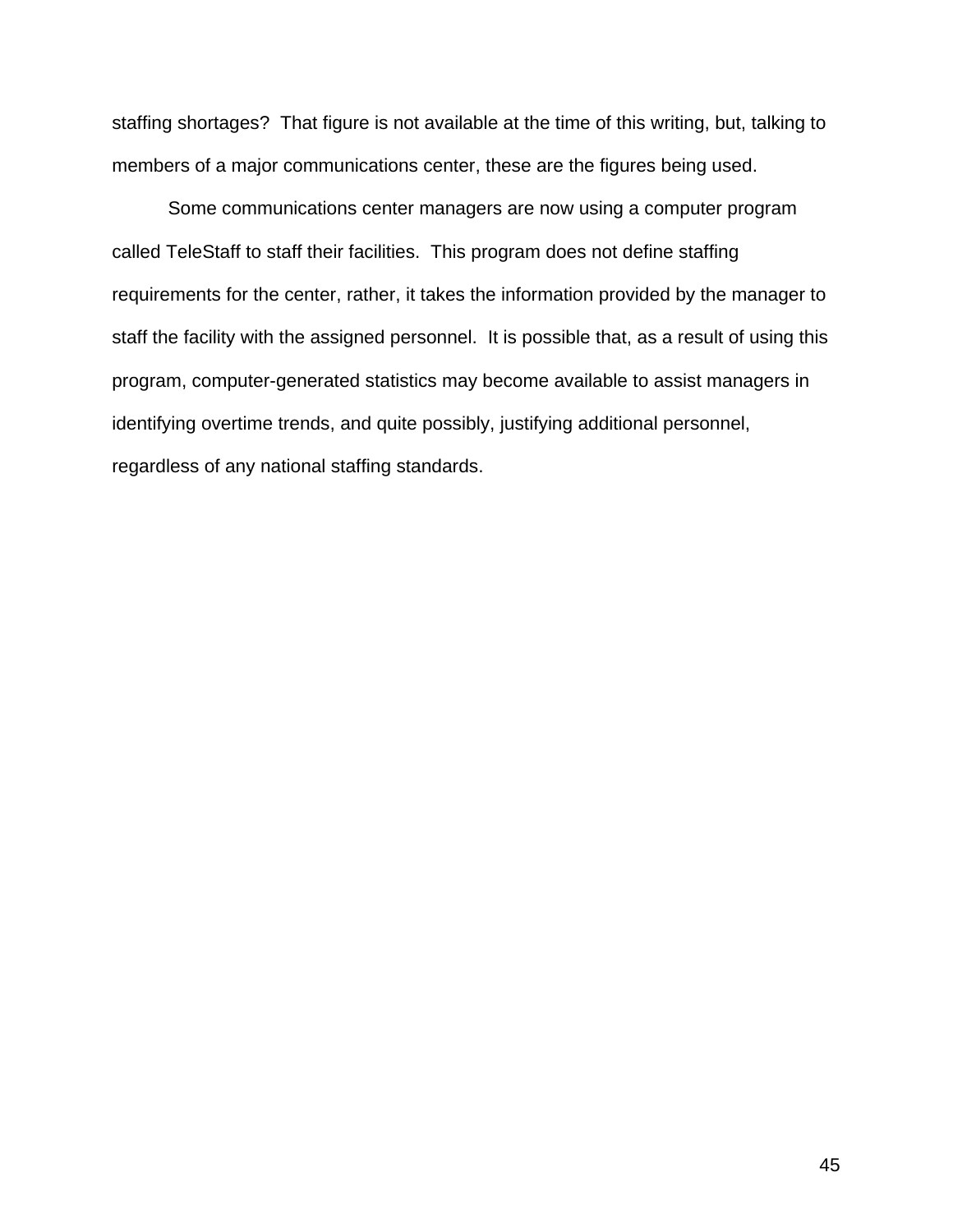### **CHAPTER 6**

### **CONCLUSIONS AND DIRECTIONS FOR FUTURE RESEARCH IDEAS**

We should have national standards for staffing our Public Safety communications centers. Why, indeed, should we have national standards for the number of firefighters<sub>51</sub> or police officers<sub>52</sub> we put on the streets if we cannot support them with communications capabilities and the manpower to provide them (the officers and firefighters) the services they need to do their jobs. When we say minimum staffing for firefighters and police officers, these standards are set by national averages in both cases; averages that are generally accepted as the standard that each organization should meet. APCO and CALEA both state that compliance with the standard is part of their organization's accreditation programs.

Public Safety Communications Centers should also be staffed using national standards. These emergency centers are not the local telephone company service center; they cannot put callers on hold and "you'll be helped by the next available customer service representative". These (911) calls must be answered very quickly, a great deal of information must be gathered quickly, then disseminated accurately to the responders, be they firefighters, paramedics or police officers. In some cases, the Communications Specialist remains on the line with the caller, performing Cardiopulmonary Resuscitation (CPR), or they might help Dad deliver a baby at home; all while the units are responding. The latter example of emergency telephone service provided takes a lot out of a person. The point here is there needs to be an adequate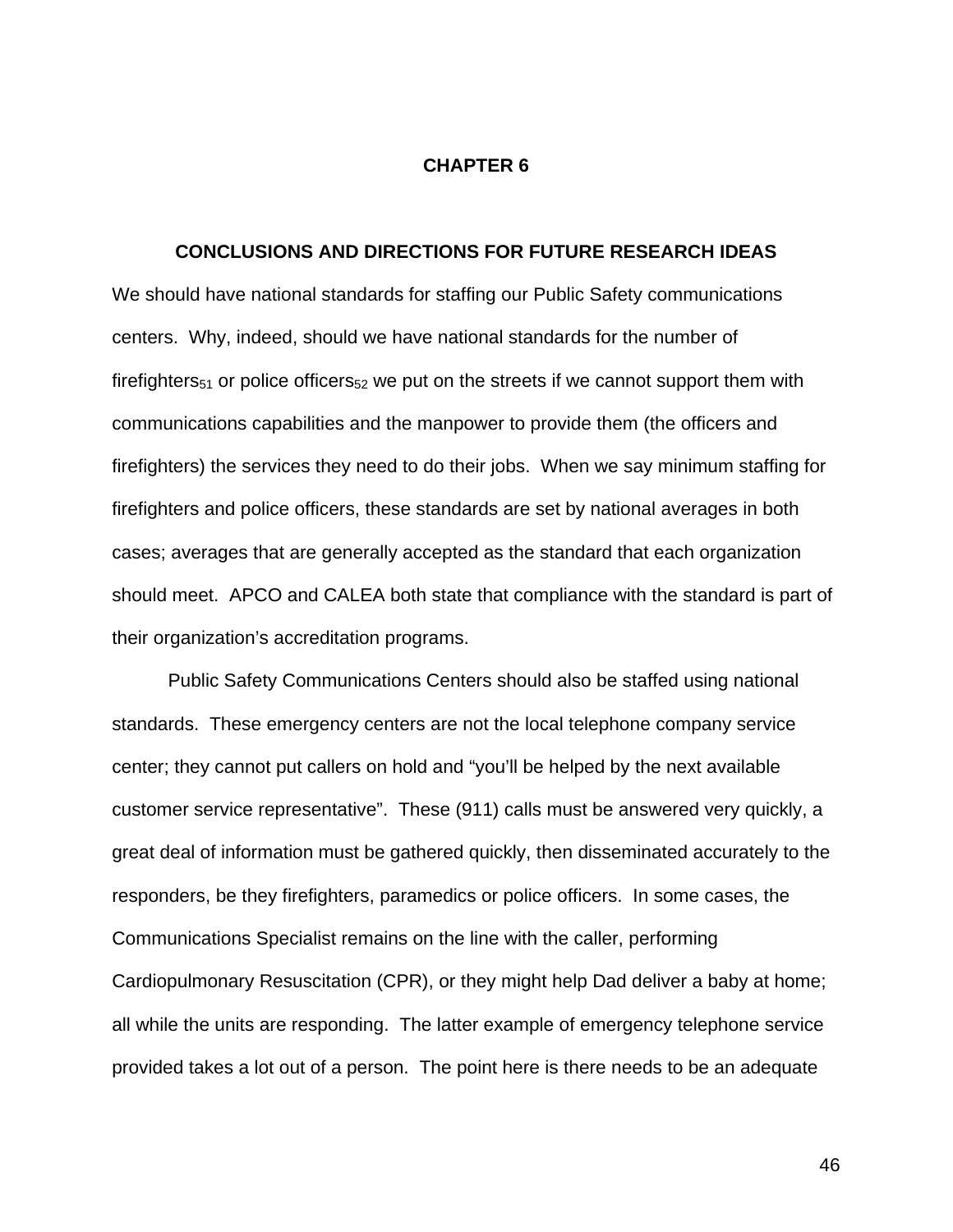number of personnel on duty so that one (or more) person does not take too many of these types of calls back-to-back. Here again, Communications Specialist burnout can become a reality if there is no emotional break between some of the more serious types of calls, and significant burnout, can mean an increase in the turnover rate of a communications center already strained by staffing problems. As it stands now, requiring a person to come in on a day off to attend Stress Training does little to alleviate the stress of the job, as it is replaced by a different kind of stress by being required to give up a day off to learn how to handle the stress created by very unpleasant emergency calls. A communications center that is appropriately staffed can provide training while a person is on the job. The effect of this would be to give a person a break from the pressures of the job while teaching them how to handle the stress of the job while not having to deal with the additional stress of giving up time off to recover emotionally.

Whether staffing standards are based on phone answering time requirements, the number of calls a Communications Specialist should take per hour compared to, say, an average annual number of calls received by the communications center, the number of operating positions required to be staffed at any given time, or some other factor, national standards for staffing the Public Safety Communications Centers should be developed, implemented, supported and enforced by all agencies employing such services. There certainly needs to be more participation from professional organizations that talk about our "staffing crisis". Although APCO is very aggressive in their endeavor, and is the industry leader in the development of (some kind) of staffing standards, more needs to be done, and it needs to be done sooner, rather than later, as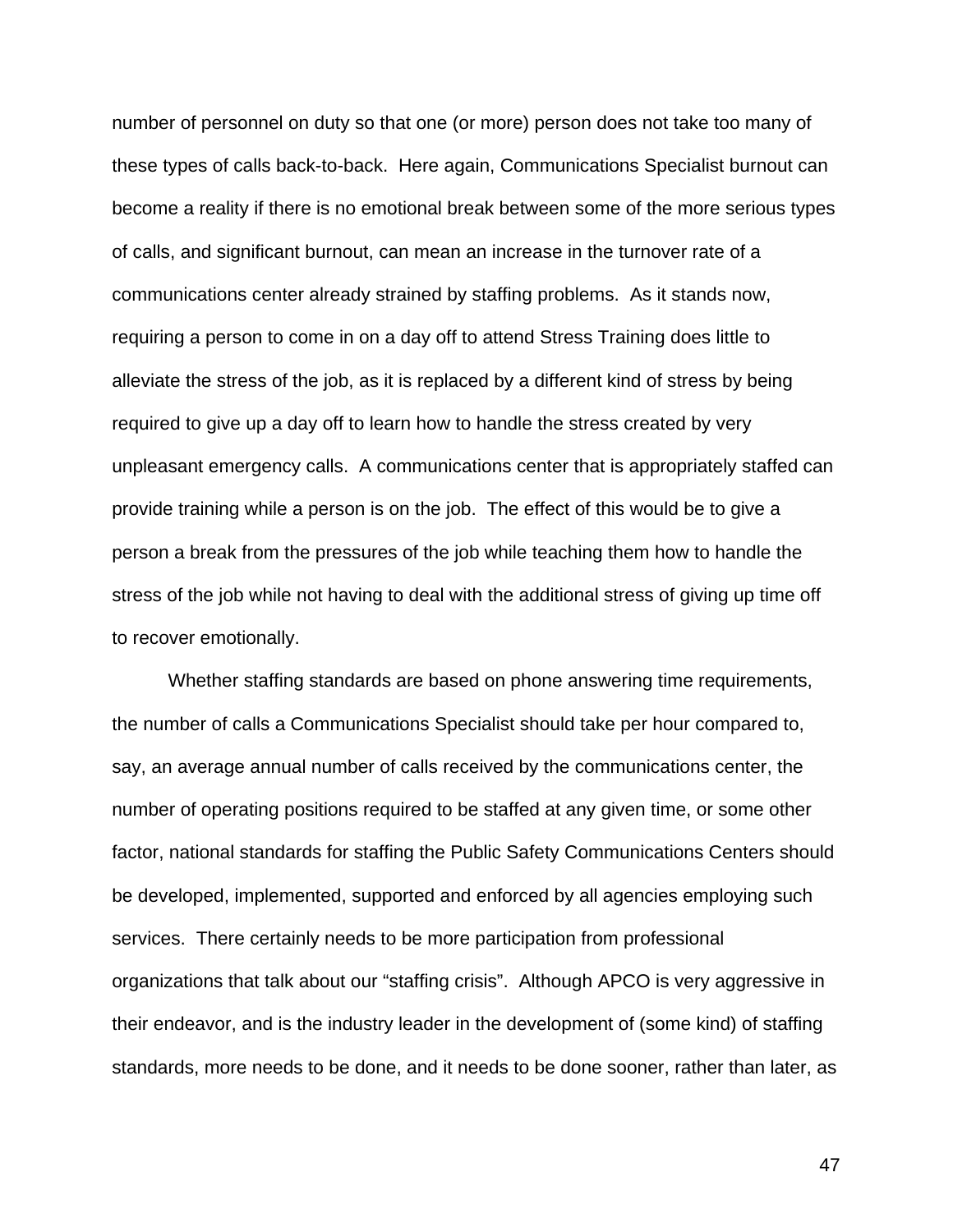Communications Specialists continue to perform these very important, and often lifesaving services to the public at reduced staffing levels.

More research is needed here also. There is a lot of talk about the "staffing crisis" we have, but it seems little is being done, save from the one organization already mentioned. A very aggressive look should be taken at what an acceptable overtime versus staffing cost should be. One major consideration in the emergency communications world is, here it is again, the burnout factor. These centers are not like business offices that can work a couple of people short, and have someone else simply pick up the additional workload. A Communications Specialist takes one call at a time, does it quickly, gets it out on the street, and moves on to the next call. Any delay getting help to the next caller could mean the difference between life and death.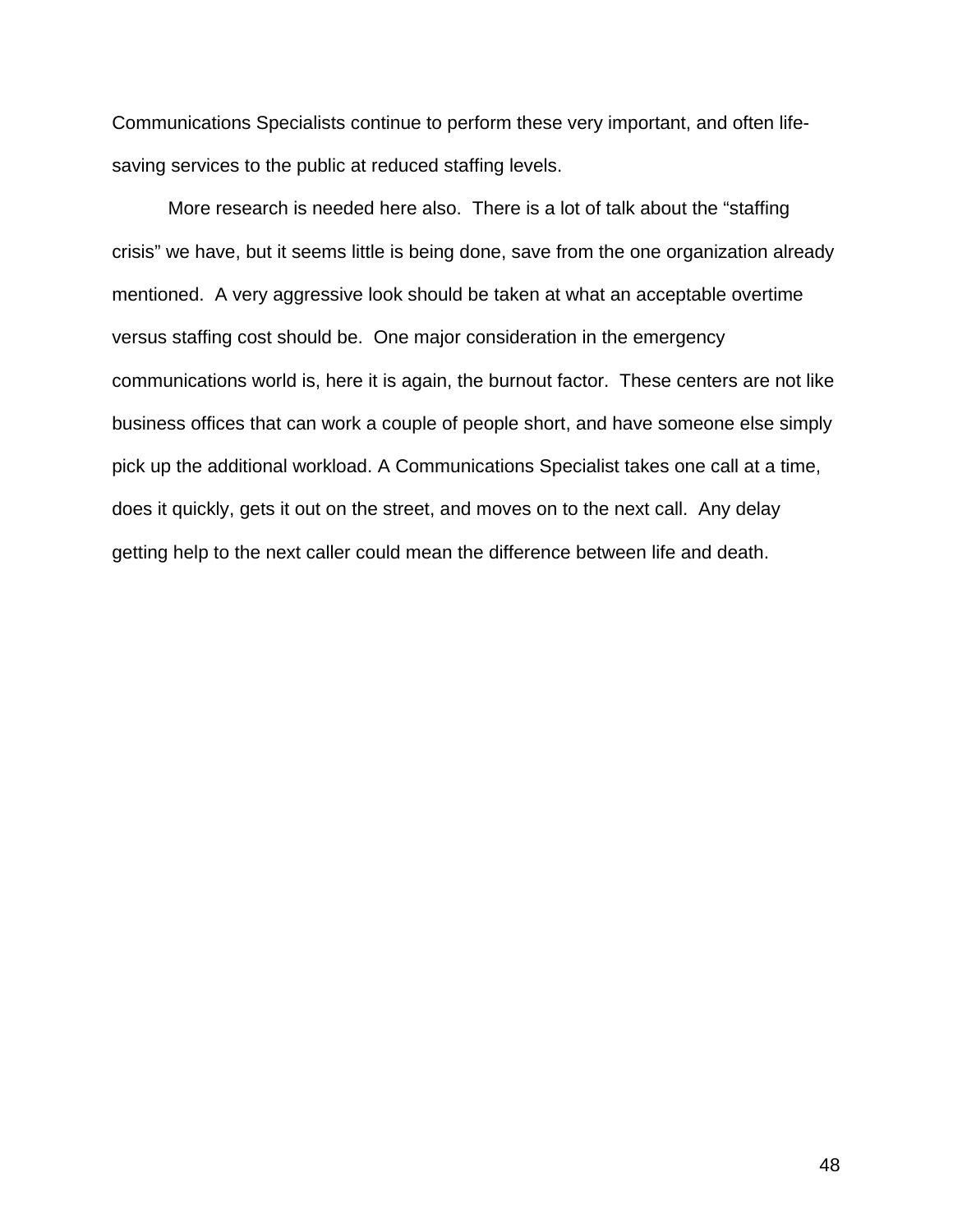# **APPENDIX A**

## **Fixed Posts Positions**

These are positions that are staffed regardless of the amount of activity experienced. Examples include 1-person dispatch centers (calls are received and dispatched by the same person), guard positions, supervisor positions, and radio dispatch positions in communications centers where is a division of labor is employed (i.e., call takers receive calls, radio dispatchers dispatch, exclusively). The formula for this calculation has three elements: positions, shifts and relief factor.

**P= Positions**: The number of positions that must be continuously staffed. Positions that must be taken into consideration include the primary positions and any support positions used. The latter includes relief positions (a "floating" dispatcher used for primary position lunch and restroom breaks).

**S= Number of shifts**: The number of standard 8 hour shifts the position must be staffed.

**RF= Relief factor** (usually 1.65 or 1.7): The relief factor takes into account holidays, vacations, days off, sick time, etc.

**Calculation expression**: P X S X RF = Number of bodies needed.

**Problem example**: A small communications center has three combined call taker/radio dispatcher positions that must be covered 24/7. One lead dispatcher/supervisor position per shift is also needed. The lead dispatcher/supervisor is responsible for shift supervision, and may also provide relief to the call fixed post dispatch positions when necessary. A total of 4 positions per shift are needed. Three shifts per day are used. We'll need to include our relief factor to cover holidays, vacations, sick time etc. used by the employees.

### EXAMPLE:

- 3 X 3 X 1.7 15 people are needed to staff 3 call taker/radio dispatcher positions on each of the three 8 hour shifts.
- 3 X 1 X 1.7 5 people are needed to staff 1 lead dispatcher/supervisor position on each of the three eight hour shifts.
- 15 + 5 A total of 20 people are needed to staff 3 call taker/radio dispatcher positions and one lead dispatcher/supervisor position on each of the three 8 hour shifts.

The same calculation can be used in larger communications center that have fixed post positions. For instance, a large metropolitan police department communications center staffs continuously 15 radio dispatcher positions, in addition to 3 relief radio dispatchers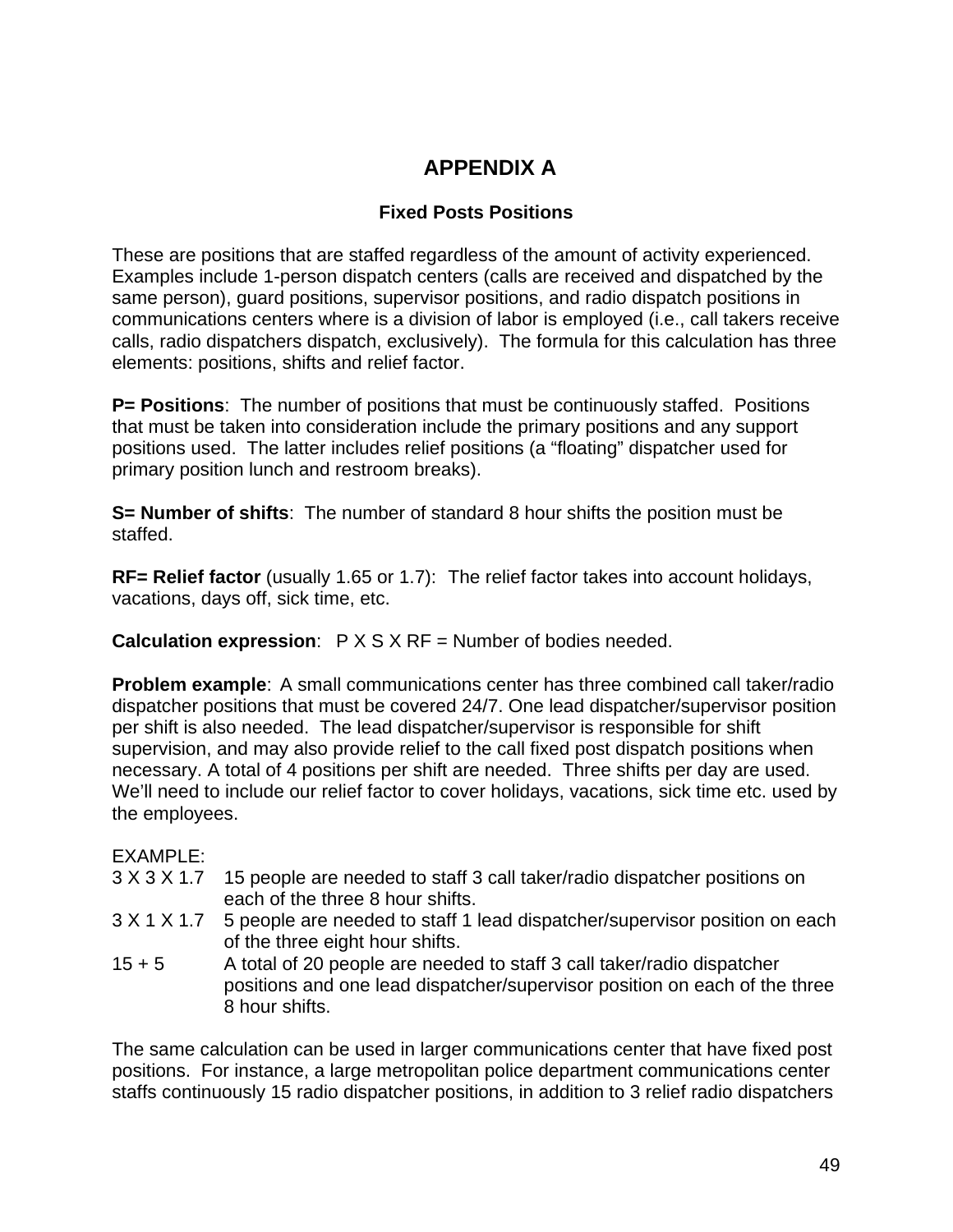per shift. The relief radio dispatcher's job is to – position by position – relieve personnel for scheduled lunch and personal/stress breaks. To calculate this staffing standard, the formula would look like:

(15+3)  $X$  3  $X$  1.7 = 91.8 (92) people are required to staff 15 radio dispatcher positions and 3 relief positions each shift 3 times a day.

If we were to reduce the relief positions by 1, then 86.7 (87) people would be needed.

*Source:* Weaver, William C. Jr., "When is Enough – Enough", Date unknown, reprinted by permission.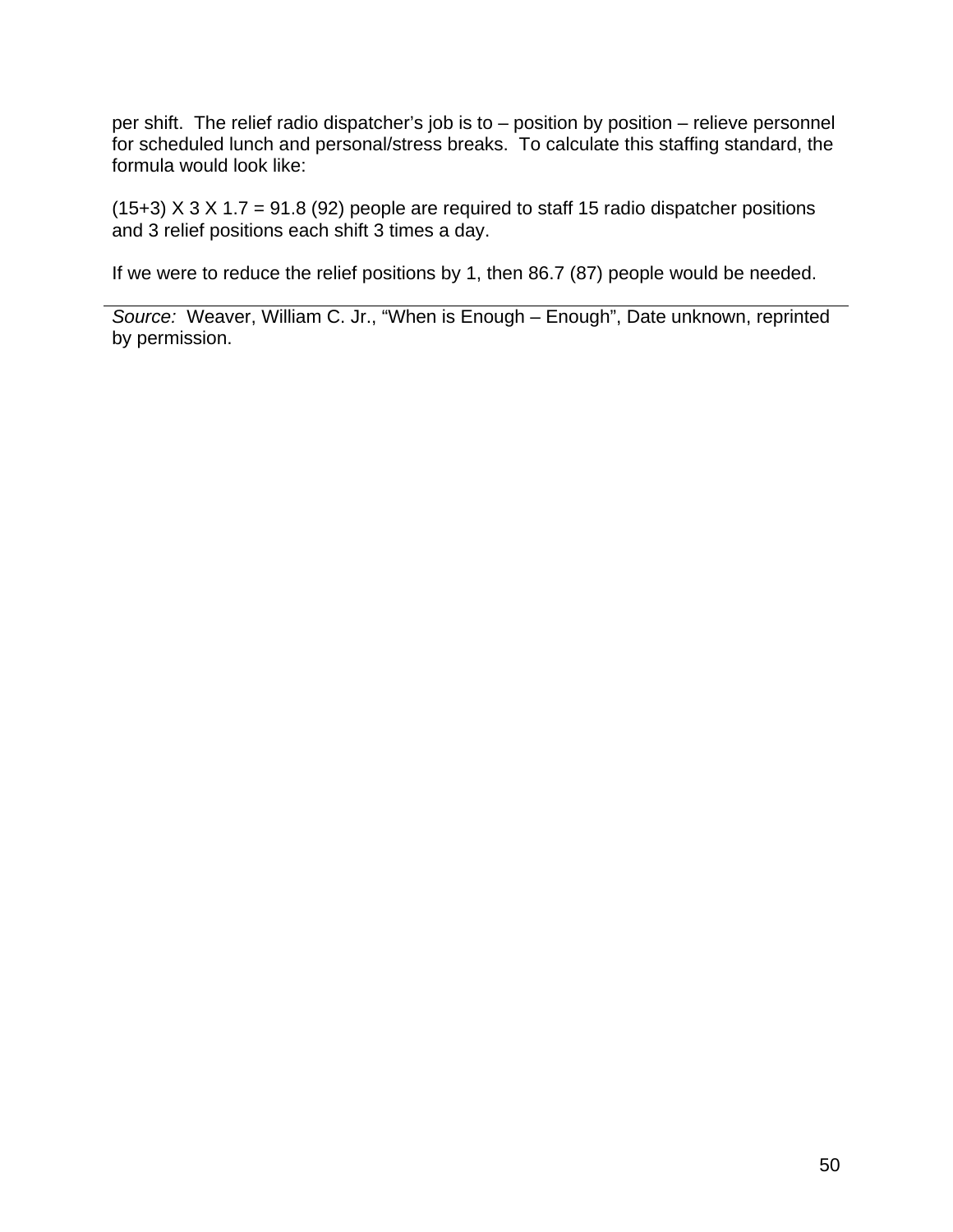# **APPENDIX B**

## **Volume Influenced Positions**

These are positions that can be staffed according an expected or known volume of activity experienced (i.e., volume of emergency and non-emergency telephone calls), and uses an expected "reasonable" performance factor to determine the number of personnel required (i.e., calls per person per hour).

This formula is especially useful in communications centers and work settings where there is a division of labor between those who receive the call, and those who dispatch the screened calls. This is usually common in medium to large dispatch centers whose annual call volume exceeds 300,000 calls per year or more. It would be overly burdensome to expect a call taker with a high volume agency like the New York Police Department, for instance, to also perform radio dispatcher duties and manage patrol response to calls for service. The formula used to determine the number of persons needed in a volume influenced position looks like this"

**CPH= Calls per hour**: The number of calls per hour a call taker would be expected to process and be considered efficient. This factor also takes into account that the operator will be doing other tasks in support of these calls. The tasks include database entry, logging, call documentation, etc. The value we use is an average of the day, evening and night shift call takers. It is not representative of a single, specific shift.

**HW= Hours worked in a shift**: The number of hours actually worked during a tour on shift. Though the employee is really assigned to an 8-hour shift, he/she may actually work only 7 hours. The "missing" hour is consumed by scheduled personal and lunch breaks.

**DW= Days worked in a work year (usually 240)**: The days worked standard will vary from agency to agency and depends on the vacation and benefits package the employer provides the employee. It starts with a calendar year, 365 days, and subtracts scheduled days off, vacation, holidays, sick time use, etc. for the work year. The end result after one subtracts these benefits is the "work-year".

**TC= Total emergency and non-emergency calls received**: Include 9-1-1, 3-1-1, nonemergency, administrative, etc. calls in this calculation.

**TP= Total positions required**: Total "production" positions required in a 24-hour period to process the calculated number of calls per year using the CPH standard.

**RF= Shift Relief factor (usually 1.65 or 1.7)**: Previously discussed.

Expression: CPH X HW X DW  $TC = Total number of production positions required.$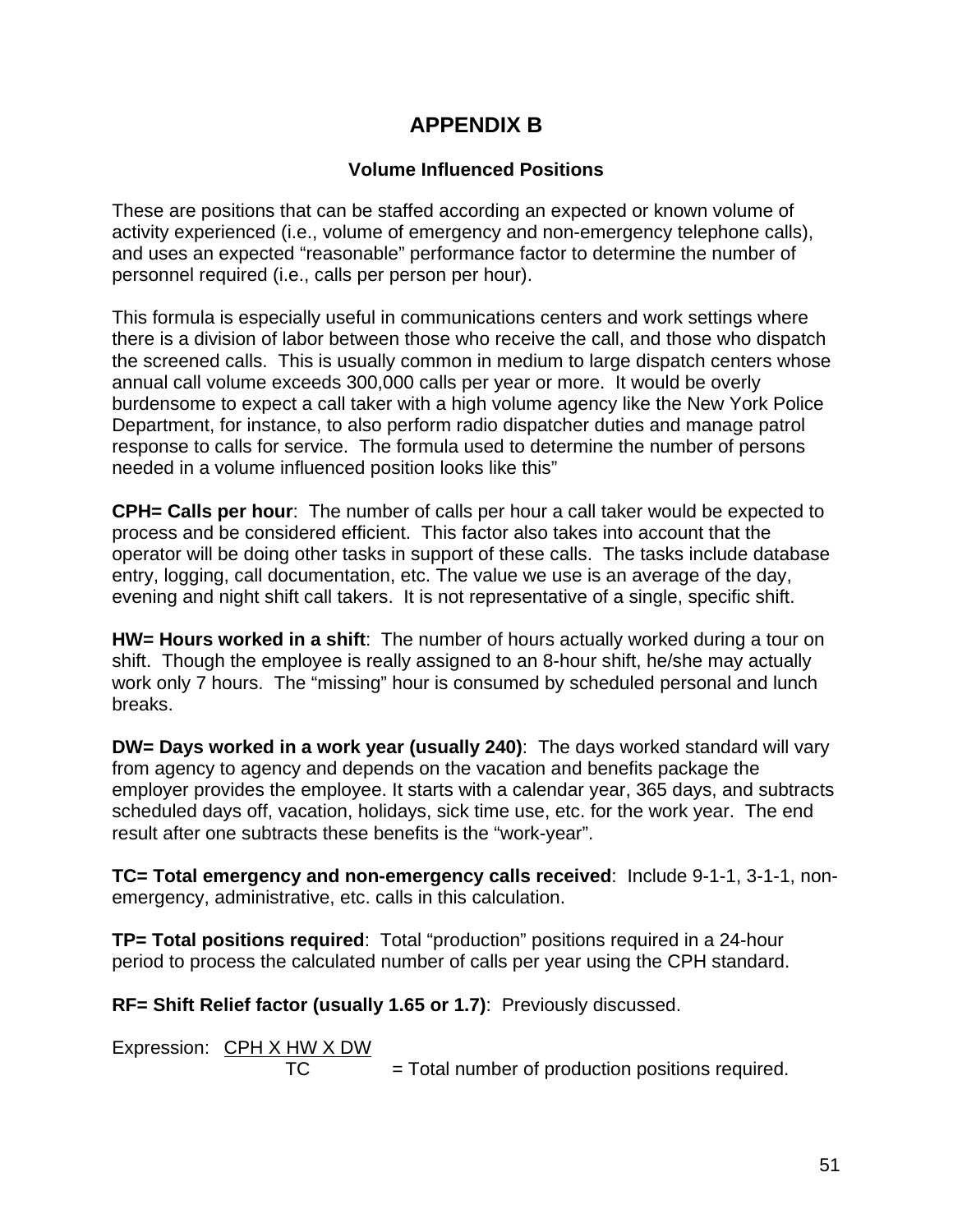### Example:

We'll use the hypothesis that a "productive" call taker in our large public safety communications center is expected to process 20 calls per hour (1 call every three minutes, on average). This expression would be:

20 X 7 X 240 = 33,600 calls per year per call taker handling an average of 20 CPH as the performance standard.

Using the calculated call taker work year productivity standard, we then divide the work year production value into the total number of calls projected (or known) for the year. We'll use some large numbers to get a sense of scale and how this equation can be applied to large center operations:

Our sample agency processes 2.5 million calls per year. Based on 20 calls per hour production standard, a productive call taker in this agency can be expected to process 33,600 calls for service in a representative work year. We divide the total number of calls to be processed by the total production value per call taker:

 $2,500,000/33,600 = 74$  production positions handling 140 calls per shift (20 X 7 hours) are needed to successfully process 2,500,000 calls for service.

How many people do we need to staff 74 positions 24/7? We used the relief factor and multiple the number of production positions needed to determine the number of people we need to hire.

Expression: 74 positions  $X$  1.7 relief factor = 126 persons needed to staff 74 positions in a call taking function.

Example: Using the same 2,500, 000 calls per year.

15 Calls per hour = 25,200 calls per work year 168 people needed. 25 Calls per hour = 42,000 calls per wok year 101 people needed.

The key is to set a performance standard that's reasonable and truly reflective of your agency's operations.

*Source:* Weaver, William C. Jr., "When is Enough – Enough", Date unknown, reprinted by permission.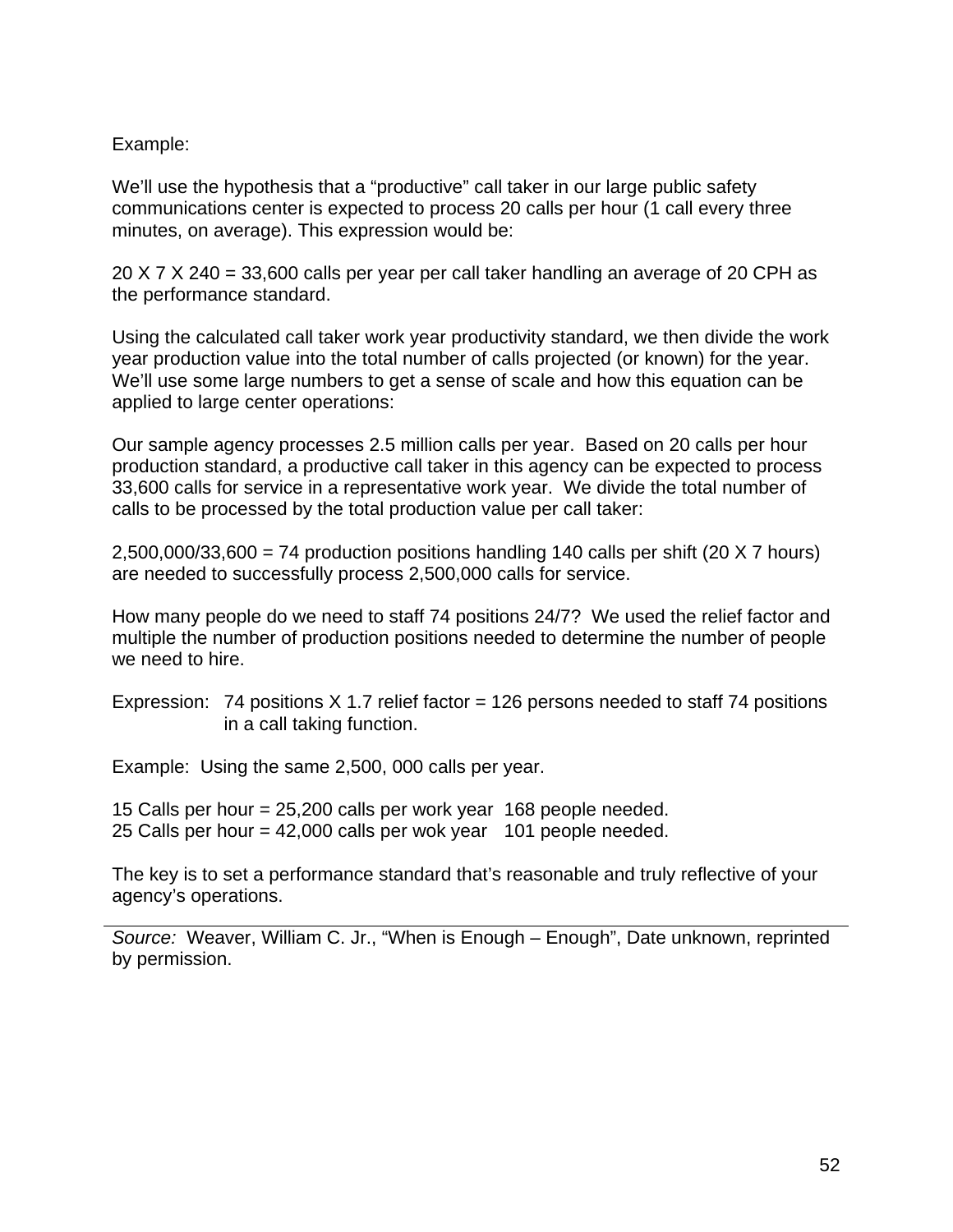# **ATTACHMENT 1, SAMPLE SURVEY**

### **PUBLIC SAFETY COMMUNICATIONS CENTER STAFFING SURVEY**

**This Survey is being completed as partial fulfillment of the Master of Public Administration Degree No names or personal information will be asked**

> **University of Las Vegas, Nevada Spring, 2005**

| 1. | Does your Center dispatch for:    |                                                                                                                                       |                                                                              |
|----|-----------------------------------|---------------------------------------------------------------------------------------------------------------------------------------|------------------------------------------------------------------------------|
|    | Fire Only.                        | Police Only.                                                                                                                          | EMS Only.                                                                    |
|    | Fire & EMS.                       | Police & Fire.                                                                                                                        | All three.                                                                   |
|    | Police & EMS.                     |                                                                                                                                       |                                                                              |
| 2. |                                   | What is the approximate population for the community you dispatch for?                                                                |                                                                              |
|    |                                   | Select One. Pull Down List: Less than 10,000, 11,000-50,000, 51,000-<br>100,000, 101,000-250,000, 251,000-500,000, More than 500,000. |                                                                              |
| 3. |                                   | How many operating positions (please include all dispatch, call taking and<br>non-emergency positions) do you have in your Center?    |                                                                              |
| 4. |                                   | operator only, and so forth) do you employ in your Center?                                                                            | How many operators (please include all dispatcher only, call taker only, 311 |
| 5. | Are you fully staffed?            |                                                                                                                                       |                                                                              |
|    | Yes.                              |                                                                                                                                       |                                                                              |
|    | No.                               |                                                                                                                                       |                                                                              |
| 6. |                                   | as APCO, CALEA, ISO, NENA, NFPA, or other agency?                                                                                     | Does your Center use minimum staffing guidelines from any affiliation, such  |
|    | Yes. Please check any that apply: |                                                                                                                                       |                                                                              |
|    | APCO.                             | CALEA.<br>ISO.                                                                                                                        | NENA.<br>NFPA.                                                               |
|    | Other, please specify             |                                                                                                                                       |                                                                              |
|    | No.                               |                                                                                                                                       |                                                                              |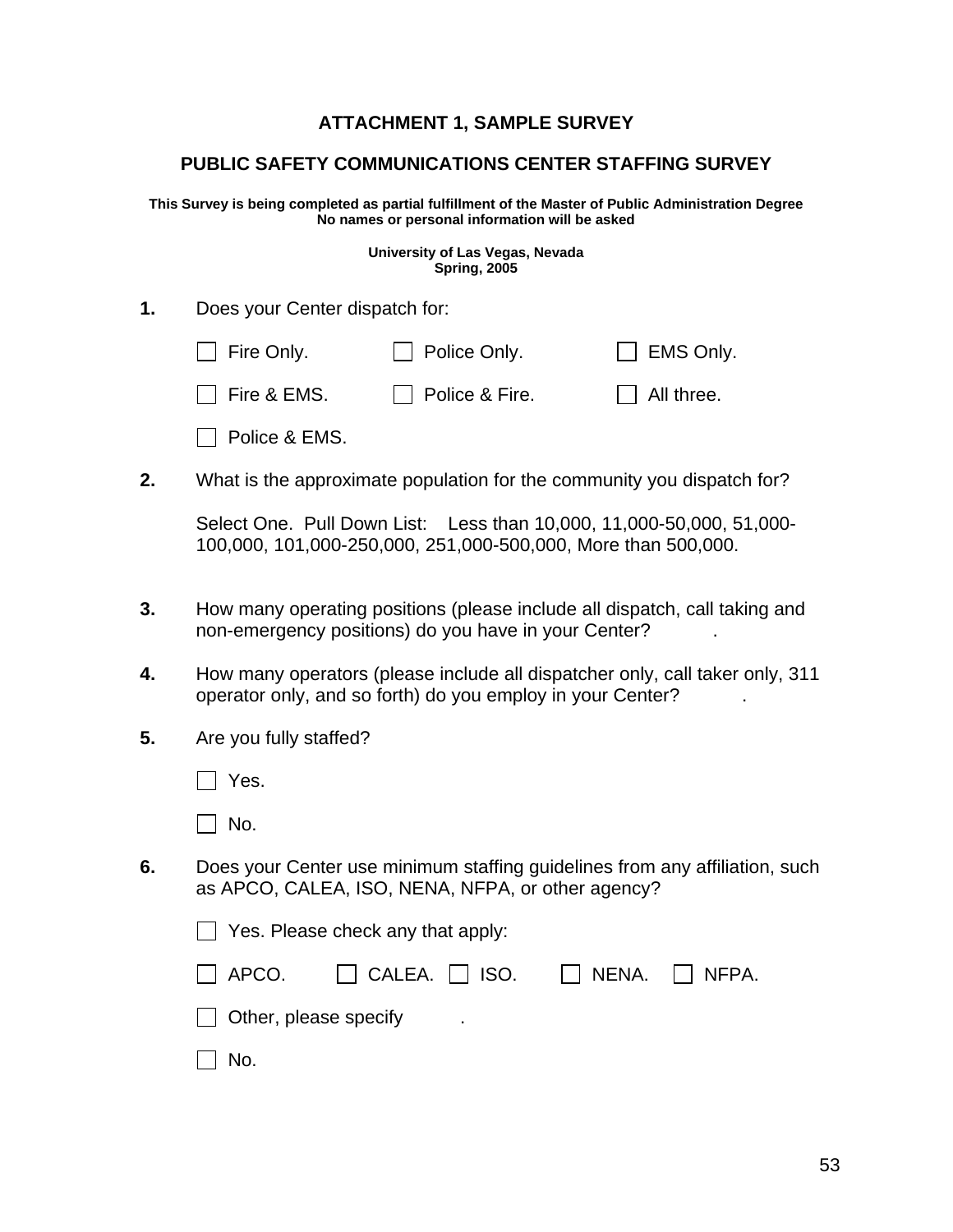| 7.  | How does your Center figure its staffing?                                                                                               |
|-----|-----------------------------------------------------------------------------------------------------------------------------------------|
|     | Through the use of a handwritten form on a daily/weekly/monthly basis.                                                                  |
|     | Through the use of a mathematical formula.                                                                                              |
|     | Through the use of a computerized manning/staffing program. What is the<br>name of that program                                         |
| 8.  | Are your managers aware of any formal attempts at establishing a National<br>Standard for Public Safety Communications Center Staffing? |
|     | Yes.                                                                                                                                    |
|     | No.                                                                                                                                     |
| 9.  | What is your Center's approximate annual turnover rate?                                                                                 |
|     | Select One Pull Down List:<br>Less than 5%, 6-10%, 11-15%, 16-20%, 21-<br>25%, More than 25%.                                           |
| 10. | When your Center hires new Communications Specialists, how is the hiring<br>process completed?                                          |
|     | Application, Written Test, Practical Exam, and Oral Board.                                                                              |
|     | Application and Interview.                                                                                                              |
|     | Application Only.                                                                                                                       |
|     | Other. Please specify.                                                                                                                  |
| 11. | What kind of schedules do your operators work?                                                                                          |
|     |                                                                                                                                         |
| 12. | Does your Center subscribe to any professional publications?                                                                            |
|     | Yes. Please check any that apply:                                                                                                       |
|     | 911 Magazine.<br>Dispatch Monthly.<br><b>EMS Magazine.</b>                                                                              |
|     | Firehouse.<br>Other, please specify:                                                                                                    |
|     | No.                                                                                                                                     |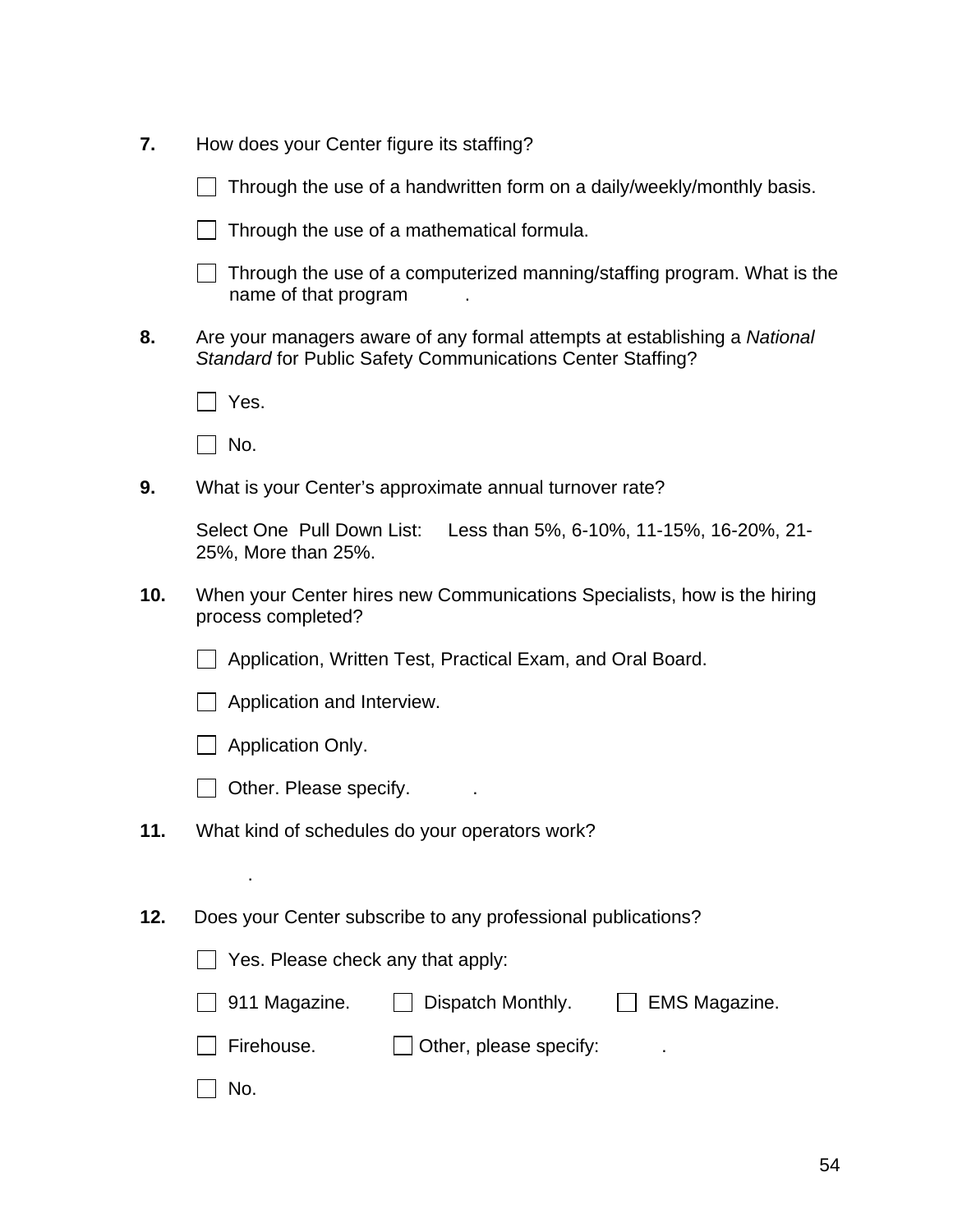**13.** Is your Center a member of a professional dispatch organization?

| Yes. Please check any that apply: |                                                        |  |
|-----------------------------------|--------------------------------------------------------|--|
|                                   | $\Box$ APCO. $\Box$ NAED. $\Box$ Other, please specify |  |
| $\vert$ $\vert$ No.               |                                                        |  |

**14.**Are your Center's operators required to complete some form of recurring training as a requirement to keep their jobs?

| Yes. |
|------|
| No.  |

**15.**If your Center's operators are required to complete recurring training, how it that training accomplished?

 $\Box$  On the operators regular shift.



- $\Box$  Combination of regular shift and overtime.
- $\Box$  NA.
- **16.**What is the estimated average, in hours per month, do your Center's operators work in overtime?

Select one. Pull Down List: Zero, Less than 5 hours, 6-10 hours, 11-15 hours, 16-20 hours, More than 20 hours.

**17.**What is your approximate average experience level for operators in your Center?

Select one. Pull Down List: Less than 5 years, 6-10 years, 11-15 years, 16-20 years, More than 20 years.

**18.**Have you had a re-organization of your agency within the last year?

 $\Box$  Yes.

 $\Box$  No.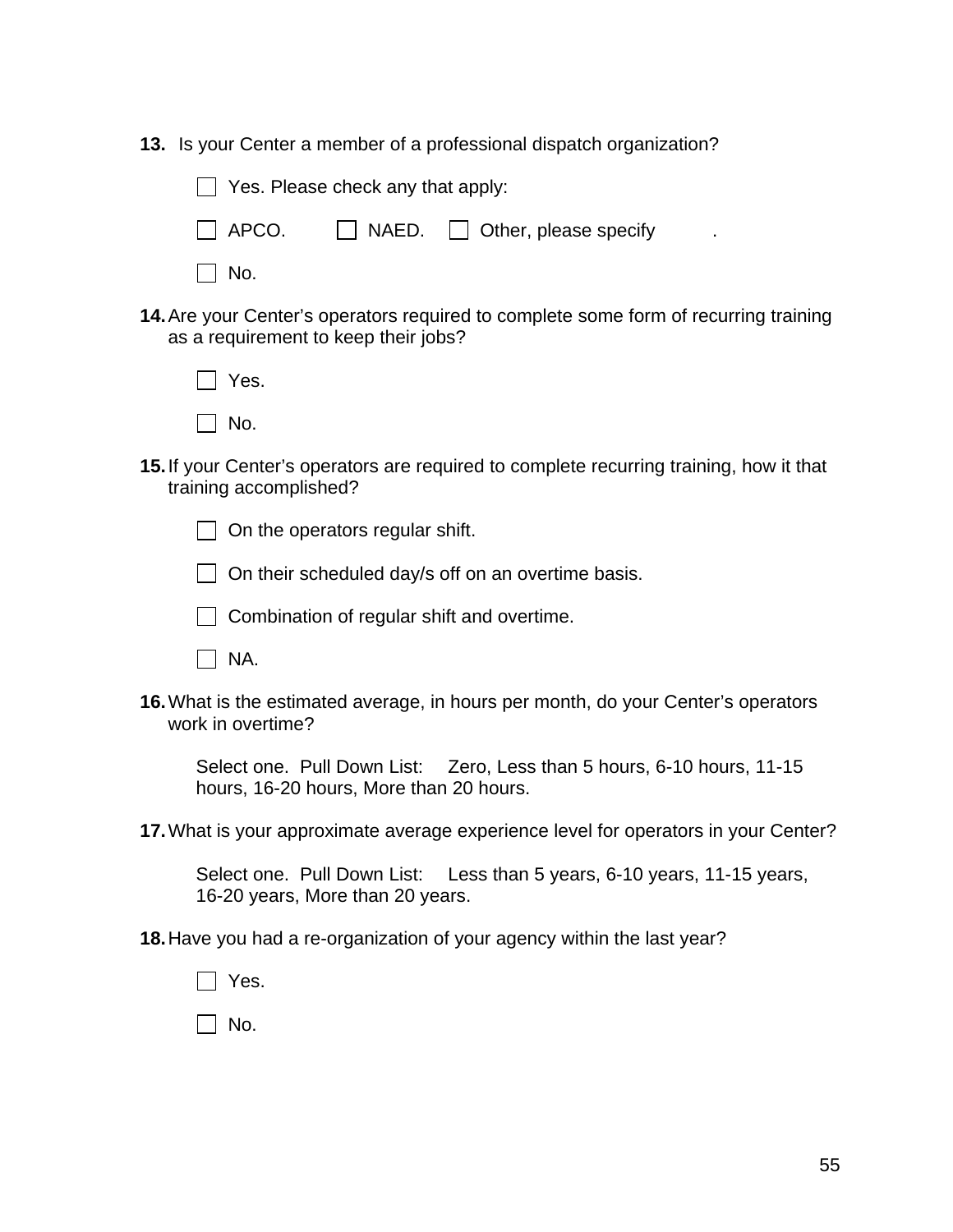**19.**Has your Center installed a new CAD System within the last year?

Yes.

 $\Box$  No.

**20.**Has your Center installed a new radio system within the last year?

| Yes. |
|------|
| No.  |

**21.**Has your Center installed a new 911/511/311 system within the last year?

- Yes.
- $\Box$  No.

**22.**Does your agency provide formal Critical Incident Stress Management training?

 $\Box$  No.

.

.

- **23.**How much vacation/annual leave do your Center's operators earn a year? (maximum annual accrual rate please)
- **24.**What is the maximum annual sick leave accrual for your Center's operators? (maximum annual accrual rate please)

**25.**Would your agency support the establishment of a national standard for staffing?

 $\Box$  Yes.

 $\Box$  No.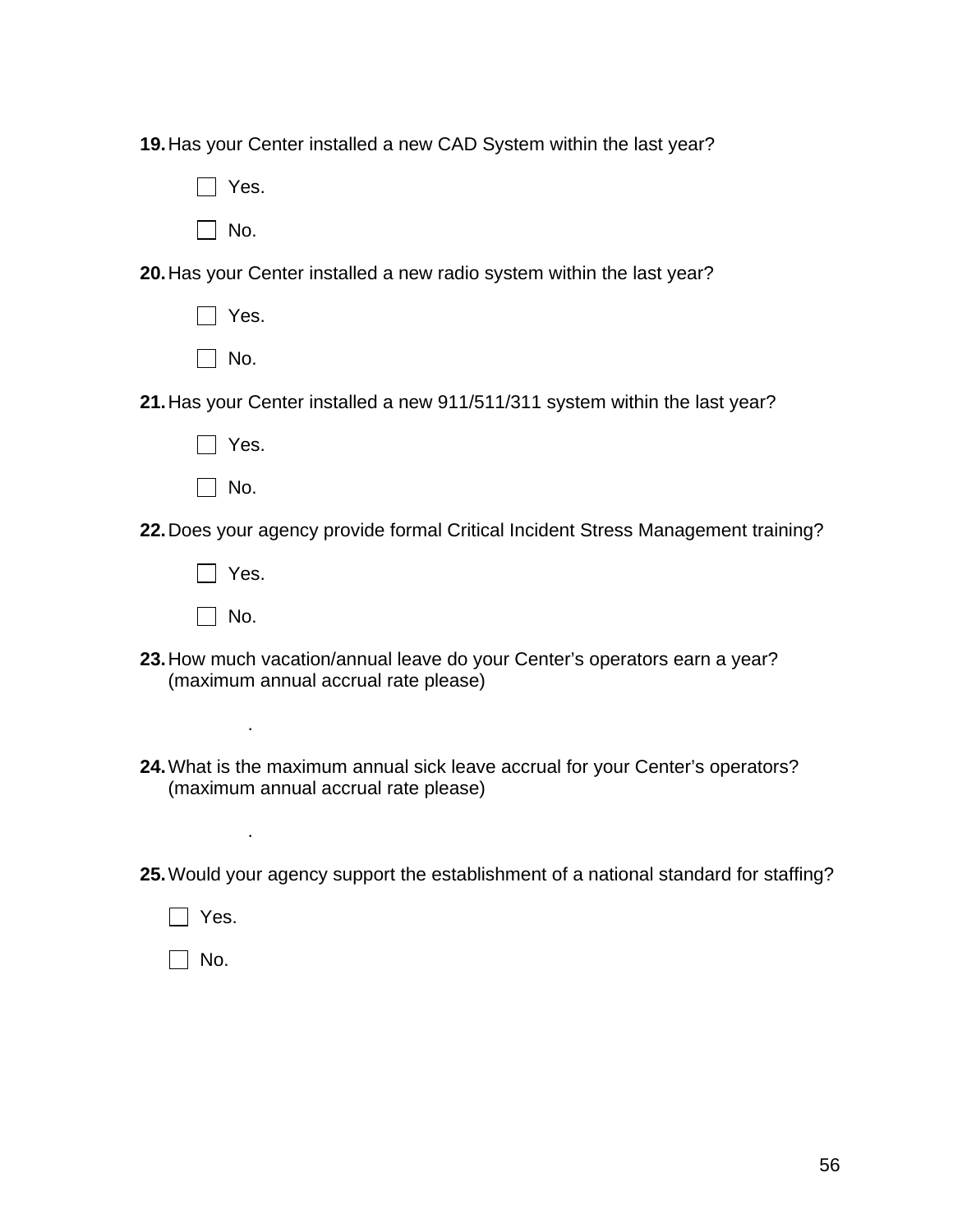After completing the Survey, please email it back to me at work [sherrin@lasvegasnevada.gov.](mailto:sherrin@lasvegasnevada.gov) or at home [steveherrin@earthlink.net.](mailto:steveherrin@earthlink.net)

The Survey may also be Faxed to 702-868-9001 or

- Mailed to: Las Vegas Department of Fire & Rescue 500 N. Casino Center Blvd. Las Vegas, Nevada 89101
	- Attn: Steve Herrin Communications Training Specialist (702)229-0239

Just one more question: May I contact you personally for additional information regarding this survey?

| $\Box$ Yes, Best method of contact is: | $\Box$ Phone. $\Box$ Email. $\Box$ Written. |
|----------------------------------------|---------------------------------------------|
|                                        | $\Box$ Any form is fine.                    |

 $\Box$  No, please do not contact me for any further information.

Thank You very much for your participation. Once again, there will be no names or names of Centers used; this is strictly for data collection of staffing, challenges to staffing and staffing level justifications.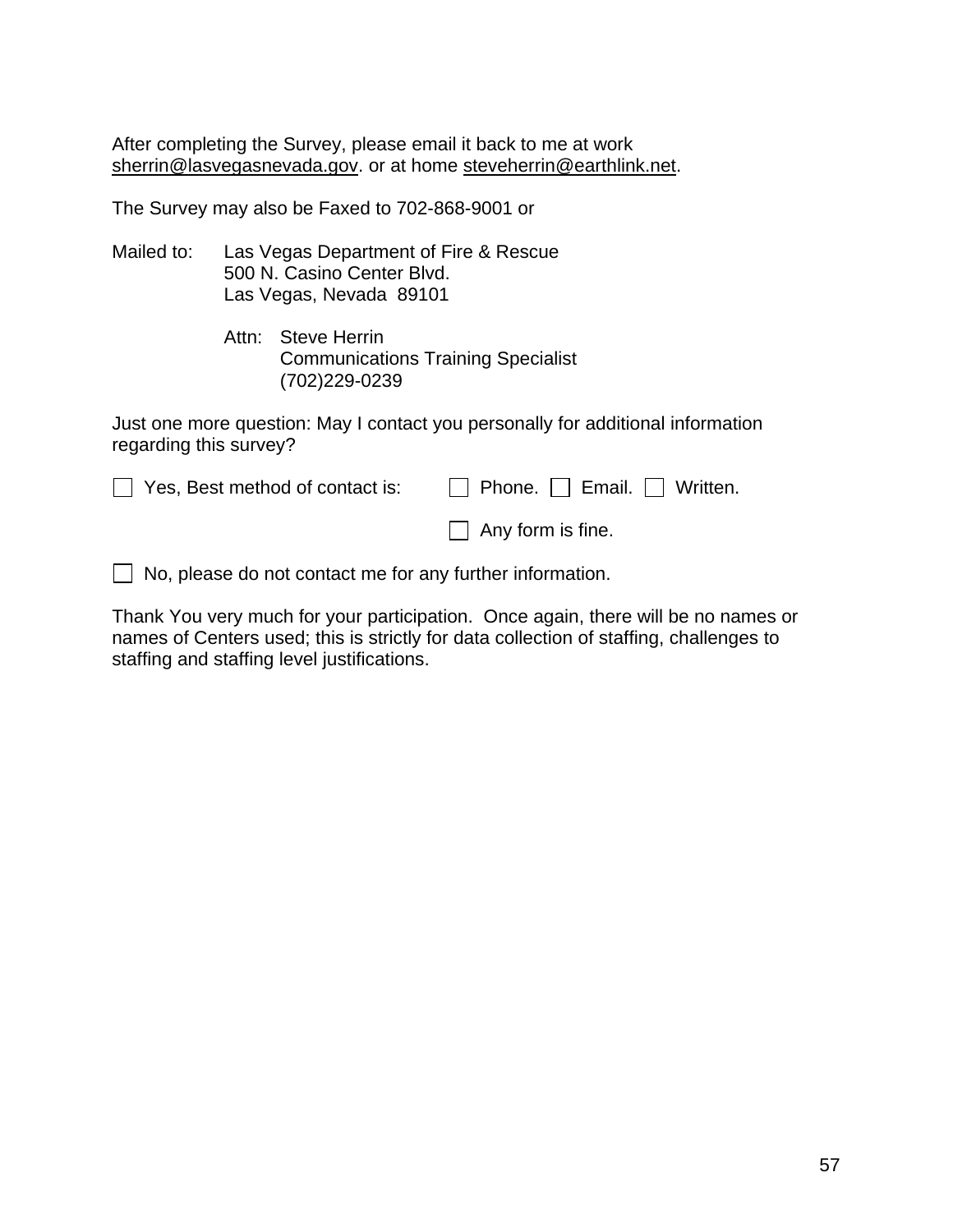### **References**

- 1. Caughron, Chele, Staff Writer*; Priority System Relays Emergency Instructions Before Ambulance Arrives*, Sun Sentinel, Fort Lauderdale, Florida; September 1991, http://www.skyaid.org/Skyaid%20Org/Medical/EMS\_Dispatch.htm.
- 2. Geary, Frank & A.D. Hopkins, *Question 9: Higher taxes for more police passing*, Las Vegas Review Journal, October 29, 2004 Issue, [http://www.reviewjournal.com/](http://www.reviewjournal.com/%20lvrj_home/2004/Nov-03-Wed-2004/%20news/%2025163750.html)  [lvrj\\_home/2004/Nov-03-Wed-2004/ news/ 25163750.html.](http://www.reviewjournal.com/%20lvrj_home/2004/Nov-03-Wed-2004/%20news/%2025163750.html)
- 3. Zapler, Mike, *City Will Seek Bond For New Fire* Stations, Las Vegas Review Journal, March 11, 2000 Issue, [http://www.reviewjournal.com/lvrj\\_home/2000/ Mar-11-Sat-](http://www.reviewjournal.com/lvrj_home/2000/%20Mar-11-Sat-2000/news/%2013147409.html)[2000/news/ 13147409.html.](http://www.reviewjournal.com/lvrj_home/2000/%20Mar-11-Sat-2000/news/%2013147409.html)
- 4. Oldham, Jennifer, Los Angeles Times, *Los Angeles Plan to Add 250 LAPD Officers is Approved*, January 27, 2005 Issue,<http://pqasb.pqarchiver.com/> latimes/784611761.html?did=784611761&FMT=ABS&FMTS=FT&date=Jan+27%2C +2005&author=Jennifer+Oldham&desc=Los+Angeles%3B+Plan+to+Add+250+LAP D+Officers+Is+Approved%3B+Hiring+could+begin+this+summer.+Council+also+adv ances+a+proposal+that+would+hike+sales+tax+to+pay+for+more +police.
- 5. Geary, Frank, *Trooper Who Ran Light Sues*, Las Vegas Review Journal, January 28, 2005 Issue, [http://www.reviewjournal.com/lvrj\\_home/2005/J](http://www.reviewjournal.com/lvrj_home/2005/)an-28-Fri-2005/news/25750820.html.
- 6. Las Vegas Review Journal, In Brief, *Medical Expenses, Fund Set up to Help Injured Firefighter*, [http://www.reviewjournal.com/lvrj\\_home/2003/Nov-08-Sat-](http://www.reviewjournal.com/lvrj_home/2003/Nov-08-Sat-2003/news/22546646.html)[2003/news/22546646.html.](http://www.reviewjournal.com/lvrj_home/2003/Nov-08-Sat-2003/news/22546646.html)
- 7. Kelly, Josh, *Call Goes Out For Valley Dispatchers*, Arizona Republic, November 19, 2004 Issue.
- 8. Ayi, Mema, *Police to Hire More Dispatchers*, Northwest Indiana Times, January 12, 2005 Issue, [http://www.thetimesonline.com/articles/2005/01/12/n](http://www.thetimesonline.com/articles/2005/01/12/)ews/illiana/ 1c55a8824347248f86256f8700025fe2.txt.
- 9. Hagstrom, Jennifer, Assistant Editor, *An Experiment in Scheduling*, APCO Bulletin, February, 1999, [http://www.apco911.org/about/911/retains/Experiment\\_ in\\_](http://www.apco911.org/about/911/retains/Experiment_%20in_%20Scheduling.html)  [Scheduling.html.](http://www.apco911.org/about/911/retains/Experiment_%20in_%20Scheduling.html)
- 10.Phoenix Fire Department Regional Dispatch Center, [http://phoenix.gov/F](http://phoenix.gov/)IRE/ rdc.html.
- 11.NAED, The National Academies of Emergency Dispatch, [http://www.emergencydispatch.org/.](http://www.emergencydispatch.org/)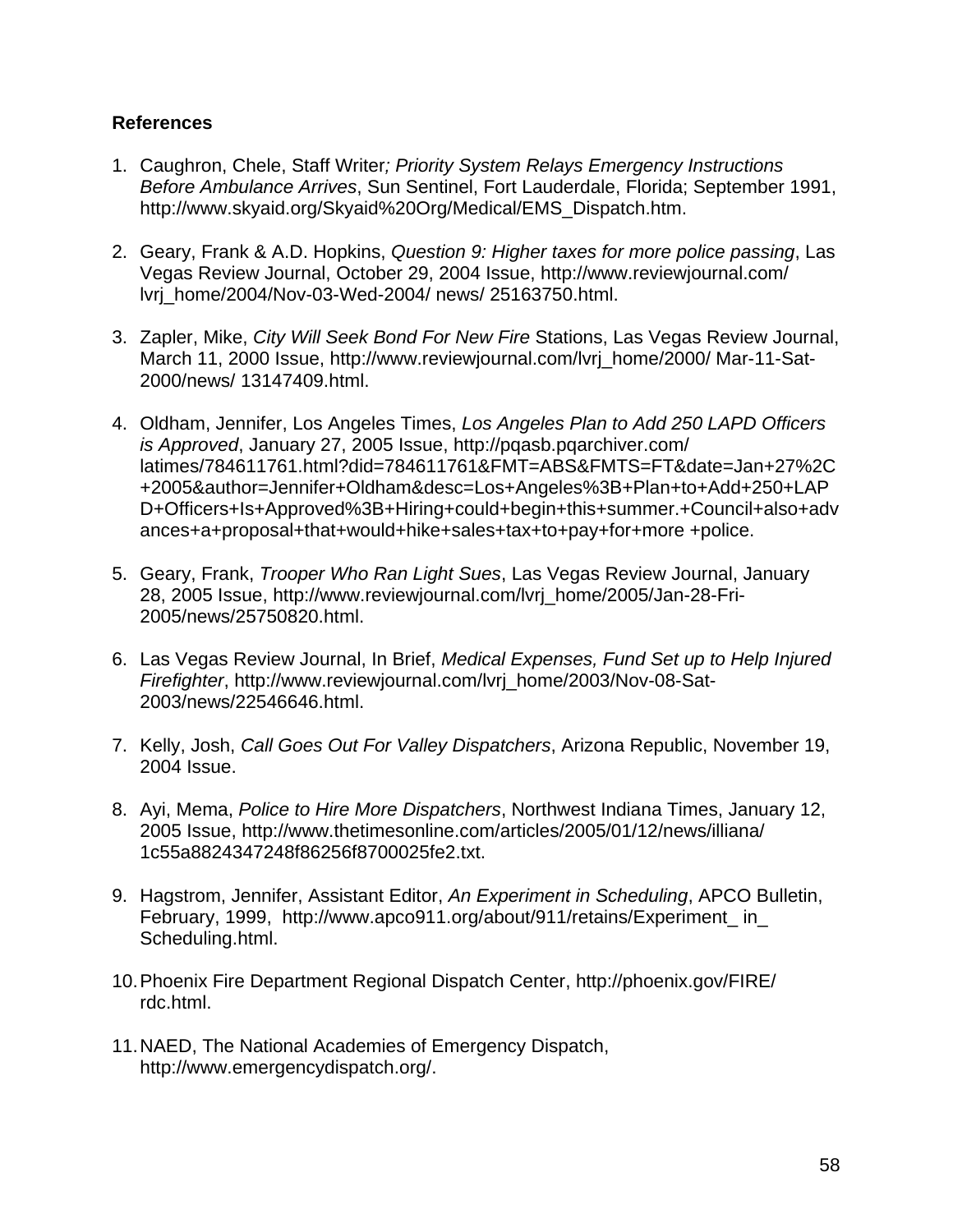- 12.NAED, *The Mission of the National Academies of Emergency Dispatch*, [http://www.emergencydispatch.org/framesetR.html.](http://www.emergencydispatch.org/framesetR.html)
- 13.NIST, *Hearing of NIST: Requirements for the Fire and Emergency Service*, February 5, 2002, [http://www.nist.gov/hearings/2002/firesvc.htm.](http://www.nist.gov/hearings/2002/firesvc.htm)
- 14.Allen, Gary, Editor, Dispatch Monthly, *Dispatch Monthly Personnel Issues*: <http://www.911dispatch.com/information/> currentissues.html#personnel.
- 15.Grossman, R.J., *The Staffing Crisis*, Health Forum Journal, May/Jun2002, Vol. 45, Issue 3, p10, 6p, Scopus.
- 16.News & Trends, *Fire Funds in Congress Talks*, October 2004, Business Source Premier.
- 17.Hoong, Chuin Lau, *Manpower Scheduling With Shift Change* Constraints, Lecture Notes in Computer Science, Issue 834, 1994, Page 616, Scopus.
- 18.Felici, G., and Gentile, C., *A Polyhedral Approach for the Staff Rostering Problem*, [Management Science](http://www.scopus.com.ezproxy.library.unlv.edu:810/scopus/source/sourceInfo.url?sourceId=244f5339e880c5720e23b8dd290d2f14)**,** Volume 50, Issue 3, March 2004, Pages 381-393, © 2004 INFORMS.
- 19.Weaver, William C. "Bill" Jr., Vice President, Combix Corporation, *Communications Center Staffing: When is Enough - Enough?*, [wweaver@combix.com.](mailto:wweaver@combix.com)
- 20.Hoong, Chuin Lau, *On the Complexity of Manpower Shift Scheduling*, [Computers &](http://www.sciencedirect.com.ezproxy.library.unlv.edu:810/science?_ob=JournalURL&_cdi=5945&_auth=y&_acct=C000023038&_version=1&_urlVersion=0&_userid=516213&md5=1d3a0cd17f4f18ff7fe5031e0bdea584)  [Operations Research, Volume 23, Issue 1](http://www.sciencedirect.com.ezproxy.library.unlv.edu:810/science?_ob=JournalURL&_cdi=5945&_auth=y&_acct=C000023038&_version=1&_urlVersion=0&_userid=516213&md5=1d3a0cd17f4f18ff7fe5031e0bdea584) , January 1996, Pages 93-102, Scopus.
- 21.Felici, G., and Gentile, C., *A Polyhedral Approach for the Staff Rostering Problem*, [Management Science](http://www.scopus.com.ezproxy.library.unlv.edu:810/scopus/source/sourceInfo.url?sourceId=244f5339e880c5720e23b8dd290d2f14)**,** Volume 50, Issue 3, March 2004, Pages 381-393, © 2004 INFORMS.
- 22.Narasimhan, Rangarajan, *An Algorithm for Multiple Shift Scheduling of Hierarchical Workforce on Four-Day or Three-Day Workweeks*, INFOR, February 2000; Volume 38, No. 1, ABI/INFORM Global, pg. 14.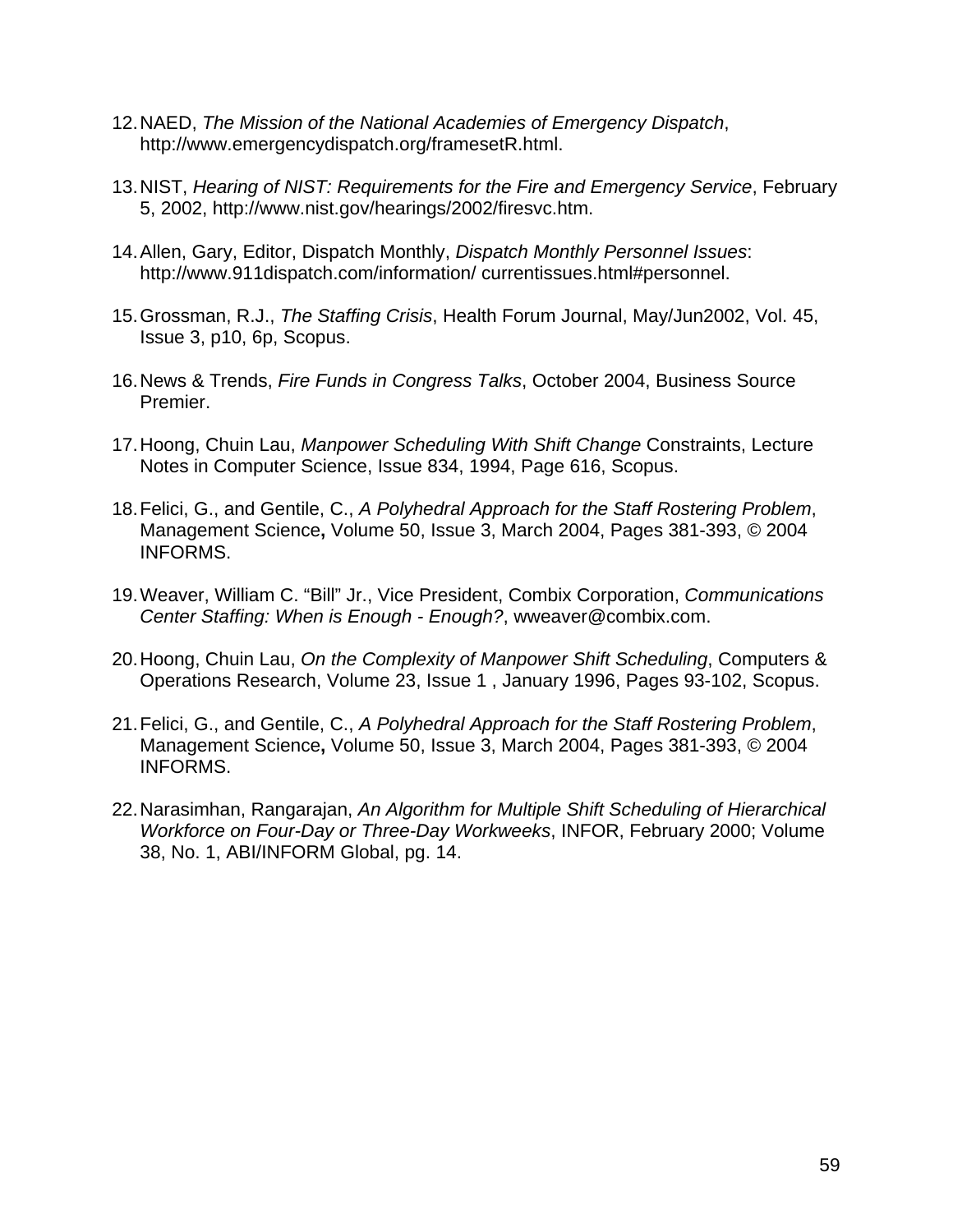- 23.News and Trends, *Fire Funds in Congress Talks*, Fire Chief, October, 2004, Vol. 48 Issue 10, p9, 3/4p; (AN 14966761), [http://web34.epnet.com.ezproxy.library.](http://web34.epnet.com.ezproxy.library/) unlv.edu:810/externalframe.asp?tb=1&\_ug=sid+3628DD47%2DBF77%2D4FD3%2D A1E8%2D9E660A8BB815%40sessionmgr6+dbs+buh+8713&\_us=hd+True+hs+Tru e+cst+0%3B2+or+Date+ss+SO+sm+KS+sl+0+ri+KAAACB5C00003157+dstb+KS+ mh+1+frn+1+ADAA&\_uso=hd+False+tg%5B0+%2D+st%5B0+%2DFire++Funds++i n++Congress++Talks+db%5B0+%2Dbuh+op%5B0+%2D+5027&fi=buh\_14966761\_ AN&lpdf=true&pdfs=390K&bk=R&tn=1&tp=CP&es=cs%5Fclient%2Easp%3FT%3D P%26P%3DAN%26K%3D14966761%26rn%3D1%26db%3Dbuh%26is%3D001525 52%26sc%3DR%26S%3DR%26D%3Dbuh%26title%3DFire%2BChief%26year%3D 2004%26bk%3D&fn=1&rn=1.
- 24.Chace, Regina G., Ph.D., *Maintaining Morale on the Dispatch Floor*, 3rd Quarter 2004 Issue of 911 Magazine, [http://www.9-1-1magazine.com/Features/morale.doc.](http://www.9-1-1magazine.com/Features/morale.doc)
- 25.Furey, Barry, *The 911 Numbers* Game, Firehouse Magazine, February, 2005 Issue.
- 26.Hickey, Harry E., Professional Loss Control Educational Foundation, *Fire Suppression Rating Schedule Handbook*, p. 61, Copyright © 1993.
- 27.NFPA, *The Mission of the NFPA*, [http://www.nfpa.org/categoryList.asp?](http://www.nfpa.org/categoryList.asp?%20categoryID=143&URL=About%20Us)  [categoryID=143&URL=About%20Us.](http://www.nfpa.org/categoryList.asp?%20categoryID=143&URL=About%20Us)
- 28.NFPA 1061, *Title Page*, Copyright © 2002.
- 29.NFPA 1061, *Chapter 3, Public Safety Telecommunicator I*, Copyright © 2002.
- 30.NFPA 1221, *Title Page,* Copyright © 2002.
- 31.NFPA 1221, *Chapter 6, Operations,* para. 6.2.1, Copyright © 2002.
- 32.NFPA 1221, *Chapter 6, Operations, para. 6.1.4,* Copyright © 2002.
- 33.Las Vegas Department of Fire and Rescue, *2003 Annual Report*, [http://www.lasvegasnevada.gov/Files/2003\\_Report.pdf.](http://www.lasvegasnevada.gov/Files/2003_Report.pdf)
- 34.Las Vegas Metropolitan Police, *2002-2003* Report,<http://www.lvmpd.com/> Bureaus and Staff/Communications Bureau/9-1-1 How Does it Work.html.
- 35.CALEA, *The Commissions Authority*, [http://www.calea.org/newweb/](http://www.calea.org/newweb/%20AboutUs/Aboutus.htm)  [AboutUs/Aboutus.htm.](http://www.calea.org/newweb/%20AboutUs/Aboutus.htm)
- 36.CALEA Accreditation Standards, *Chapter* 81,<http://www.calea.org/newweb/> accreditation%20Info/descriptions\_of\_standards\_approv.htm.